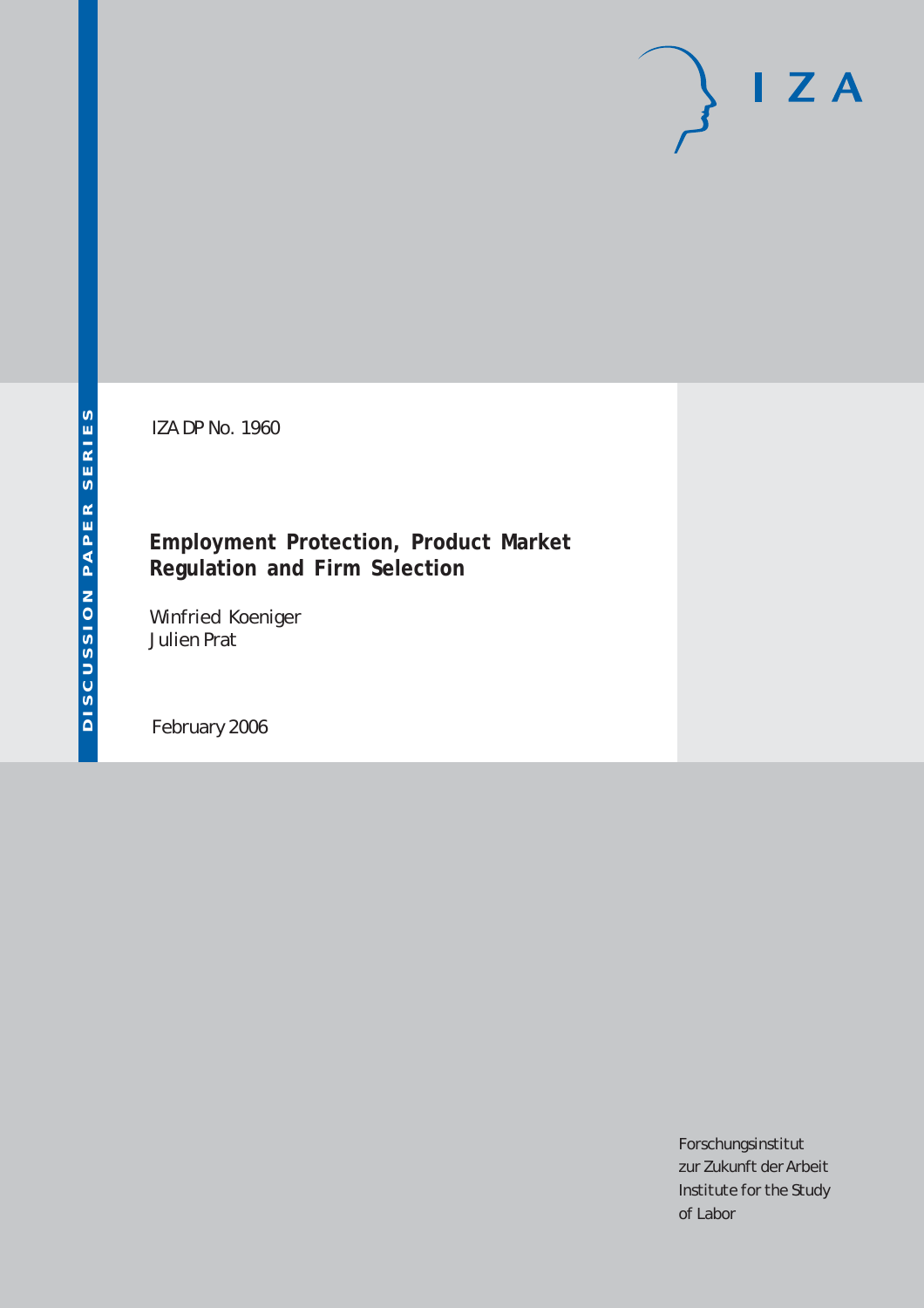# **Employment Protection, Product Market Regulation and Firm Selection**

# **Winfried Koeniger**

*IZA Bonn and University of Bonn* 

# **Julien Prat**

*University of Vienna and IZA Bonn* 

Discussion Paper No. 1960 February 2006

IZA

P.O. Box 7240 53072 Bonn Germany

Phone: +49-228-3894-0 Fax: +49-228-3894-180 Email: [iza@iza.org](mailto:iza@iza.org)

Any opinions expressed here are those of the author(s) and not those of the institute. Research disseminated by IZA may include views on policy, but the institute itself takes no institutional policy positions.

The Institute for the Study of Labor (IZA) in Bonn is a local and virtual international research center and a place of communication between science, politics and business. IZA is an independent nonprofit company supported by Deutsche Post World Net. The center is associated with the University of Bonn and offers a stimulating research environment through its research networks, research support, and visitors and doctoral programs. IZA engages in (i) original and internationally competitive research in all fields of labor economics, (ii) development of policy concepts, and (iii) dissemination of research results and concepts to the interested public.

IZA Discussion Papers often represent preliminary work and are circulated to encourage discussion. Citation of such a paper should account for its provisional character. A revised version may be available directly from the author.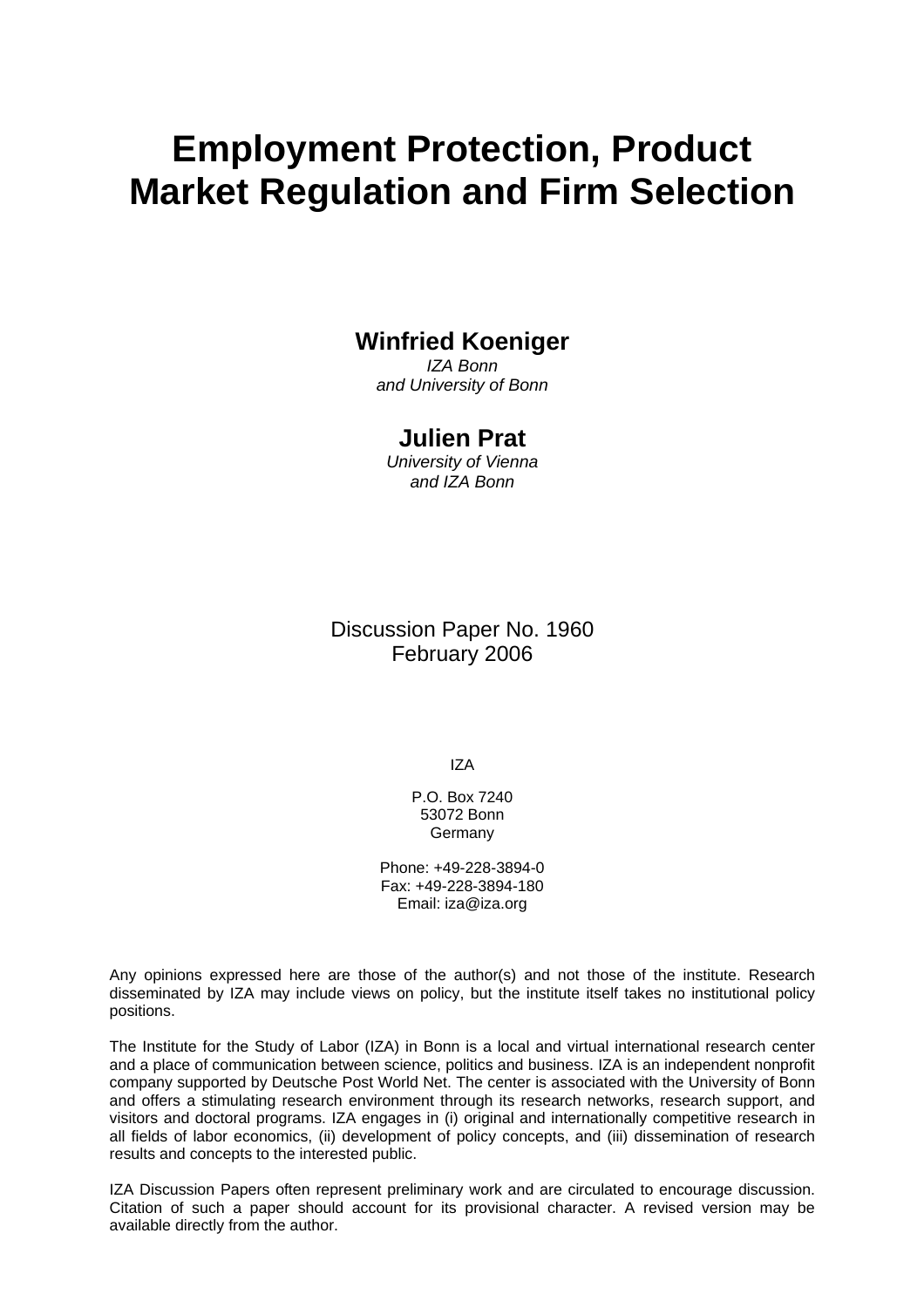IZA Discussion Paper No. 1960 February 2006

# **ABSTRACT**

# **Employment Protection, Product Market Regulation and Firm Selection<sup>\*</sup>**

This paper analyzes the effect of labor and product market regulation in a dynamic stochastic equilibrium with search frictions. Modeling multiple-worker firms allows us to distinguish between the exit-and-entry (extensive) margin, and the hiring-and-firing (intensive) margin. We characterize analytically how both margins depend on regulation before we calibrate the model to the US economy. We find that firing costs matter most for the intensive margin. Fixed or set-up costs in the product market instead alter primarily the behavior of firms at the extensive margin. Moreover, we find important interactions between the policies through firm selection. Finally, the opposite effect of product and labor market regulation on job turnover rationalizes the empirically observed similarity of turnover rates across countries.

JEL Classification: E24, J63, J64, J65

Keywords: firing cost, product market regulation, firm selection, firm turnover, job turnover

Corresponding author:

Winfried Koeniger IZA P.O. Box 7240 53072 Bonn **Germany** Email: koeniger@iza.org

 $\overline{a}$ 

<span id="page-2-0"></span><sup>\*</sup> We thank Pietro Garibaldi and participants of the IZA Prize Conference 2005 and workshop on 'Employment Protection and Labor Markets' for helpful comments.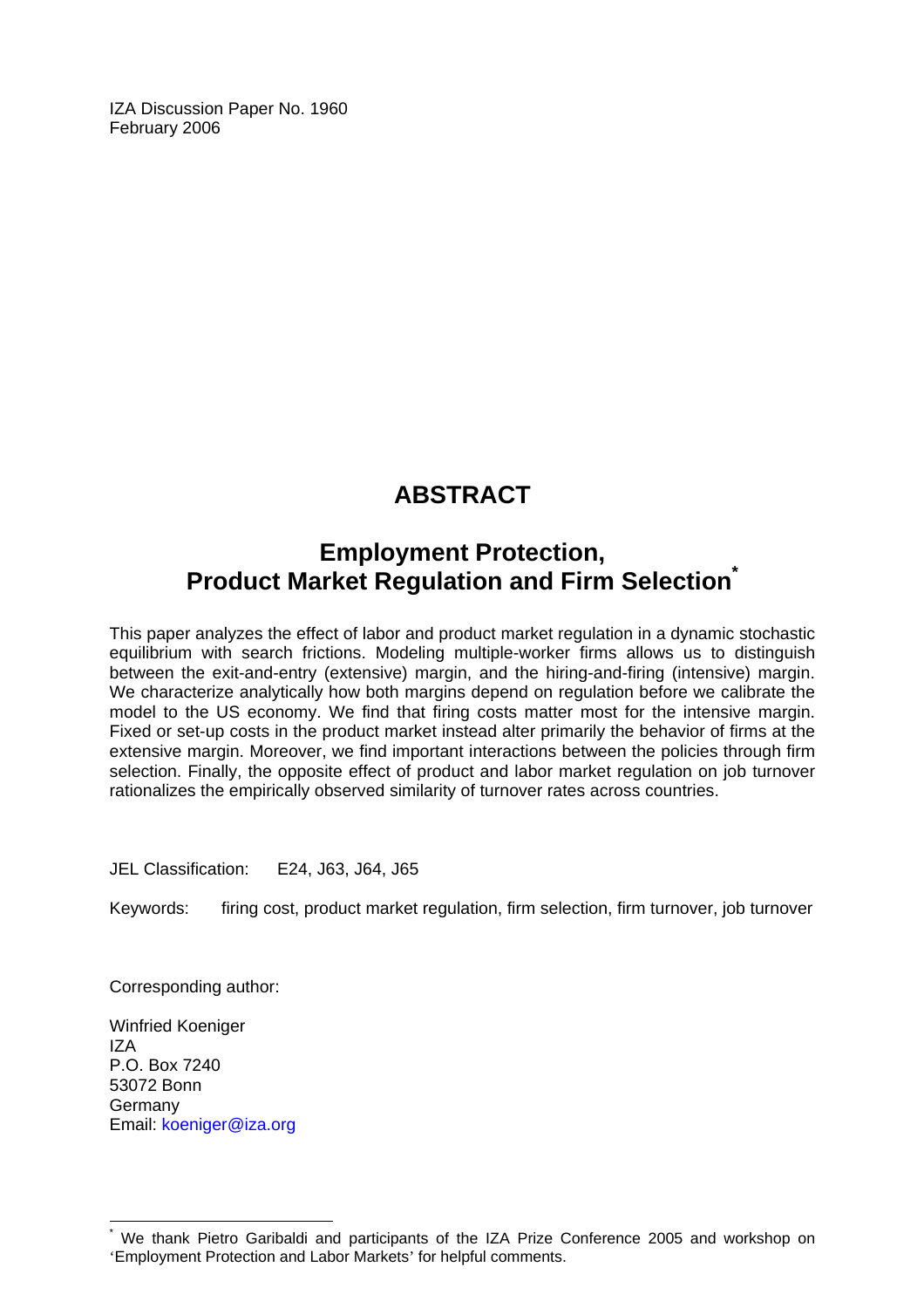# 1 Introduction

Product and labor market regulations differ substantially across OECD countries. Whereas Anglo-Saxon countries have flexible labor markets and deregulated product markets, the opposite is the case for continental European countries.<sup>1</sup> Although substantial differences remain, European product markets have undergone noticeable deregulation over recent years. Conversely, reforms in the labor market have been marginal and mostly limited to the introduction of more flexible contracts.<sup>2</sup> This is why recent research has argued that interactions between labor and product market regulation might help to explain the different evolution of unemployment rates across European countries.

The coexistence of regulation in product and labor markets is a serious challenge for empirical researchers who are interested in the effects of labor market institutions on economic performance. Considering each type of regulation independently is misleading if there are important channels of interaction since then the effect of labor market institutions is confounded by changes in product market regulation.<sup>3</sup> Thus, it is important to understand the qualitative and quantitative effects of both types of regulation in a unified theoretical framework wherein product and labor market regulation each play a distinctive role but also interact endogenously by changing the costs and benefits of the respective other policy.

In this paper we set up such a model, focussing on empirically important parts of regulation, such as wasteful firing  $costs<sup>4</sup>$  in labor markets and administrative fixed and set-up costs in product markets. Usual matching models are not well suited to analyze these types of regulation since entry and exit are indistinguishable from job creation and job destruction

<sup>&</sup>lt;sup>1</sup>The correlation coefficient between summary indicators for the stringency of employment protection legislation (EPL) and product market regulation (PMR) proposed in Nicoletti et al. (1999) is highly significant and equal to 0.72.

<sup>2</sup>See Alesina et al. (2005), Figure 1, for the prevalence of product market deregulation from the 1970s to 1990s; and OECD (2004), chart 2.2, on the deregulation of EPL since the late 1980s.

 $3A$  recent illustration of this problem is in Lopez-Garcia (2003). Using data with country and time variations, she finds that the effect of EPL on unemployment falls dramatically in size and significance whenever start-up costs are included in the regressions.

<sup>&</sup>lt;sup>4</sup>In reality, transfers between firms and workers are also an important component of employment protection legislation. For a recent discussion on the effects of severance payments see Garibaldi and Violante (2005).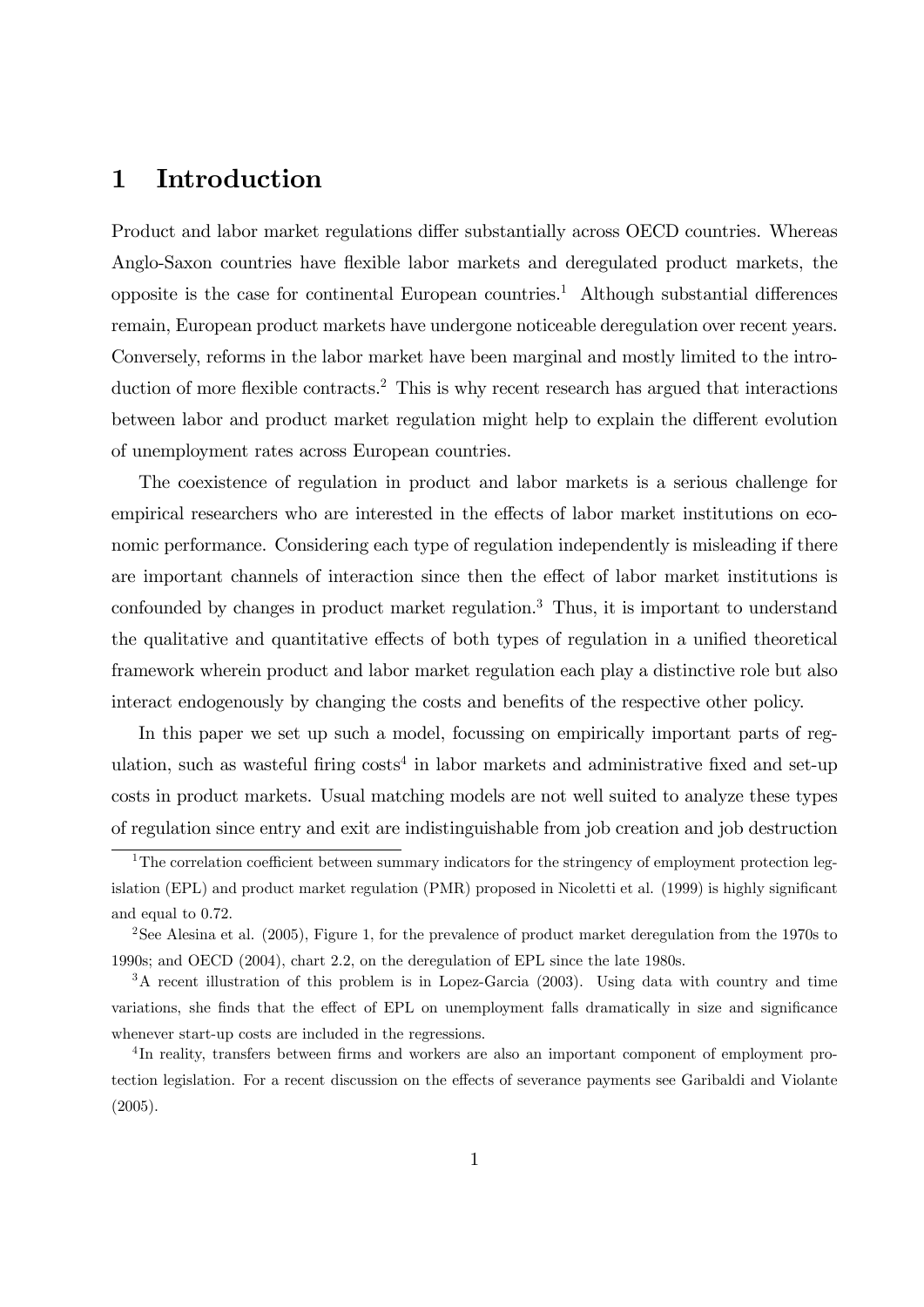because of the "one-firm-one-worker" assumption. Instead we want to capture that barriers to entry limit the number of firms whereas firing costs influence firms' employment decision. Hence, we set up a model with multiple-worker firms which explicitly allows us to distinguish between the exit-and-entry (extensive) margin, and the hiring-and-firing (intensive) margin. We characterize analytically how both margins depend on the regulation policies before we calibrate the model to the US economy.

We find that firing costs primarily matter for adjustment at the intensive margin: incumbent Örms that are exposed to exogenous changes in business conditions will hoard more or less labor depending on the adjustment costs. Fixed or set-up costs in the product market instead alter primarily the behavior of firms at the extensive entry margin and thus the total number of firms producing in equilibrium. The model also allows us to highlight important interactions. On the one hand, firing costs encourage exit for two reasons: firstly, they lower the asset value of the firm; secondly, they increase the incentive to declare bankruptcy since defaulting firms are exempted from firing costs. On the other hand, product market regulation matters for labor hoarding through a selection effect: higher fixed and set-up costs imply higher average firm productivity and larger average firm size. Job turnover per firm increases but since a smaller number of firms produces in equilibrium, the aggregate steady-state mobility costs decrease.

Furthermore, we find that the interaction between firing and set-up costs differs across firms. Incumbent firms favor higher barriers to entry as they benefit from the exclusion of less productive firms. The congestion externality in the labor market is mitigated and this partially compensates for the burden of higher firing costs. Nevertheless, for the welfare of the economy as a whole, low barriers to entry complement high firing costs. The intuition is that lower set-up costs foster firm creation and thus mitigate the higher incidence of firm destruction due to firing restrictions. As agents are risk neutral in our model, the insurance of workers by "larger" firms is not valued and the existence of a subset of high-turnover firms employing workers adds welfare.

Since heterogenous firms decide whether to enter in the good state and can exit if a bad shock occurs, our model generates predictions about the patterns of firm and job turnover in the steady state. In our numerical calibration we find that product and labor market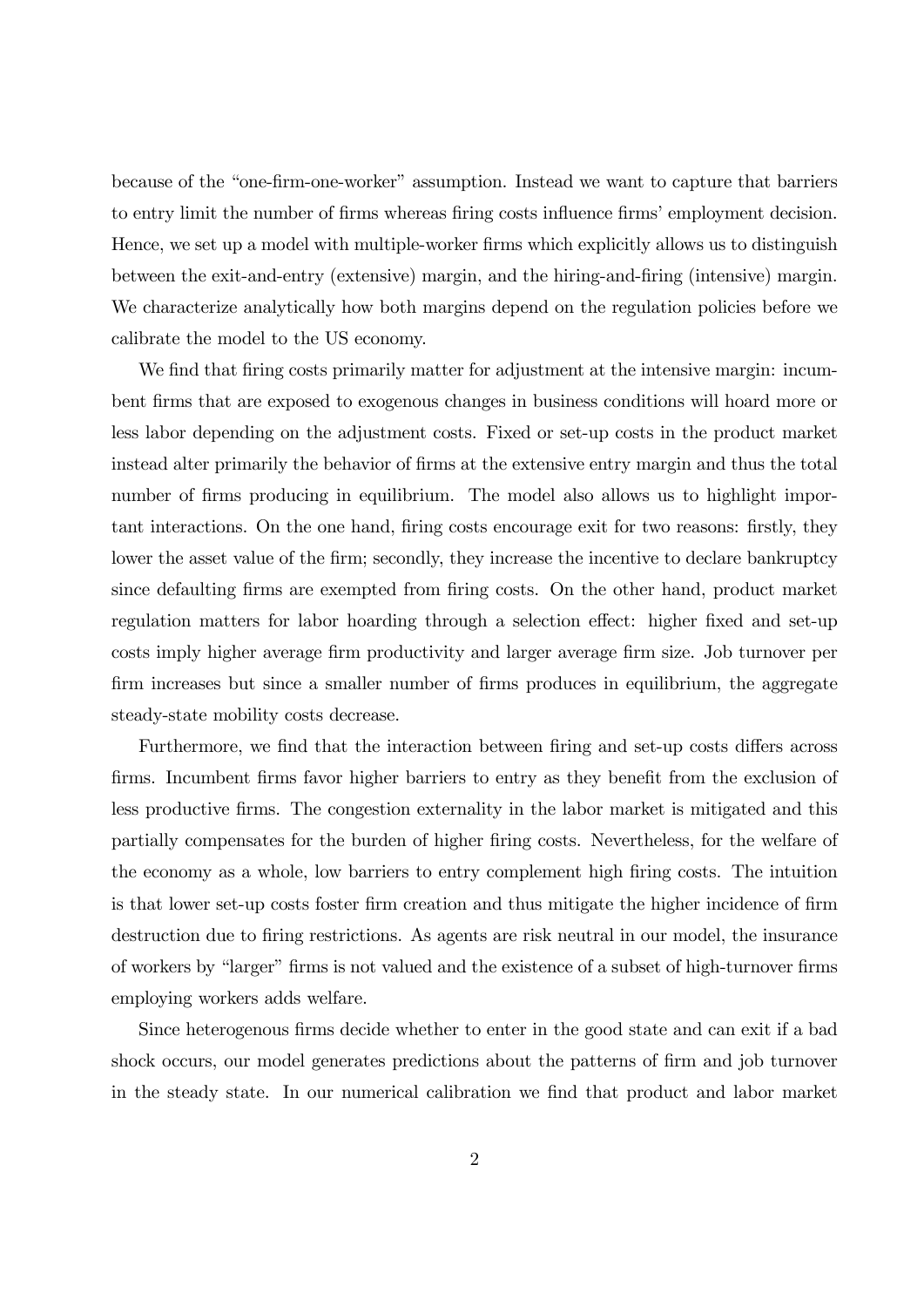regulation have quite different and potentially countervailing effects on firm and job turnover. Firing costs decrease job turnover but increase firm turnover because more firms exit in the bad state and default on firing costs. On the contrary, the selection effect of fixed and set-up costs intensifies job turnover per firm mostly because smaller search frictions decrease the recruitment costs.

These opposite effects on job turnover provide an alternative explanation to Bertola and Rogerson (1997) for why job turnover is similar across developed countries with different stringency of employment protection legislation (EPL). Whereas Bertola and Rogerson argue that rigid wages complement strict EPL in developed countries, we argue that the similar job-turnover rates can be explained by more product market regulation (PMR) in countries with stricter EPL.

Related literature. The interactions between product and labor market regulations have received much interest in recent years. Blanchard and Giavazzi (2003) focus on the bargaining power of workers as labor market regulation. They argue that higher rents in regulated product markets are complementary with more bargaining power in the labor market since workers try to appropriate some of the rents. Ebell and Haefke (2004) have extended the model to a dynamic context determining the type of bargain (individual or collective) as a function of product market regulation. In this paper, we take the type of bargain as exogenous and instead focus on employment protection legislation, a labor market policy which is very important in many OECD countries and at the same time quite heterogenous across them. Compared with the deterministic models mentioned above, we frame our analysis in a stochastic environment in order to analyze Öring costs and turnover in a meaningful way.

We solve a dynamic stochastic equilibrium model with multiple-worker firms and frictions in the labor market. Imperfect labor markets with frictions imply realistic equilibrium unemployment and allow for a potentially positive welfare effect of market regulation. Although a dynamic model with multiple-worker firms and well-defined firm size is not easily solved, the distinction between administrative Öxed and set-up costs per Örm and Öring costs per worker is most meaningful if multiple-worker firms have an intensive and extensive margin.<sup>5</sup>

 ${}^{5}$ For an analysis of hiring subsidies and firing costs in one-worker firms see Mortensen and Pissarides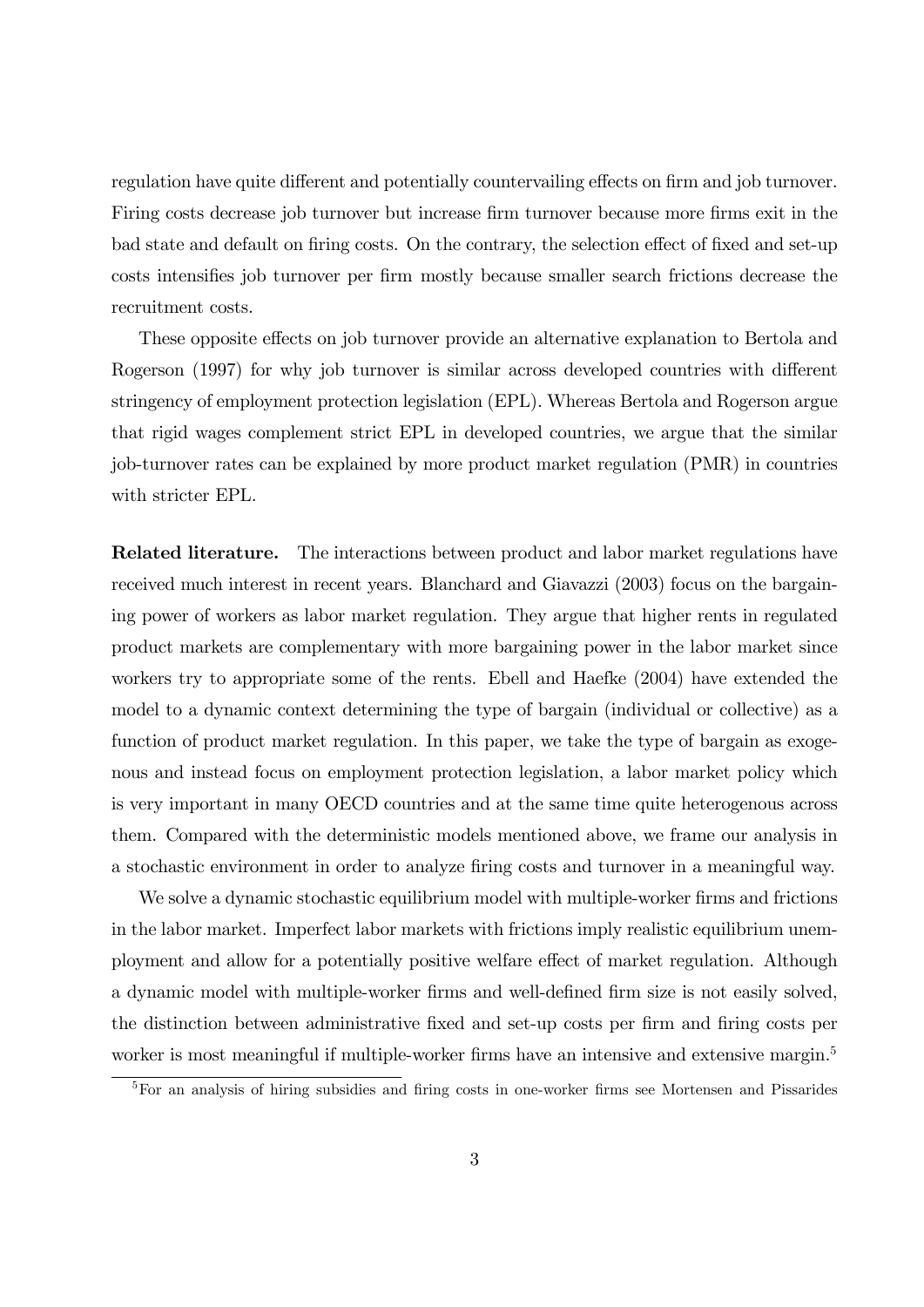Our paper builds on the model of Bertola and Caballero (1994), henceforth BC. We add an entry and exit decision to BC and maintain the assumption that workers are homogenous whereas firms are heterogenous. In our model firm heterogeneity also has a permanent component besides the standard stochastic component which fluctuates between two states, good and bad. Permanent productivity differences between firms allow us to determine two endogenous productivity thresholds: one above which firms decide to enter in the good state and another one below which firms exit in the bad state.<sup>6</sup>

As in BC, firm size is well defined because the production technology has decreasing returns to scale in labor and firms cannot hire immediately due to frictions in the labor market. Since wages are permanently renegotiated, this gives rise to intra-firm bargaining and overemployment. Firms exploit that an additional worker lowers the wage of all employed workers. This outcome of intra-firm bargaining has been derived in deterministic models such as the partial equilibrium analyses of Stole and Zwiebel (1996 a,b), the equilibrium analysis of Smith (1999) and, with multiple types of workers and capital, Cahuc et al. (2004).

The rest of the paper is structured as follows. In Section 2 we lay out the basic model. We define and calibrate the equilibrium to the US economy in Section 3. Section 4 provides a quantitative numerical analysis of the effect of regulation. The interactions between the two types of regulation are detailed in Section 5. We conclude in Section 6.

# 2 Model

In this section we set up the model and provide analytical results on the firms' behavior.

 $(2003)$  and Pissarides  $(2000)$ , chapter 9. Since both policies affect the intensive hiring and firing margin in models with one-worker firms, they have a similar effect on the match surplus and hiring subsidies can be designed to offset the effects of firing costs.

 $6$ This relates to the analysis of Hopenhayn and Rogerson (1993) who analyze the effect of firing costs in a neoclassical model with job and firm turnover in the steady state. In their calibration firing costs have a substantial negative effect on average productivity, employment and consumption.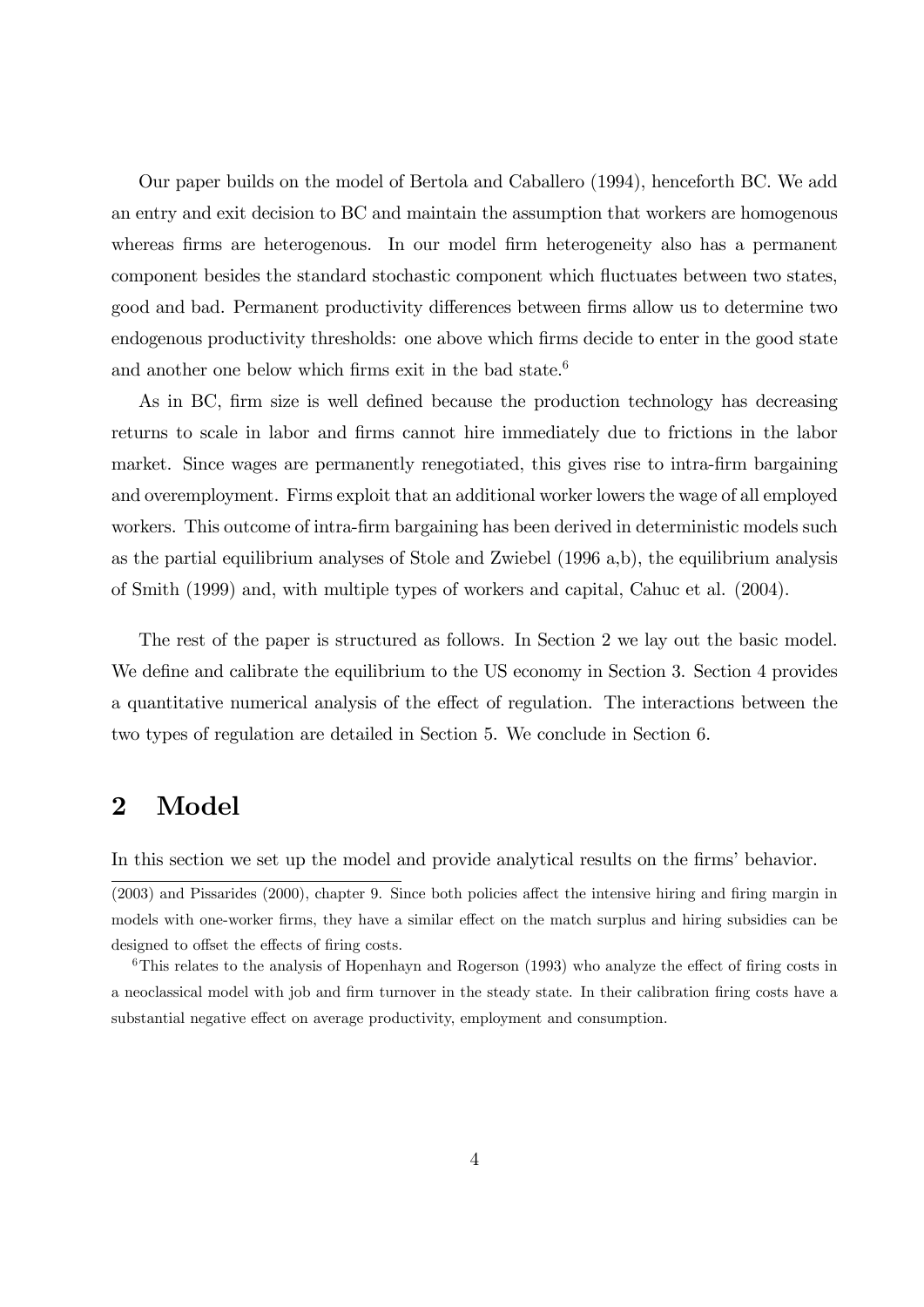### 2.1 Set-up

The economy is populated by a continuum of workers. Workers are assumed to be homogenous and infinitely-lived. They are employed by a continuum of firms whose mass  $\mu$  is endogenously determined in equilibrium by the entry and exit conditions. Firms are indexed by the subscript i so that  $i \in [0, \mu]$ . Contrary to workers, firms are heterogenous and differ with respect to their permanent total factor productivity  $a_i$  and transitory differences in business conditions. Both Örms and workers are risk neutral.

**Technology.** Each firm has access to a production technology that uses labor as the only input. The production technology has a fixed overhead component  $f$  and a variable component. The variable component has decreasing returns to scale. The firm's labor-demand schedule is characterized using a linearization of the marginal revenues

$$
\rho_i^g = \eta_i^g - \sigma l_i \text{ with } \eta_i^g = \eta(a_i, \varepsilon_g) ,
$$

and

$$
\rho_i^b = \eta_i^b - \sigma l_i \text{ with } \eta_i^b = \eta(a_i, \varepsilon_b) ,
$$

where the superscript denotes whether the firm is in the good or bad transitory state. We assume that  $\partial \eta / \partial a_i > 0$ ,  $\partial \eta / \partial \varepsilon_j > 0$  with  $\varepsilon_g > \varepsilon_b$ . The permanent components  $a_i$  are distributed according to an exogenous density over the interval  $[0, \bar{a}]$ . Hence their total mass is constant through time so that new  $a_i$  cannot be created. In the remainder of the text, we will refer to  $a_i$  as "production opportunities". In equilibrium, some production opportunities will be exploited by operating firms whereas others will be left unused. For concreteness, we assume that

$$
\eta_i^b = a_i \varepsilon_b \text{ and } \eta_i^g = a_i \varepsilon_g.
$$

The production technology implies that each firm has decreasing returns in employing workers. Thus, firm size is a well-defined concept and allows us to analyze the effect of firing costs and product market regulation for firms with multiple workers.

Institutions. Behavior in our economy is constrained by institutions in both the product and labor market. In the labor market, wasteful firing costs  $F$  constrain firms' layoff deci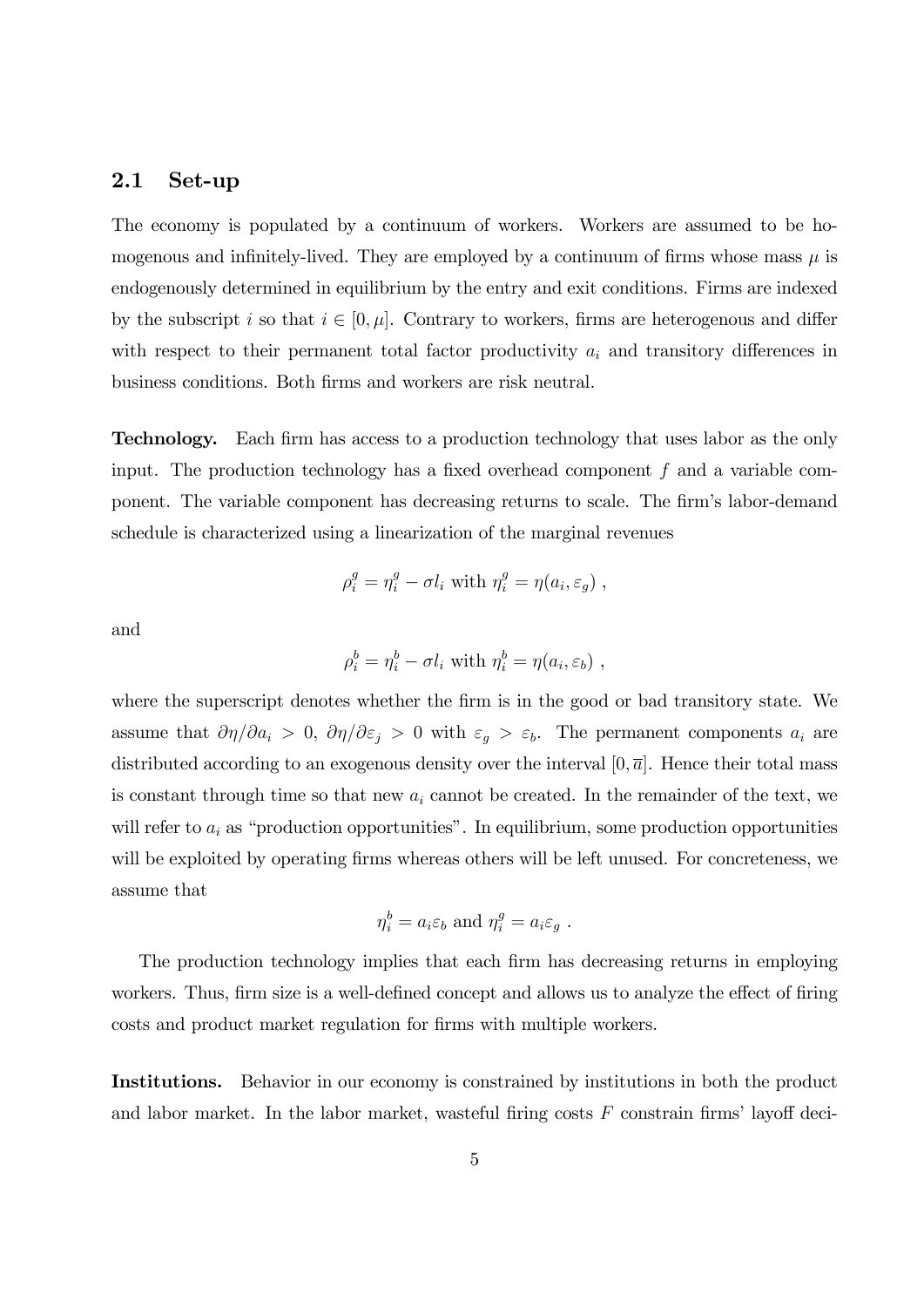sions. In the product market, firms face a regulatory burden. They have to pay a wasteful flow cost  $f$  in order to comply with regulation on licensing and other bureaucratic burden. We think of  $f$  as capturing the administrative procedures and economic regulations that impede Örms in each period in which they produce. In reality, barriers to entrepreneurial activity also account for a significant part of product market regulation (see Nicoletti et al. 1999). We model this constraint by assuming that firms face a cost of entry equal to  $C$ .

The labor market. The labor market is characterized by search frictions as in the standard Diamond-Mortensen-Pissarides model. We consider a Cobb-Douglas matching technology with constant returns so that every vacancy is matched to an unemployed worker at Poisson rate

$$
q(\theta_t) = \xi \theta_t^{\gamma}, \ -1 < \gamma < 0 \;,
$$

where  $\theta_t \equiv V_t/U_t$ ,  $V_t$  denotes the stock of vacancies at time t,  $U_t$  denotes the stock of unemployed workers and  $\xi$  is the scaling factor of the matching function.

The hiring process consumes time and resources. As in BC, open vacancies  $v_{it}$  entail a flow cost  $cv_{it}^2/2$  so that the marginal cost is  $cv_{it}$  and the number of posted vacancies is bounded.

### 2.2 Firm behavior

Our analysis focuses on the steady state so that time indices are dropped unless necessary. We first define the asset values of firms that always remain in the market and of firms that enter and exit. In the remainder of the paper we will refer to the former as "labor-hoarding" firms" and to the latter as "non-permanent firms". Deriving these asset values is one of the main innovations of this paper compared with BC so that we analyze them in some detail. Then we use these asset values to determine firm selection.

Firms that exit the market declare bankruptcy, fire all workers and default on the firing costs.<sup>7</sup> We define the asset value of a firm i in the bad and good state as  $A_i^{b,n}$  $a_i^{b,n}$  and  $A_i^{g,n}$  $_{i}^{g,n},$ 

<sup>&</sup>lt;sup>7</sup>This assumption is similar to Belviso (2005). However, in our model with heterogenous firms, it is optimal that not all firms avoid firing costs by declaring bankruptcy but only "small" firms choose to default on firing costs if they are hit by a bad shock.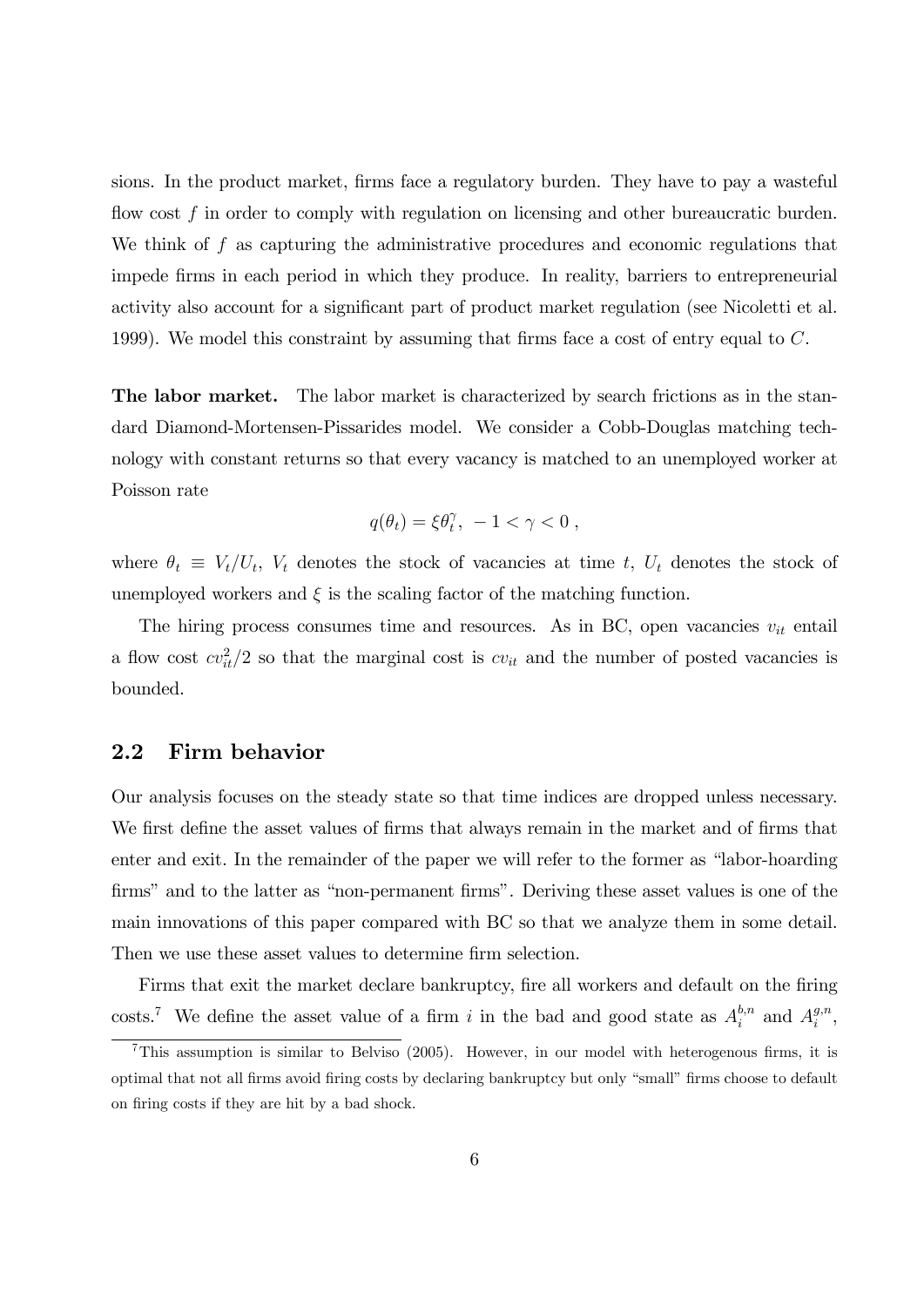where  $n$  is a discrete variable which takes value 0 when firm  $i$  declares bankruptcy in the bad state and 1 otherwise. We also apply superscripts 1 or 0 to the state and control variables. The asset value of a firm in the good state  $A_i^{g,n}$  $i^{g,n}(\tau)$  depends on the time  $\tau$  spent in this state. This is because hiring takes time. Introducing  $\tau$  as a state variable enables us to keep track of the number of hired workers.

Asset values: labor-hoarding firms. Let us first characterize the asset values of a firm i that does not declare bankruptcy if hit by a bad shock. The asset value in the bad state is defined as

$$
rA_i^{b,1} \equiv rA^1(l_i^1(0); a_i, \varepsilon_b) = \pi_i^{b,1} + \nu\left(A_i^{g,1}(\tau=0) - A_i^{b,1}\right) ,
$$

where  $v$  is the Poisson hazard of receiving a good shock and

$$
\pi_i^{b,1} \equiv \int_0^{l_i^1(0)} \left( \rho_i^b(l) - w_i^b \right) dl - f.
$$

The asset value is rather standard as it includes the profit flow  $\pi_i^{b,1}$  $i^{0,1}$  and the change of the asset value if a good shock arrives with Poisson rate  $v$ . The definition of the profit flow  $\pi^{b,1}_i$  $i_i^{b,1}$ , however, differs compared with one-firm-one-worker models. Firms in the bad state pay wage  $w_i^b$  to all workers and hoard labor  $l_i^1(\tau=0)$ . For the optimally chosen labor force  $l_i^1(0)$ , proÖts are deÖned as the integral of marginal revenues up to the employment level minus the wage bill  $w_i^b l_i^1(0)$ , minus the fixed operation cost  $f$ .<sup>8</sup>

Because hiring frictions make it impossible to adjust labor immediately to its optimal level, employment in the bad state equals employment of a firm that has just received a good shock and has spent  $\tau = 0$  time units in the good state. Firms post vacancies solely in the good state and the asset value of firm  $i$  in the good state reads

$$
rA_i^{g,1}(\tau) \equiv rA^1(l_i^1(\tau), v_i^1(\tau); a_i, \varepsilon_g) = \pi_i^{g,1}(\tau) + \delta \left( A_i^{b,1} - A_i^{g,1}(\tau) - F(l_i^1(\tau) - l_i^1(0)) \right) + \frac{d}{d\tau} A_i^{g,1}(\tau) ,
$$
\n(1)

<sup>&</sup>lt;sup>8</sup>Note that firms take into account that more employment decreases wages, and thus overemploy workers (see the Appendix for results on wage determination). However, once the employment level is decided upon, each worker receives the same wage, so that the wage level is constant when we integrate over the marginal proÖt contribution of each worker. Note also that we set the constant of integration to zero without loss of generality.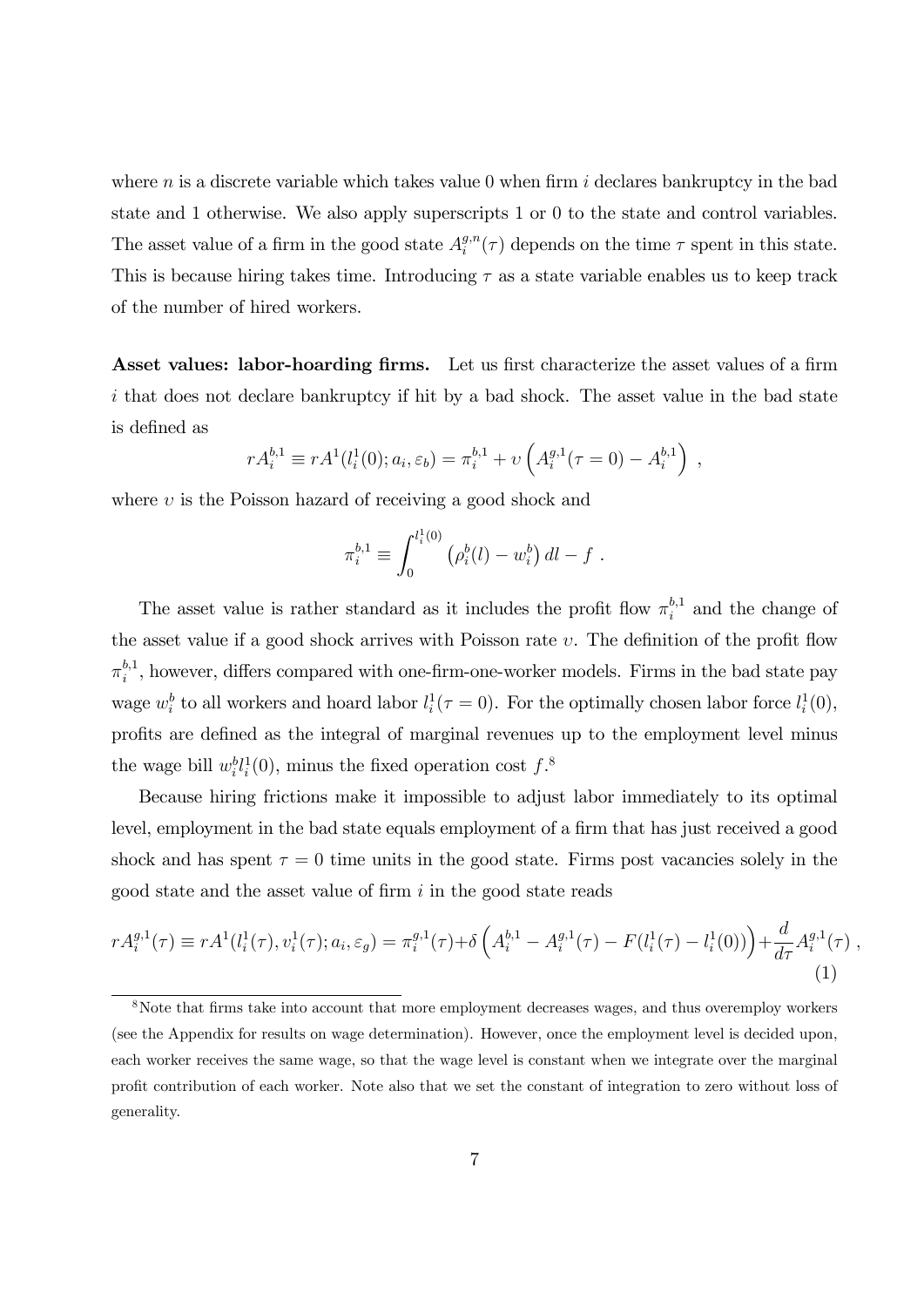where  $\delta$  is the Poisson hazard of receiving a bad shock and

$$
\pi_i^{g,1}(\tau) \equiv \int_0^{l_i^1(\tau)} \left( \rho_i^g(l) - w_i^{g,1}(\tau) \right) dl - \frac{cv_i^1(\tau)^2}{2} - f.
$$

The profit flows in the good state include the flow costs of vacancy posting  $cv_i^1(\tau)^2/2$ . The asset value  $A_i^{g,1}$  $\int_{i}^{g,1}(\tau)$  changes with  $\tau$  as firms hire and converge to their maximum employment level  $l_i^1(\tau \to \infty)$ . The control variable of the firm is the number of posted vacancies so the envelope theorem implies that

$$
\frac{d}{d\tau}A^{g,1}(l_i^1(\tau),v_i^1(\tau);a_i,\varepsilon_g)=\frac{\partial A^1(l_i^1(\tau),v_i^1(\tau);a_i,\varepsilon_g)}{\partial l_i^1(\tau)}l_i^1(\tau) ,
$$

where a dot denotes a derivative with respect to time  $\tau$  spent in the good state. Inserting this expression for expected capital gains into the asset equation (1) allows us to rewrite it as a function of the optimal labor demand schedule

$$
rA_i^{g,1}(\tau) = \pi_i^{g,1}(\tau) + \delta \left( A_i^{b,1} - A_i^{g,1}(\tau) - F(l_i^1(\tau) - l_i^1(0)) \right) + \frac{\partial A^1(l_i^1(\tau), v_i^1(\tau); a_i, \varepsilon_g)}{\partial l_i^1(\tau)} q(\theta) v_i^1(\tau) ,
$$

where we substitute  $\dot{l}_i^1(\tau) = q(\theta)v_i^1(\tau)$  using the assumptions on the matching technology.

Asset values: non-permanent firms. We now characterize the asset values of a firm  $i$  that declares bankruptcy if hit by a bad shock. We assume that the "ownership" of the production opportunity  $a_i$  is lost after filing for bankruptcy. In other words, managers who declare bankruptcy do not retain the option to exploit the production opportunity when business conditions switch back to the good state.<sup>9</sup> Managers operate in a perfectly competitive environment, so their outside option is equal to  $zero^{10}$ 

$$
A_i^{b,0}=0.
$$

<sup>&</sup>lt;sup>9</sup>Alternatively, one could interpret  $a_i$  as measuring managers' abilities. Then the production opportunities are retained after filing for bankruptcy. This interpretation has the interesting implication that entry costs deter firms from going bankrupt. However, calibrating the model shows that this effect is very small because of discounting. Since this assumption complicates the analysis, we Önd it more parsimonious and instructive to focus on the interpretation proposed in the main text.

 $10$ This holds if the supply of managers for profitable production opportunities is perfectly elastic. We view this as a first approximation and leave the task of explicitly endogenizing the market for managers to further research.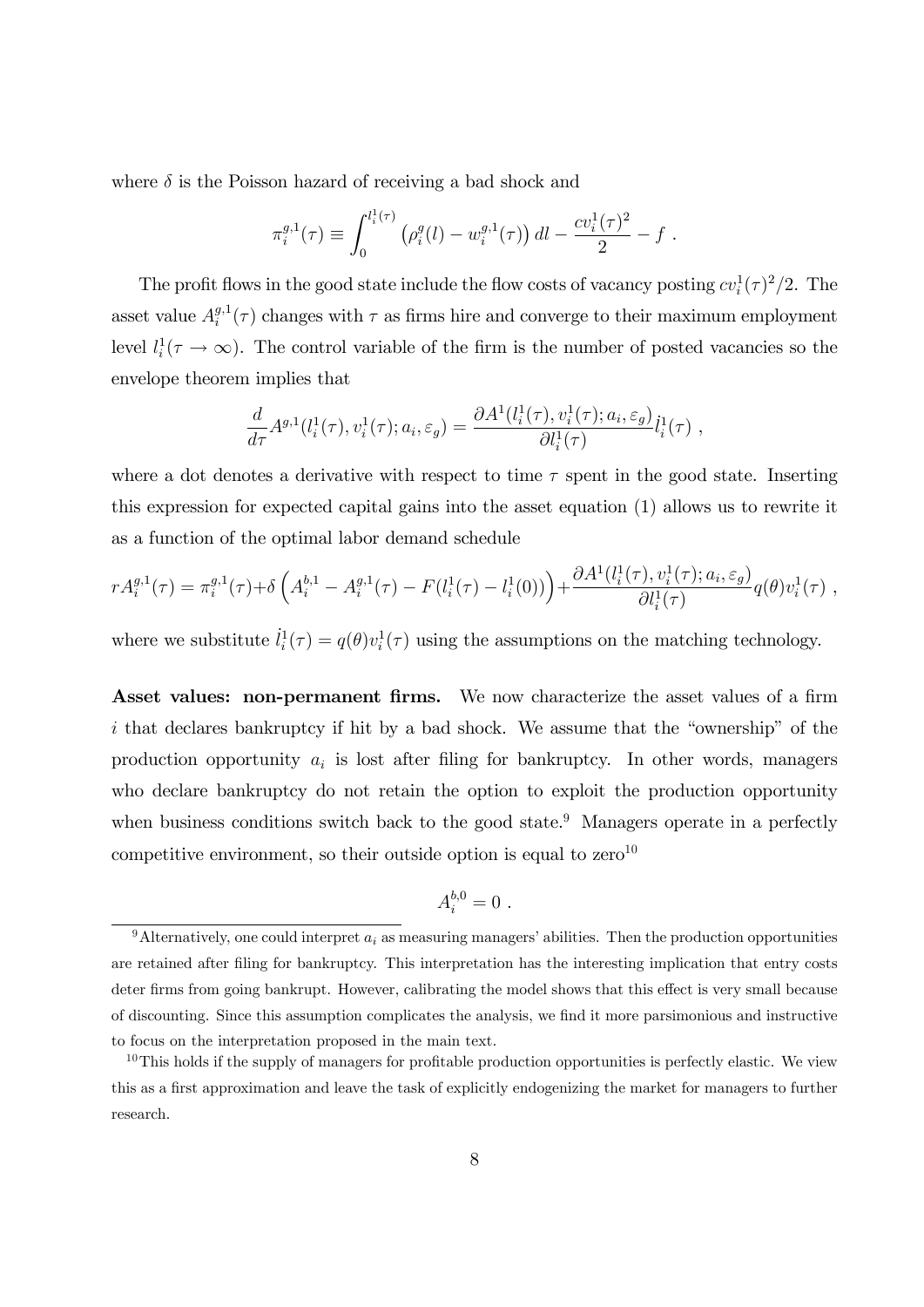Bankruptcy is an attractive option because: (i) it allows to save on wages and fixed costs in the bad state; (ii) bankrupt firms default on firing costs. Thus, the asset equation in the good state is given by

$$
rA_i^{g,0}(\tau) = \pi_i^{g,0}(\tau) + \delta \left( -A_i^{g,0}(\tau) \right) + \frac{\partial A^0(l_i^0(\tau), v_i^0(\tau); a_i, \varepsilon_g)}{\partial l_i^0(\tau)} q(\theta) v_i^0(\tau) ,
$$

where 0 has been substituted for the asset value in the bad state.

### 2.2.1 Extensive margin and firm selection.

**Exit rule.** In steady-state some firms will decide to hoard labor while others will prefer to exit the market. The asset values derived in the previous section allow us to determine the permanent productivity threshold below which Örms decide to exit the market. We solve the problem in a recursive way: the Örm determines whether or not it will exit the market in the bad state, then it decides upon its optimal labor demand schedule.<sup>11</sup>

As the asset value  $A^{b,1}(a_i)$  is increasing in  $a_i$  whereas the bankruptcy option  $A^{b,0}$  is independent of  $a_i$ , there exists a threshold productivity  $a^*$  such that  $A^{b,1}(a_i) \leqq A^{b,0} = 0$  as  $a_i \geq a^*$ . The firms with a permanent productivity below  $a^*$  are always better off in the bad state by declaring bankruptcy. Using the asset equations above, we determine  $a^*$  with the equation

$$
A^{b,1}(a^*) = \frac{\pi^{b,1}(a^*) + \nu A^{g,1}(a^*, \tau = 0)}{r + \nu} = 0.
$$
 (2)

It remains to pin down  $A_i^{g,1}$  $i^{g,1}(\tau = 0)$  for the marginal firm. Using  $A^{b,1}(a^*) = 0$  and inserting the analytic expression for the profit flow, the asset value of the marginal firm in the good state can be rewritten as follows

$$
(\delta + r)A^{g,1}(a^*, \tau) = \left(\eta^g(a^*) - \frac{\sigma}{2}l^1(a^*, \tau) - w^{g,1}(a^*, \tau)\right)l^1(a^*, \tau) - f - \frac{cv^1(a^*, \tau)^2}{2} - \delta F(l^1(a^*, \tau) - l^1(a^*, 0)) + \frac{\partial A_i^{g,1}(l_i^1(\tau), v_i^1(\tau); a^*, \varepsilon_g)}{\partial l_i^1(\tau)}q(\theta)v^1(a^*, \tau).
$$

 $11$ In order to rule out inconsistent choice, we notice that the exit decision is based on the value of the firm in the bad state so that Örms necessarily choose the alternative which yields the highest asset value when  $\varepsilon_i = \varepsilon_b$ . In other terms, the firm's value in the good state may be higher if it could commit to hoard labor in the bad state, but it will never implement this production plan if it does better in the bad state by declaring bankruptcy.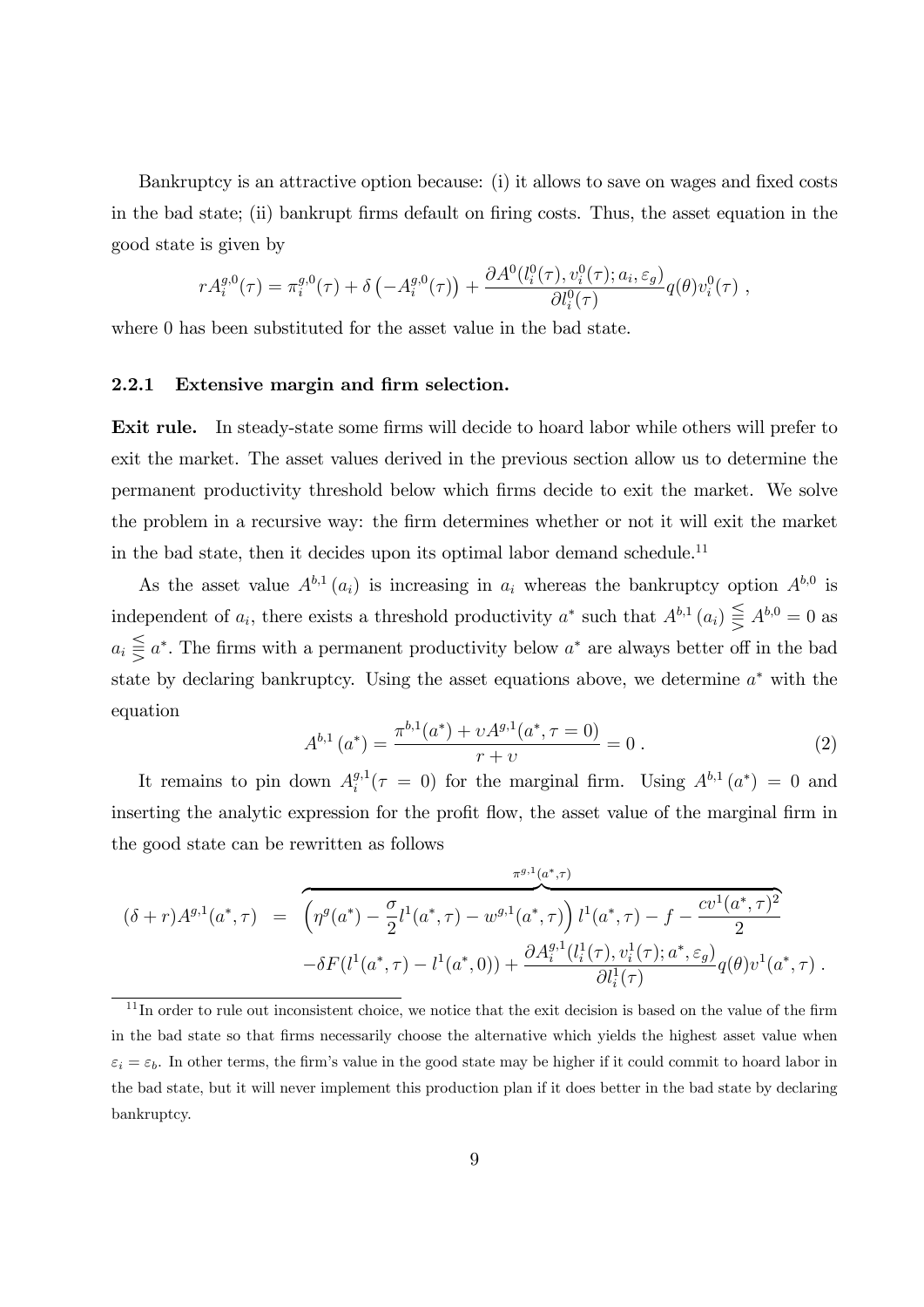Optimal vacancy posting implies that

$$
\frac{\partial A_i^g(l_i^1(\tau), v_i^1(\tau); a^*, \varepsilon_g)}{\partial l_i^1(\tau)} = \frac{cv^1(a^*, \tau)}{q(\theta)}.
$$

As in BC, the marginal value of employment is equal to the expected hiring costs. Inserting this expression in the previous asset equation, we obtain

$$
(\delta + r)A^{g,1}(a^*,0) = \left(\eta^g(a^*) - \frac{\sigma}{2}l^1(a^*,0) - w^{g,1}(a^*,0)\right)l^1(a^*,0) - f + \frac{cv^1(a^*,0)^2}{2} \ . \tag{3}
$$

This equation enables us to evaluate the entry condition  $(2)$  to solve for  $a^*$  using the optimal labor demand schedules derived below. Let us mention for future reference that firing costs  $F$  decrease the asset values and thus increase the productivity of firms that produce in equilibrium through the entry and exit decision. However, their effect is less direct than that of fixed costs  $f$ , since firing costs do not enter explicitly in equation (3). Firing restrictions only matter through their effect on the vacancy-posting policy  $v^1(a^*,0)$ and hoarded labor  $l^1(a^*,0)$ . This is due to the fact that the firm will have to pay firing costs solely in the distant future, when it will switch back from the good to the bad state.

Entry rule. We restrict our attention to the steady-state of the economy. In equilibrium, all the production opportunities above  $a^*$  are exploited and remain filled independently of their idiosyncratic business conditions. Since the mass and distribution of production opportunities remain constant, the only vacant production opportunities are below  $a^*$ . Let  $a^{**}$  denote the lowest permanent productivity among firms which enter the market in the good state and exit in the bad state. The entry condition that determines  $a^{**}$  reads

$$
rA^{g,0}(a^{**},0) = \pi^{g,0}(a^{**},0) + \delta \left(-A^{g,0}(a^{**},0)\right) + \frac{\partial A^{g,0}(l_i^0(0), v_i^0(0); a^{**}, \varepsilon_g)}{\partial l_i^0(0)}q(\theta)v^0(a^{**},0) = rC,
$$

where  $C$  is the entry cost. As before, optimality implies that the derivative of the asset value with respect to labor is equal to  $cv^0(a^{**},0)/q(\theta)$ . Moreover, since  $l^0(a^{**},0)=0$ , we have  $\pi^{g,0}(a^{**},0) = -c \frac{v^0(a^{**},0)^2}{2} - f$ . Replacing these two expressions in the asset equation and simplifying yields

$$
A^{g,0}(a^{**},0) = \left(\frac{1}{r+\delta}\right) \left(\frac{cv^0(a^{**},0)^2}{2} - f\right) = C.
$$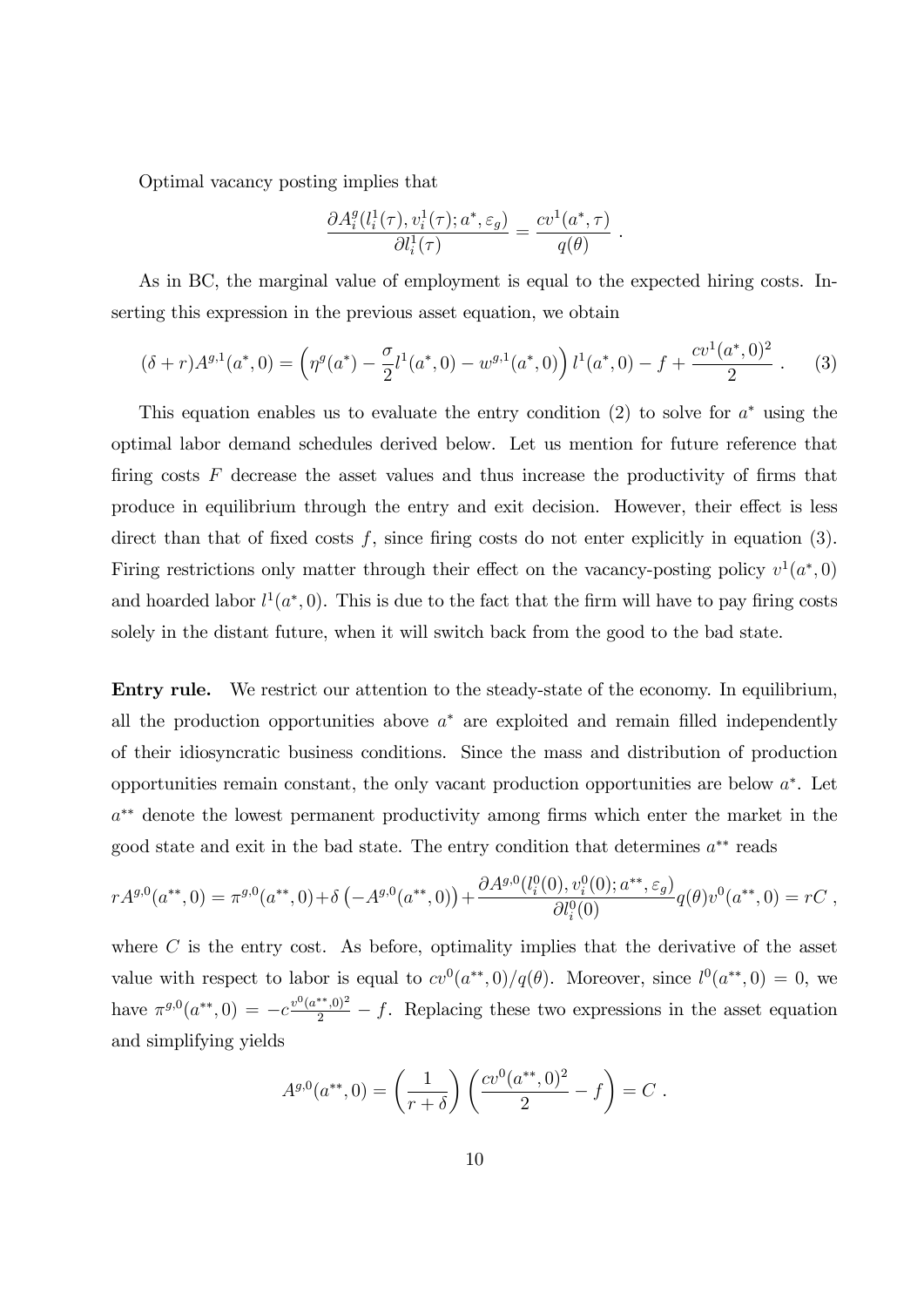Since  $v^0(a,0)$  is increasing in a, the entry condition  $A^{g,0}(a^{**},0) = C$  is equivalent to finding a permanent productivity  $a^{**}$  such that

$$
v^{0}(a^{**},0) = \sqrt{\frac{2((r+\delta)C+f)}{c}}.
$$
\n(4)

Note again that product market regulation  $(C, f)$  directly affects  $a^{**}$  whereas firing costs F only matter by changing the vacancy posting of firms, that is the function  $v^0(\cdot)$ . Depending on the model's parameters (especially C),  $a^{**}$  might be larger than  $a^*$ . Then, there is no firm turnover. In most cases the equilibrium is characterized by the following cross-sectional distribution: the production opportunities below  $a^{**}$  are vacant, those between  $a^{**}$  and  $a^*$  are exploited in the good state and left unused in the bad state, while production opportunities above  $a^*$  remain filled by labor-hoarding firms.

### 2.2.2 Intensive margin: hiring and firing.

We briefly mention how firms adjust at the intensive margin. This section is quite similar to BC but for the fact that firms differ with respect to their permanent productivity shifter  $a_i$  and that some firms do not hoard labor in the bad state.

Search frictions in the labor market imply that hiring takes time so that firms cannot immediately adjust their stock of employed workers upwards. Instead, firing of workers is immediate. The stock of employed workers at firm  $i$  evolves according to

$$
l_{i,t+dt}^n = l_{i,t}^n + q(\theta_t)v_{i,t}^n + \Delta l_{i,t}^n , \qquad (5)
$$

where the firm i sheds  $\Delta l_{it}$  workers if hit by a negative shock. Dropping time indexes, the shadow value of employment reads

$$
rS_i^n = \rho_i^n - \omega_i^n + \frac{d}{d\tau}S_i^n,
$$

where  $\omega_i^n(l^n(a_i, \tau), a_i)$  denotes the marginal cost of employment. Note that this marginal cost is not equal to the wage in our model since multiple-worker Örms have monopsony power and take into account the effect of their marginal employment decision on the wages of all workers.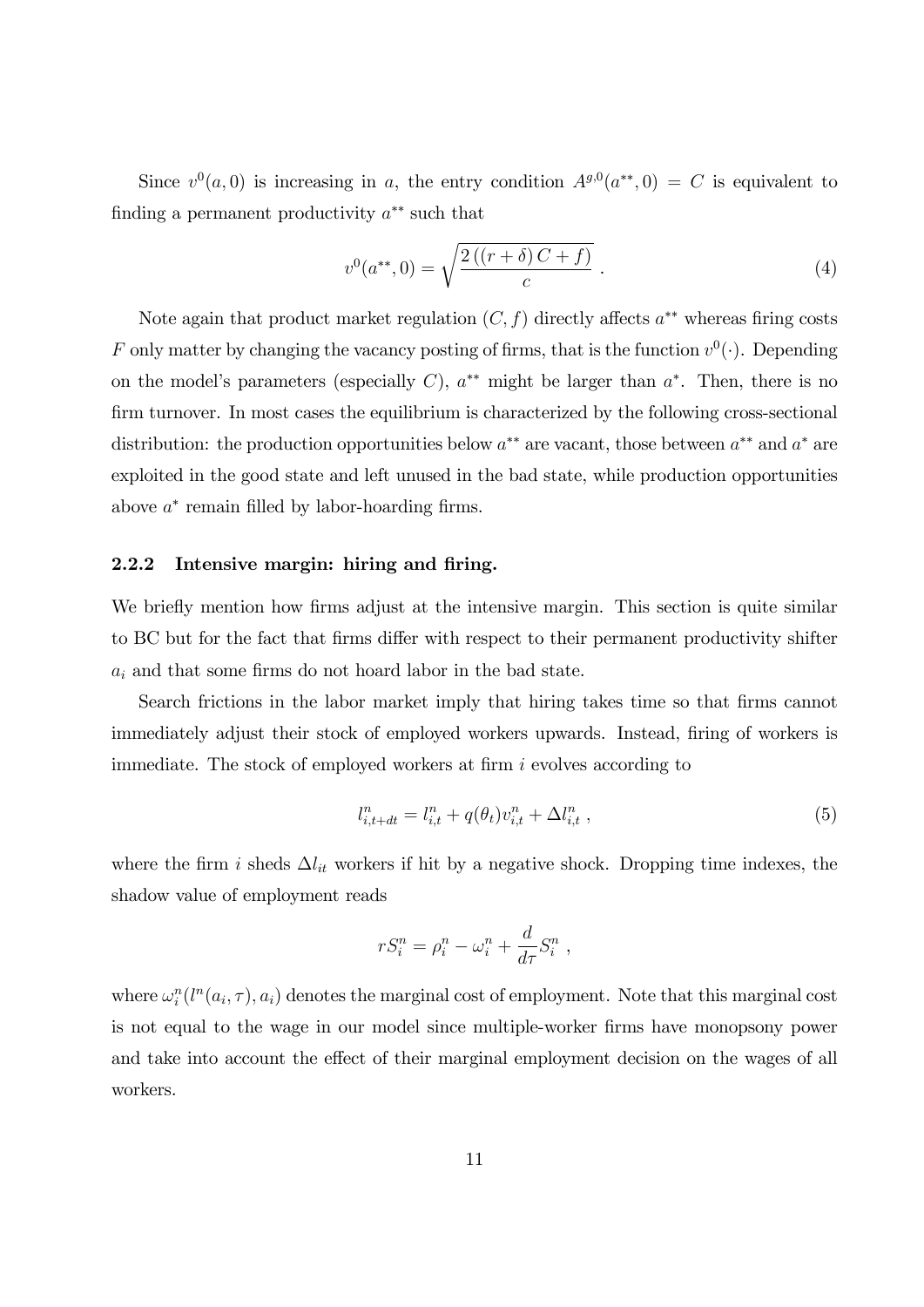Labor demand schedule of "non-permanent" firms. The shadow value of an additional worker in the bad state depends on whether or not the firm declares bankruptcy. If  $a_i < a^*$ , so that a firm exits the market when hit by a bad shock, the shadow value is obviously equal to zero

$$
S_i^{b,0}=0.
$$

In the good state the firms decide to hire so that the shadow value equals the expected hiring cost

$$
S_i^{g,0}(\tau) = \frac{cv_i^0(\tau)}{q(\theta)}\,. \tag{6}
$$

Using the linearization of the revenue function, we find that

$$
\eta_i^{g,0} - \sigma l_i^0(\tau) - \omega_i^{g,0}(\tau) + \delta \left( -\frac{cv_i^0(\tau)}{q(\theta)} \right) + \frac{d}{d\tau} \frac{cv_i^0(\tau)}{q(\theta)} = r \frac{cv_i^0(\tau)}{q(\theta)} . \tag{7}
$$

Given that bankrupt firms default on firing costs, their optimal labor demand schedule is independent of  $F$ . This means that the entry rule  $(4)$  is not directly affected by the stringency of EPL. There will be an equilibrium effect, however, as we will see in the numerical solution below.

Labor demand schedule of "labor-hoarding" firms. If  $a_i \ge a^*$ , firm i decides to both fire and hoard labor when hit by a bad shock. Then, the shadow value of an additional worker must be equal to the firing cost

$$
S_i^{b,1} = -F.
$$

The shadow value in the good state is determined as before, so that

$$
S_i^{g,1}(\tau) = \frac{cv_i^1(\tau)}{q(\theta)}.
$$

Since firing is instantaneous, each firm that fires has the same employment level conditional on permanent productivity  $a_i$ . The employment of firms in the good state depends on how long firms have been in the good state. Using the linearization of the revenue function and the firing condition, we find that firing in the bad state is determined by

$$
\eta_i^{b,1} - \sigma l_i^1(0) - \omega_i^{b,1}(0) + \nu \left( \frac{cv_i^1(0)}{q(\theta)} - (-F) \right) = -rF , \qquad (8)
$$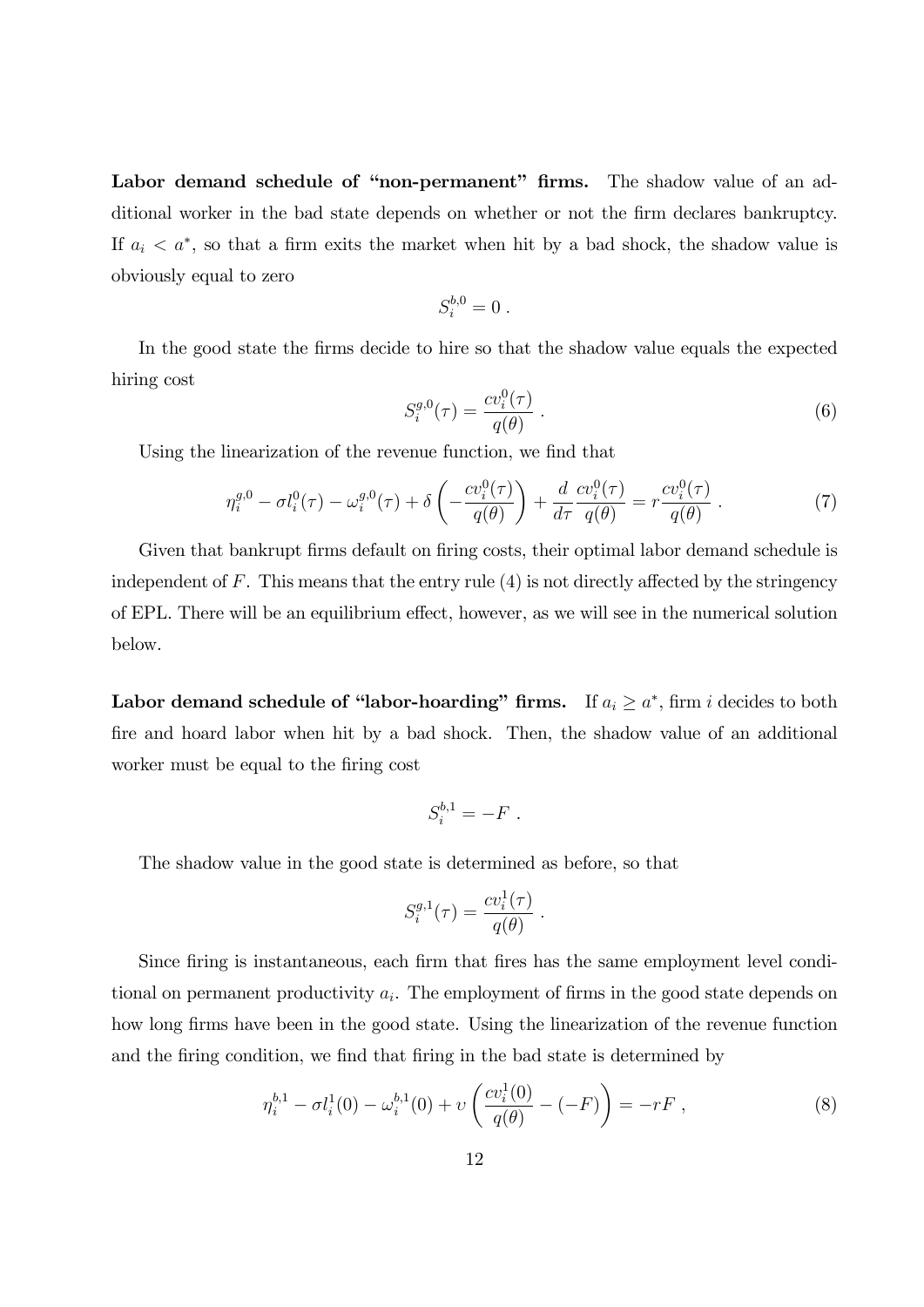and hiring in the good state at time  $\tau$  is given by

$$
\eta_i^{g,1} - \sigma l_i^1(\tau) - \omega_i^{g,1}(\tau) + \delta \left( -F - \frac{cv_i^1(\tau)}{q(\theta)} \right) + \frac{d}{d\tau} \frac{cv_i^1(\tau)}{q(\theta)} = r \frac{cv_i^1(\tau)}{q(\theta)} . \tag{9}
$$

Contrary to the conditions for the extensive margin  $(2)$ ,  $(3)$  and  $(4)$  the conditions for the intensive margin (8) and (9) explicitly depend on firing costs F whereas fixed costs f or set-up costs  $C$  only have an implicit effect. Although higher fixed or set-up costs do not affect the optimal labor demand schedule of a given firm directly, they modify the distribution of operating firms through the selection effect at the extensive margin. As only more productive firms enter a more regulated market and the hiring and firing condition depend on  $a_i$ , fixed and set-up costs matter for aggregate labor hoarding. The selection effect also induces an equilibrium effect by feeding back into the optimal recruitment policy, and thus changes the aggregate unemployment rate and labor market tightness. We will illustrate this interaction further when we solve the model numerically in the next section.

The asset value of the worker, wages and the equilibrium are solved for quite similarly to BC so that we refer for these derivations to the Appendix. The model can be solved largely analytically but for the two conditions that determine hoarded labor,  $l_i^1(0)$ , and vacancies initially posted in the good state,  $v_i^n(0)$ .<sup>12</sup> Compared with BC the permanent productivity shifter  $a_i$  implies that the two conditions also depend on the average number of vacancies posted.<sup>13</sup>

 $12$  For the social-planner's problem one can show in closed form what we find numerically for the decentralized equilibrium (in which wage determination complicates the analysis). For a given  $a_i$ , firms that exit in the bad state post more vacancies in the good state because these firms do not have to pay the firing costs and do not hoard labor in the bad state. These results are available on request.

<sup>&</sup>lt;sup>13</sup>This is because the wage of the employed worker in the bad state,  $w_i^b$ , depends on the outside option of unemployment which is a function of the average vacancies posted across firms in the good state. The posted vacancies in each Örm summarize expected future employment changes in these Örms which are important for expected future wages because of decreasing returns, intrafirm bargaining and the monopsony power of firms. See the Appendix for further details.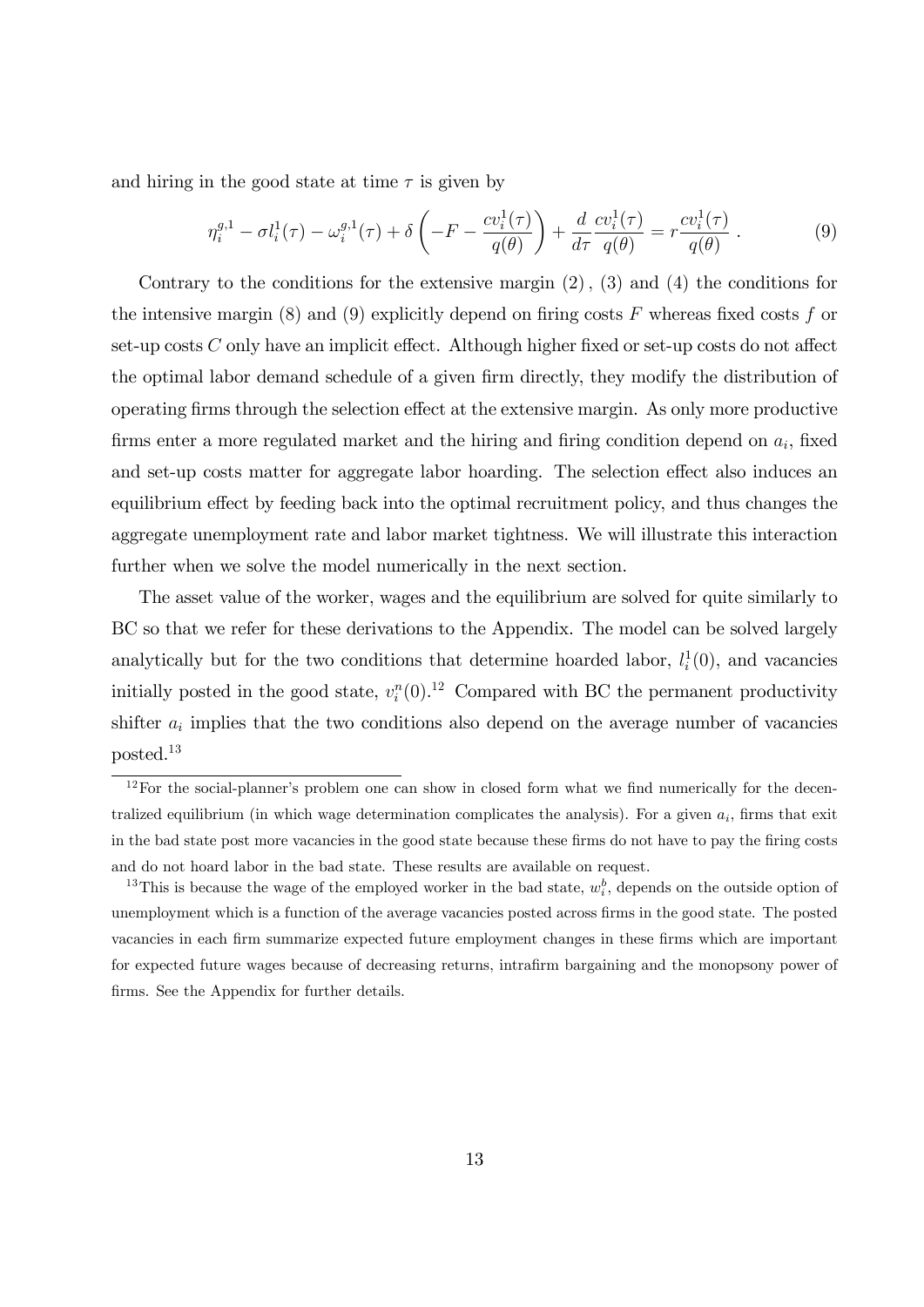# 3 Equilibrium

In this section we define the equilibrium, describe the numerical algorithm and calibrate our model to the US economy. Then we discuss the robustness of the calibration to some changes of important parameters.

**Equilibrium definition.** We define a search equilibrium for the economy as a set of aggregate quantities  $\{L, V\}$ , matching rate  $q(\theta)$ , permanent productivity thresholds  $\{a^{**}, a^*\}$ , employment distribution  $\mu(l|a_i)$  and infinite sequences for quantities  $\{l_i^n(\tau), v_i^n(\tau)\}_{\tau=0}^{\infty}$  and prices  $\{w_i^b, w_i^{g,n}\}$  $\binom{g,n}{i}$   $\left\{\tau\right\}_{\tau=0}^{\infty}$  such that:

- Given the matching rate and prices,  $\{l_i^n(\tau), v_i^n(\tau)\}_{\tau=0}^{\infty}$  solve firm *i*'s optimization problem.
- Wages  $\left\{w_i^b, w_i^{g,n}\right\}$  $\binom{g,n}{i}$   $\binom{\infty}{\tau=0}$  are the solution of the Nash-bargaining problem.
- Permanent productivity thresholds  $\{a^{**}, a^*\}$  are determined by the optimal entry and exit decisions of firms.
- Aggregate quantities  $\{L, V\}$  result from the aggregation of firms' optimal labor demand schedules.
- The matching rate  $q(\theta)$  is given by the aggregate matching function.
- The flows into and out of the employment distribution  $\mu(l|a_i)$  balance out.

The derivation of the equilibrium can be found in the Appendix.

Cross-sectional efficiency. As already mentioned by BC, solving the social planner's problem makes clear that the decentralized equilibrium is not efficient because of the standard congestion externality. Because of intra-firm bargaining distortions and firm heterogeneity, the standard Hosios condition is not enough to restore efficiency. For the purposes of this paper, however, it is important to note that the congestion externalities are rather unimportant for the parameter values of the calibrated model described below.<sup>14</sup>

<sup>&</sup>lt;sup>14</sup>The vacancy cost  $c = 0.01$ , required to match realistic unemployment rates and duration, implies that aggregate vacancy posting costs are very small.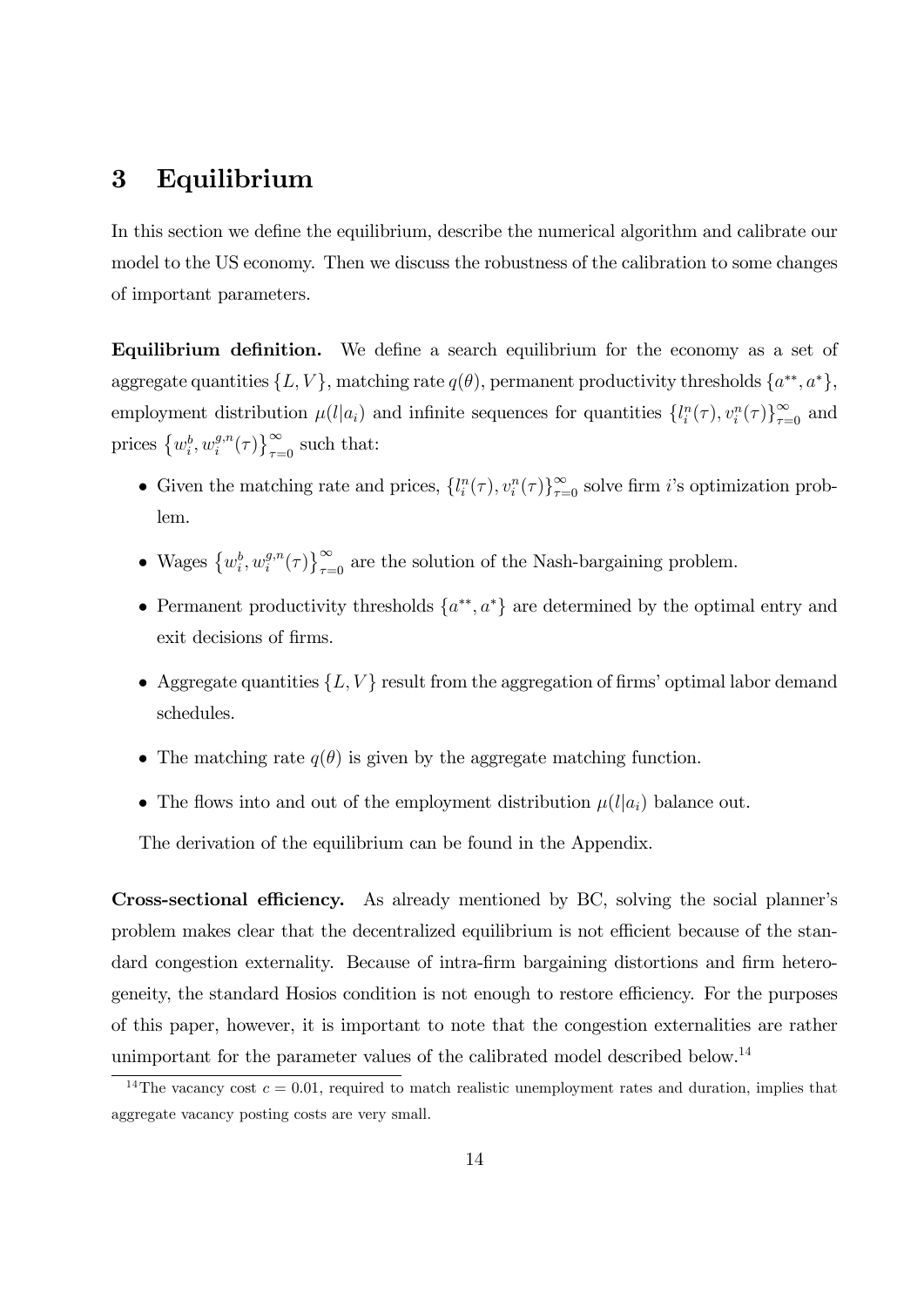The numerical algorithm. The algorithm proceeds in three steps. In Step 1, we set starting values for the average number of vacancies, labor market tightness  $\theta$  and the productivity  $a^*$  of the marginal firm. In Step 2, we solve for  $v^1(a^*,0)$ ,  $l^1(a^*,0)$  and use the solution for  $v^0(a^{**},0)$  to determine  $a^{**}$ . We then update the average number of vacancies and  $\theta$ . As long as these two values have not converged up to numerical precision of  $10^{-6}$ , we repeat Step 2. Otherwise we continue with Step 3 and update  $a^*$  using the steady-state condition  $A^{b,1}(a^*)=0$ . Unless  $a^*$  has converged up to numerical precision of  $10^{-6}$ , we update  $\theta$  and the average number of vacancies, and restart the algorithm at Step 2. Our numerical results indicate that the equilibrium labor market tightness  $\theta$  is locally unique.<sup>15</sup>

Calibration. For our computations we assume that production opportunities are uniformly distributed so that  $a_i \sim U(0, \bar{a})$ . The constant density facilitates the interpretation of the numerical results. The upper bound of the uniform distribution can be tied down using the normalization to 1 of total labor in the frictionless economy.<sup>16</sup>

We set the annual interest rate r to 0.05. The utility flow in unemployment  $b = 0.05$ , which is  $43\%$  of the average wage in the flexible economy as we will see below. This value is within the range of commonly assumed values. We check that the value  $b$  implies that workers in the frictionless economy find it optimal to supply labor in the good state so that  $b \leq \eta_i^g - \sigma l_i$ , for all  $a_i$ . Indeed, we find that for  $\sigma = 0.4$  and  $\varepsilon_g = 1$  this condition is always

$$
1 = \frac{\upsilon}{\upsilon + \delta} \frac{1}{\overline{a} - \underline{a}} \int_b^{\overline{a}} l(a) da = \left(\frac{\upsilon}{\upsilon + \delta}\right) \left(\frac{1}{\overline{a} - \underline{a}}\right) \left(\frac{1}{2\sigma} \varepsilon_g \left(\overline{a}^2 - b^2\right) - \frac{b}{\sigma} \left(\overline{a} - b\right)\right)
$$

.

Setting  $\underline{a}=0$  implies that  $\overline{a}$  is the positive root of a quadratic equation

$$
\overline{a} = \frac{\frac{v+\delta}{v} + \frac{b}{\sigma} + \sqrt{\left(\frac{v+\delta}{v} + \frac{b}{\sigma}\right)^2 + \left(\frac{b^2 \varepsilon_g(\varepsilon_g - 2)}{\sigma^2}\right)}}{\varepsilon_g/\sigma}.
$$

<sup>&</sup>lt;sup>15</sup>We calculate the slope of the feedback locus  $\theta'(\theta)$  when we compute  $\theta$  (in each iteration for each given value of  $a^*$ ). In the program we check that the locus  $\theta'(\theta)$  intersects only once with the 45-degree line. We have always found a unique equilibrium for positive  $\theta$  given the parameter values we considered.

 $16$ We restrict our attention to the case where firms in the frictionless economy operate solely in the good state. All labor is shed if a bad shock occurs. Since the workforce in the good state is equal to  $l(a) = \frac{a\epsilon_g - b}{\sigma}$ , the normalization of employment to full employment in the frictionless economy yields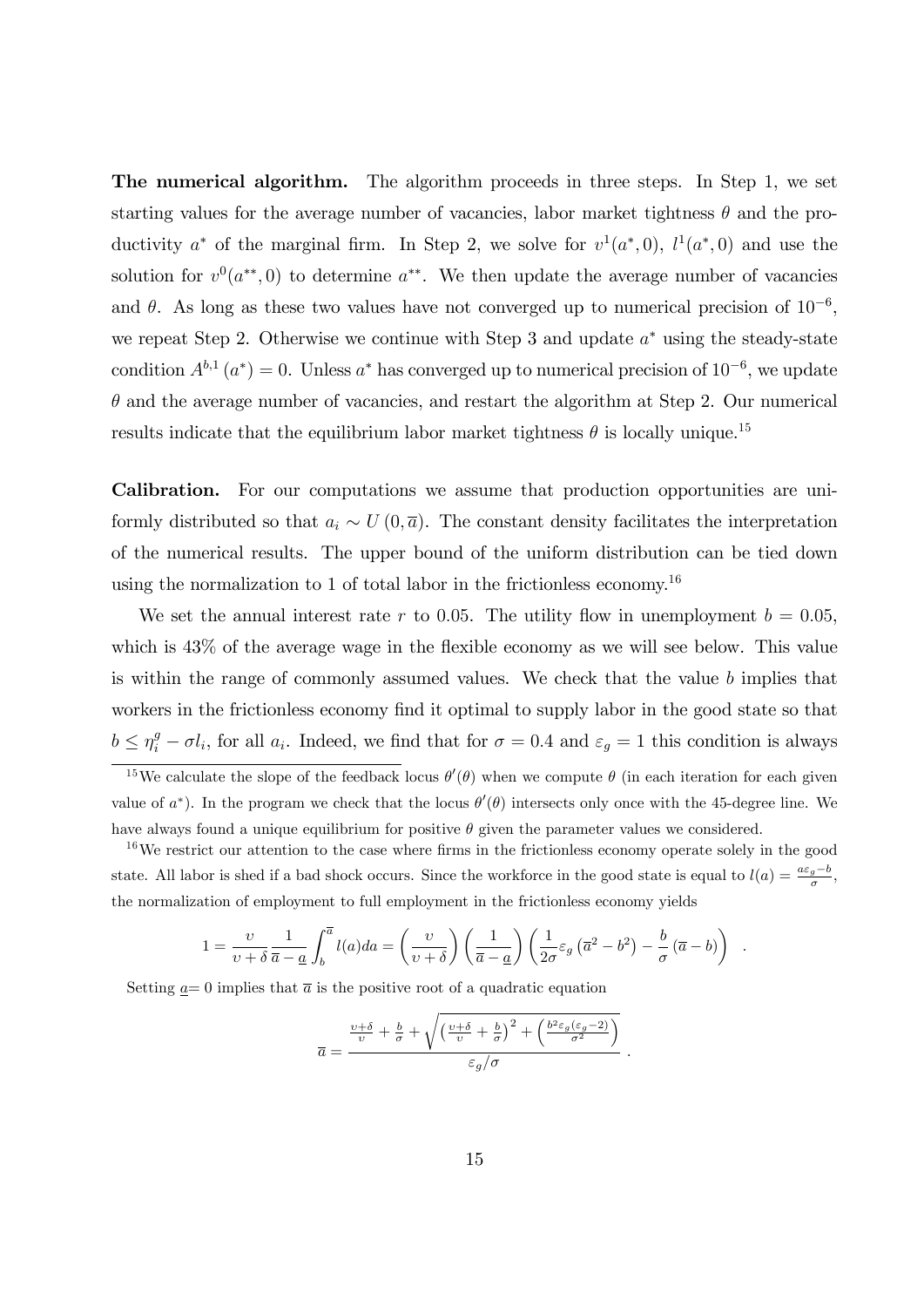satisfied in equilibrium. We set  $\varepsilon_b$  equal to  $b/\overline{a}$ . This value implies that in the bad state there is no wage for which Örms employ a positive amount of labor in the frictionless economy.

The dynamic transitions between good and bad states are parametrized as  $\delta = 0.5$ and  $v = 1$ . This implies that a created job has a 60% chance to persist for one year or more whereas the chance for a destroyed job is 40%. The former is consistent with estimates reported in Davis et al.  $(1996)$  whereas v is higher than suggested by their evidence. A higher  $\upsilon$  makes it more attractive for firms to hoard labor also at low levels of unemployment. We need this for technical reasons as further explained below. We assume a matching efficiency  $\gamma = -0.5$  which is in line with parameters commonly used in the literature (see Petrongolo and Pissarides, 2000). In order to be able to match empirically plausible unemployment rates, we set the bargaining power of workers to  $\beta = 0.2$  which is slightly smaller than the estimates reported in Flinn (2005). Below we check the robustness of our results for a bargaining power of  $\beta = 0.3$ .<sup>17</sup> Finally, we assume that the flow cost of an additional vacancy is  $c = 0.01$  and the scaling factor of the matching function  $\xi = 2.5$ . Both parameters are set to match a reasonable unemployment rate, labor market tightness and thus unemployment duration. The value of  $c$  equals  $1/12$  of the average wage, which yields an average recruiting cost close to one month's wage (see Hamermesh, 1993). As we will discuss further below, the small value of c is crucial for the model to predict realistic unemployment duration. The scaling factor instead allows for realistic unemployment rates.

In the calibration of our model there is a tension between targeting low unemployment rates and unemployment duration together with all firms with  $a_i \geq a^*$  hoarding labor. The latter is important because it simplifies the solution of the model since the shadow value of labor in the bad state is then determined by (8). However, we need small search frictions in the labor market which imply realistic values for the level and duration of unemployment but also less labor hoarding. In order to generate some labor hoarding for all firms with  $a_i \ge a^*$ , we calibrate fixed and firing costs in the flexible economy as  $f = 0.1$  and  $F = 0.04$ . This is not unrealistic compared with an average wage of 0.12 since even in relatively flexible

<sup>&</sup>lt;sup>17</sup>Note that efficiency could not be restored in this model if we set  $\beta = -\gamma$ , as the Hosios condition might suggest. As pointed out in BC, cross-sectional efficiency is more difficult to achieve because of the additional intra-firm bargaining distortions and heterogenous vacancy posting of firms. This holds a fortiori in this model with permanent productivity differences  $a_i$ .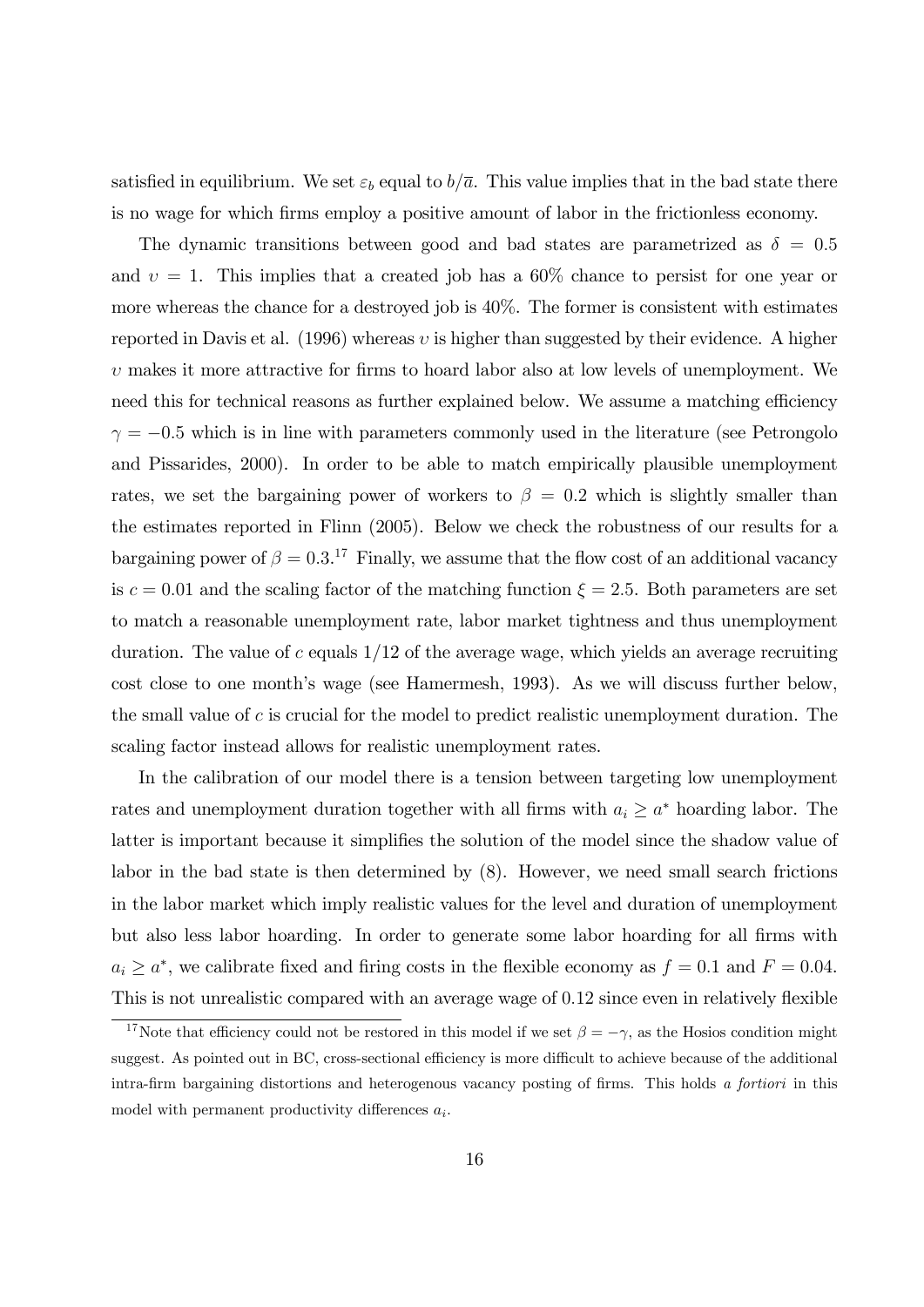| <i>Parameters Values</i>         |       |          |            |  |  |                |                                                                                                   |  |  |             |              |
|----------------------------------|-------|----------|------------|--|--|----------------|---------------------------------------------------------------------------------------------------|--|--|-------------|--------------|
| $\sigma$                         | $\,r$ | $\delta$ | $\upsilon$ |  |  |                | $\gamma \quad \xi \quad \beta \quad b \quad c \quad F$                                            |  |  | $\mathbf f$ | $\mathcal C$ |
| $0.4\,$                          |       |          |            |  |  |                | $0.05 \quad 0.5 \quad 1 \quad 0.5 \quad 2.5 \quad 0.2 \quad 0.05 \quad 0.01 \quad 0.04 \quad 0.1$ |  |  |             | 0.1          |
| Equilibrium Variables            |       |          |            |  |  |                |                                                                                                   |  |  |             |              |
| Unemployment rate $U$ (in $\%$ ) |       |          |            |  |  |                | 7.622                                                                                             |  |  |             |              |
| Vacancies $V$                    |       |          |            |  |  | 0.341          |                                                                                                   |  |  |             |              |
| Labor mkt. tightness $\theta$    |       |          |            |  |  | 4.472          |                                                                                                   |  |  |             |              |
| Output $Y$                       |       |          |            |  |  | 0.388          |                                                                                                   |  |  |             |              |
| Welfare $\Omega$                 |       |          |            |  |  | 0.329          |                                                                                                   |  |  |             |              |
| Productivity $a_i$ (average)     |       |          |            |  |  | 0.895          |                                                                                                   |  |  |             |              |
| Prod. margins $(a^{**}, a^*)$    |       |          |            |  |  | (0.486, 0.506) |                                                                                                   |  |  |             |              |
| Average firm size                |       |          |            |  |  | 1.489          |                                                                                                   |  |  |             |              |
| Av. labor hoarded                |       |          |            |  |  | 0.193          |                                                                                                   |  |  |             |              |
| Average wage                     |       |          |            |  |  | 0.115          |                                                                                                   |  |  |             |              |

Table 1: Equilibrium values in the flexible "US" economy.

economies such as the US, Örms face some administrative costs to maintain operations and lay off workers if these lay-offs are considered "unfair" (see OECD, Ch. 2, 1999; Autor, Donohue and Schwab, 2006). Our calibration implies that the firm with  $a_i = a^*$  just hoards a tiny amount of labor  $l_i(0)$  in the bad state. We calibrate set-up costs  $C = 0.1$  so that the hazard rate of bankruptcy is equal to  $0.8\%$  per year, which is realistic for publicly traded firms in the US economy (see www.bankruptcydata.com).

Table 1 displays the equilibrium for the flexible economy with  $f = C = 0.1$  and  $F = 0.04$ which we call the "US". The calibration matches the level and duration of unemployment in the flexible "US" economy quite well (see, for example, Abrahams and Shimer, 2002): the average unemployment duration is 2.3 month and an unemployment rate of 7.6% is realistic for the US in the last decades. Production opportunities  $a_i < a^{**} = 0.49$  are vacant. Firms with  $a_i \in [0.49; 0.51]$  declare bankruptcy if hit by a bad shock. Independently of their idiosyncratic business conditions, all production opportunities between  $a^* = 0.51$  and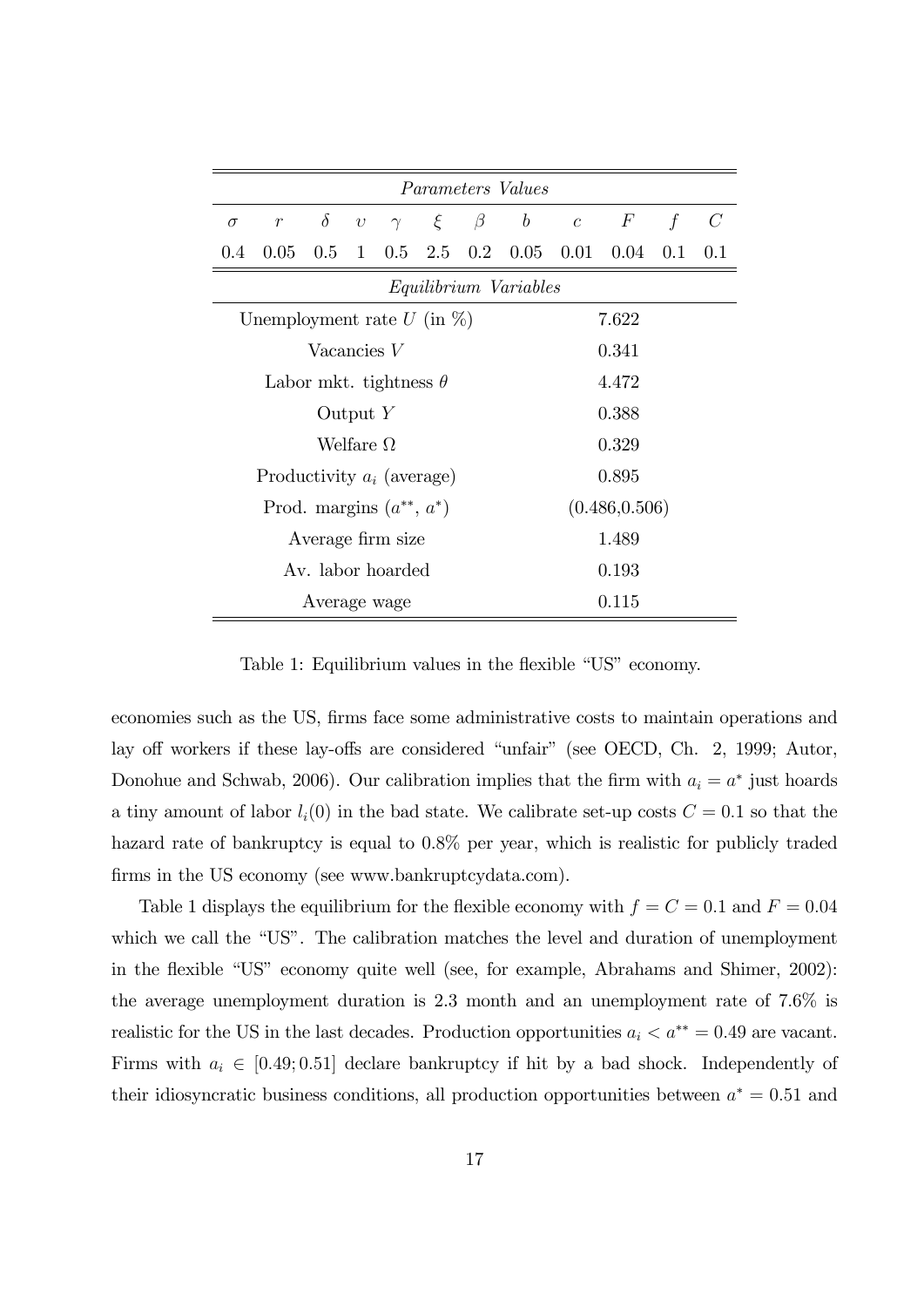$\overline{a} = 1.3$  are exploited.<sup>18</sup>

For the assumed uniform distribution, the average firm size reported in Table 1 can be computed as total employment over the mass of producing firms. This measure equals 1 if there is full employment and all production opportunities are exploited. In our calibration the average size is 1:49 which results because of deviations on the intensive and extensive margin from this benchmark. The amount of average labor hoarded is 0.19, that is  $1/7$  of the average firm size. Finally, the output measure in Table 1 is defined net of steady-state mobility and vacancy costs. We then subtract fixed costs of all producing firms and take into account the utility flow of the unemployed for our measure of welfare (see the Appendix for the analytic expressions).

**Robustness.** Before analyzing changes in the policy parameters  $(f, C, F)$ , let us mention how the equilibrium depends on some important parameter values.<sup>19</sup> For brevity we only summarize the main insights. A higher utility during unemployment  $b = 0.06$  or a bargaining power of workers  $\beta = 0.3$  both increase unemployment and unemployment duration. However,  $\beta$  has a stronger selection effect than b: less firms operate in equilibrium and average productivity increases. Decreasing  $\sigma$ , and so reducing the elasticity of the firms' marginal revenue with respect to employment, augments the number of posted vacancies, the average firm size and the amount of labor hoarded. As a result, the unemployment rate and duration fall substantially.<sup>20</sup> A slightly smaller flow cost of vacancy posting  $c = 0.0095$  also substantially lowers the unemployment rate and duration. The lower cost of posting vacancies favors firms with a high permanent productivity  $a_i$  since they tend to post more vacancies. Thus more production opportunities are vacant, i.e.,  $a^{**}$  and  $a^*$  increase slightly. Firms have a larger average size and hoard less labor in the bad state since hiring is less costly. Both a

<sup>18</sup>Our model produces a left-skewed cross-sectional distribution for wages and a U-shaped distribution of employment over firms with different size which are roughly consistent with empirical data. Our model also generates a positive firm-size wage premium and smaller wage dispersion in larger firms as in Bertola and Garibaldi (2001). Results on the cross-sectional distribution are available on request.

<sup>&</sup>lt;sup>19</sup>We keep constant the other parameters which depend on  $\sigma$  or b (e.g.  $\bar{a}$ ). More detailed numerical results are available on request.

 $20$ This is similar to Smith (1999) who showed that more overemployment resulting from concave production exacerbates the congestion externality and thus reduces entry and aggregate employment.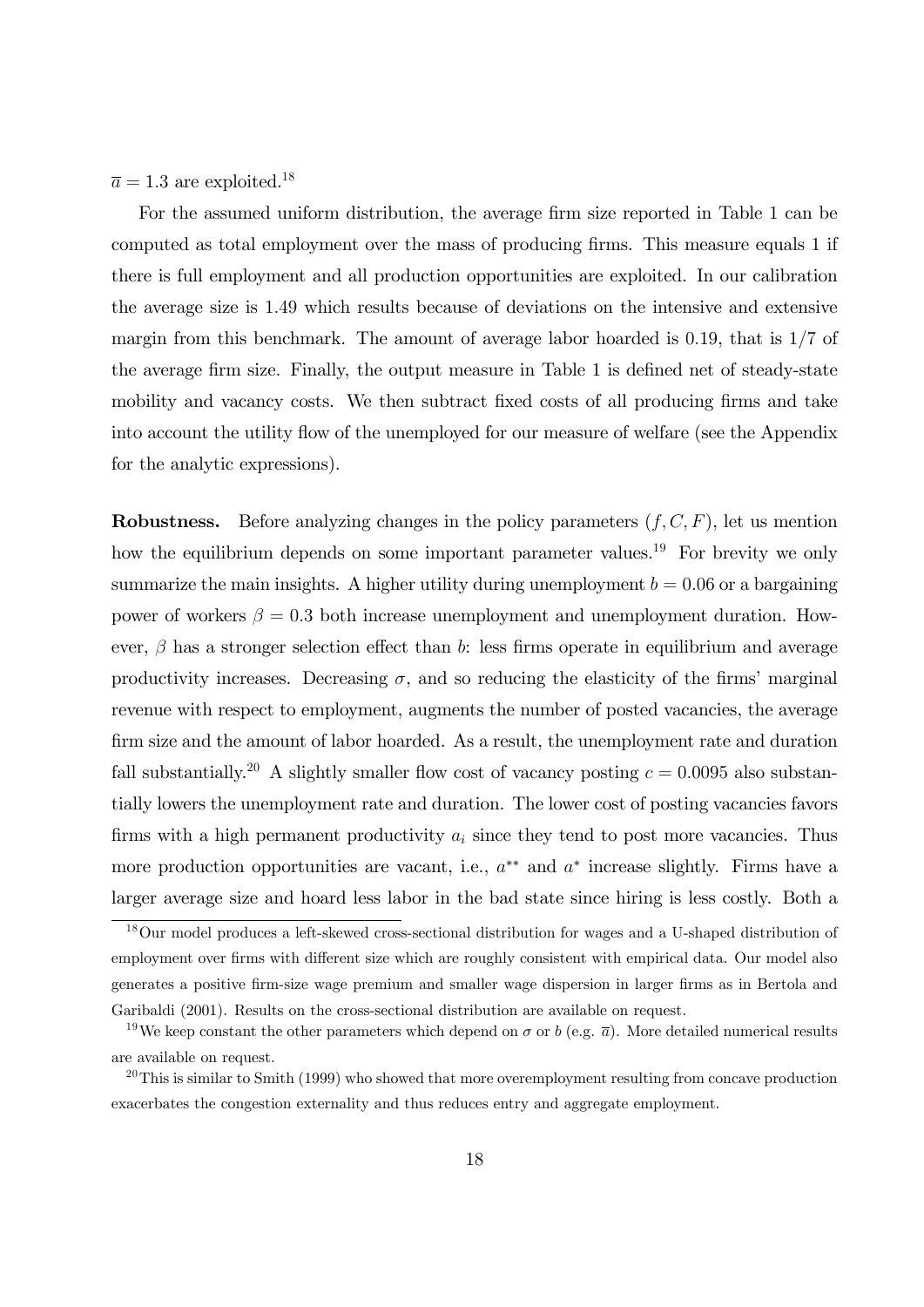smaller c or  $\sigma$  imply that regulation has a smaller effect on the unemployment rate.

Many papers have argued that the volatility of the economic environment is substantially higher today than it used to be in the 1960 and 1970s (see Ljungqvist and Sargent, 1998, and their references). Whereas Ljungqvist and Sargent argue that the size of the shock has increased, we augment the frequency of the turbulence by setting  $\delta = 0.7$  and  $v = 1.4$  so that created jobs have 50% chance to persist more than a year whereas destroyed jobs only persist more than a year with 25% probability. These parameter changes leave the steadystate probability mass in the bad state unchanged at  $\delta/(\delta + v) = 1/3$ , but decrease the persistence of each state.

Not surprisingly, turbulence increases frictional unemployment. Nevertheless, the unemployment duration decreases because more vacancies are posted. Higher steady-state mobility costs reduce output and welfare. More interestingly, higher turbulence implies that  $a^{**}$ and  $a^*$  increase, so that only firms with higher permanent productivity continue to produce. Since firms that only operate in the good state produce for a shorter expected duration,  $a^{**}$  increases more than  $a^*$  and the incidence of bankruptcy decreases. Average firm size is slightly lower as firms in the good state converge to smaller employment levels  $l_i(\tau \to \infty)$ . Finally, more labor is hoarded in the bad state so that wages are lower on average. The effect of turbulence on labor hoarding is very intuitive: if a bad shock is less persistent, firms will find it less attractive to lay off workers even if firing costs are low. Firms hoard labor to avoid labor market frictions whereas firing costs are much less relevant for labor hoarding in an economy with high turbulence: the implied elasticity of labor hoarding with respect to firing costs falls.

In the following sections we analyze the effect of regulation on the equilibrium. We start by presenting results on the effect of fixed, entry and firing costs in Section 4 before we characterize the interactions between regulations in Section 5.

# 4 The effect of regulation

The selection effect of fixed costs. As can be seen from equations  $(A13)$ ,  $(A14)$  and  $(A15)$  in the Appendix, the fixed costs f do not directly enter in the optimal labor demand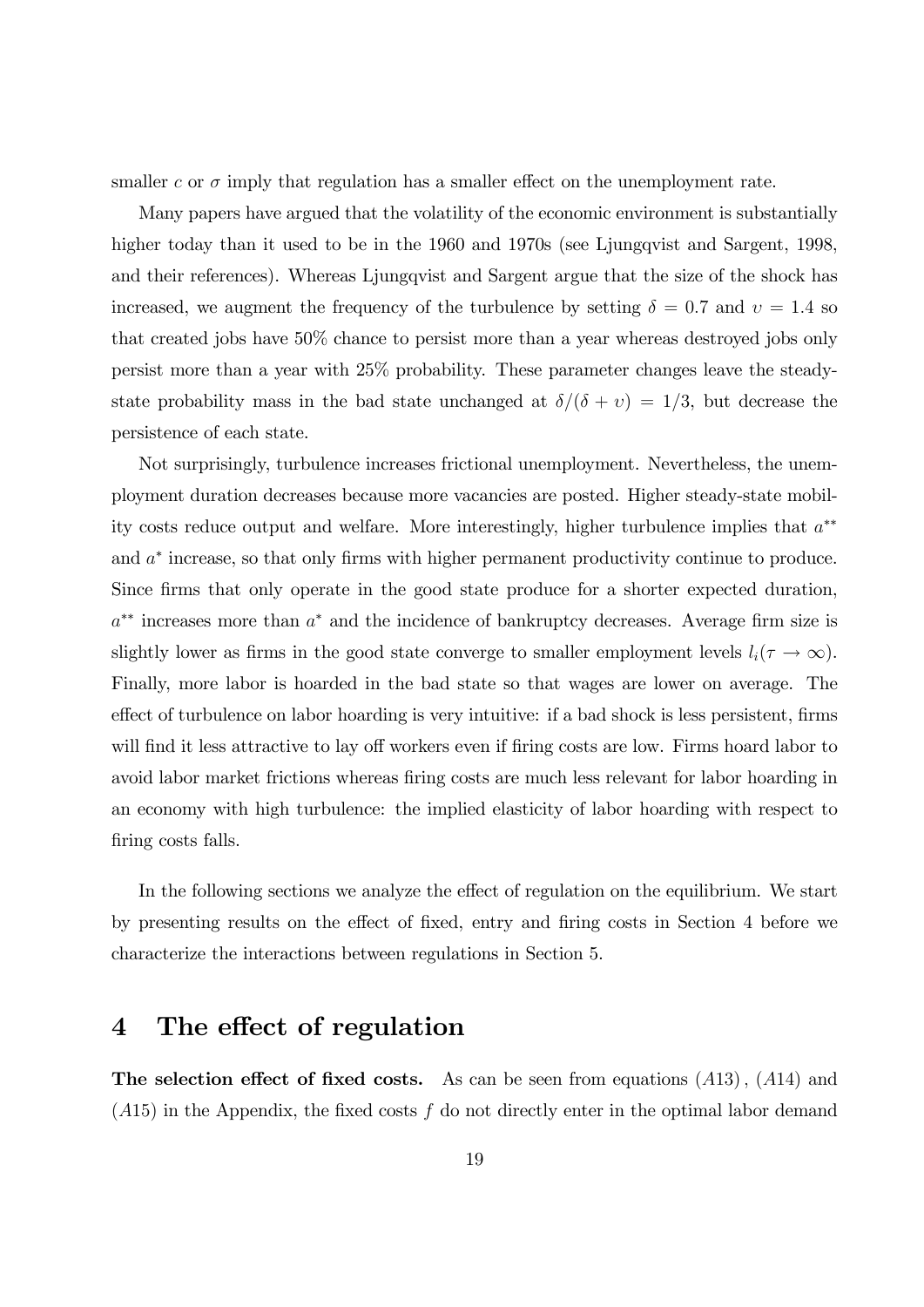|                               | US             |                |                |                |
|-------------------------------|----------------|----------------|----------------|----------------|
| $F = 0.04$                    | $f = 0.1$      | $f = 0.15$     | $f = 0.1$      | $f = 0.15$     |
|                               | $C = 0.1$      | $C=0.1$        | $C = 0.15$     | $C = 0.15$     |
| Equilibrium Variables         | (1)            | (2)            | (3)            | (4)            |
| Unempl. rate $U$ (in $\%$ )   | 7.622          | 8.413          | 7.873          | 8.900          |
| Vacancies $V$                 | 0.341          | 0.305          | 0.328          | 0.285          |
| Labor mkt. tightness $\theta$ | 4.472          | 3.625          | 4.162          | 3.120          |
| Output $Y$                    | 0.388          | 0.384          | 0.386          | 0.381          |
| Welfare $\Omega$              | 0.329          | 0.300          | 0.329          | 0.299          |
| Productivity $a_i$ (average)  | 0.895          | 0.923          | 0.900          | 0.929          |
| Prod. margins $(a^{**}, a^*)$ | (0.486, 0.506) | (0.531, 0.579) | (0.514, 0.502) | (0.553, 0.573) |
| Average firm size             | 1.489          | 1.584          | 1.503          | 1.602          |
| Av. labor hoarded             | 0.193          | 0.208          | 0.193          | 0.206          |
| Average wage                  | 0.115          | 0.106          | 0.112          | 0.101          |

Table 2: Equilibrium values for different fixed costs and set-up costs.

schedules. Since vacancy posting and labor hoarding decisions are based on workers' marginal revenues, it is clear that fixed costs do not influence the decisions of firms at the intensive margin.

Fixed costs, however, reduce firms' asset values. As the least profitable firm just breaks even, it is driven out of business by a tightening of administrative regulation. In terms of the model's parameters this means that  $a^{**}$  and  $a^*$  increase, as can be seen by comparing columns  $(1)$  and  $(2)$  or  $(3)$  and  $(4)$  in Table 2, where we increase fixed costs from 0.1 to 0.15 (for different levels of set-up cost C). Furthermore, the impact on  $a^*$  is stronger so that fixed costs increase the size of the interval  $[a^{**}; a^*]$  in which firms declare bankruptcy. Given that non-permanent Örms do not pay the Öxed costs in the bad state, their asset values fall relatively less than the asset values of the labor hoarding firms. Quantitatively, for low set-up costs  $C = 0.1$ , higher fixed costs imply that the incidence of bankruptcy increases from 0.8% to 2%.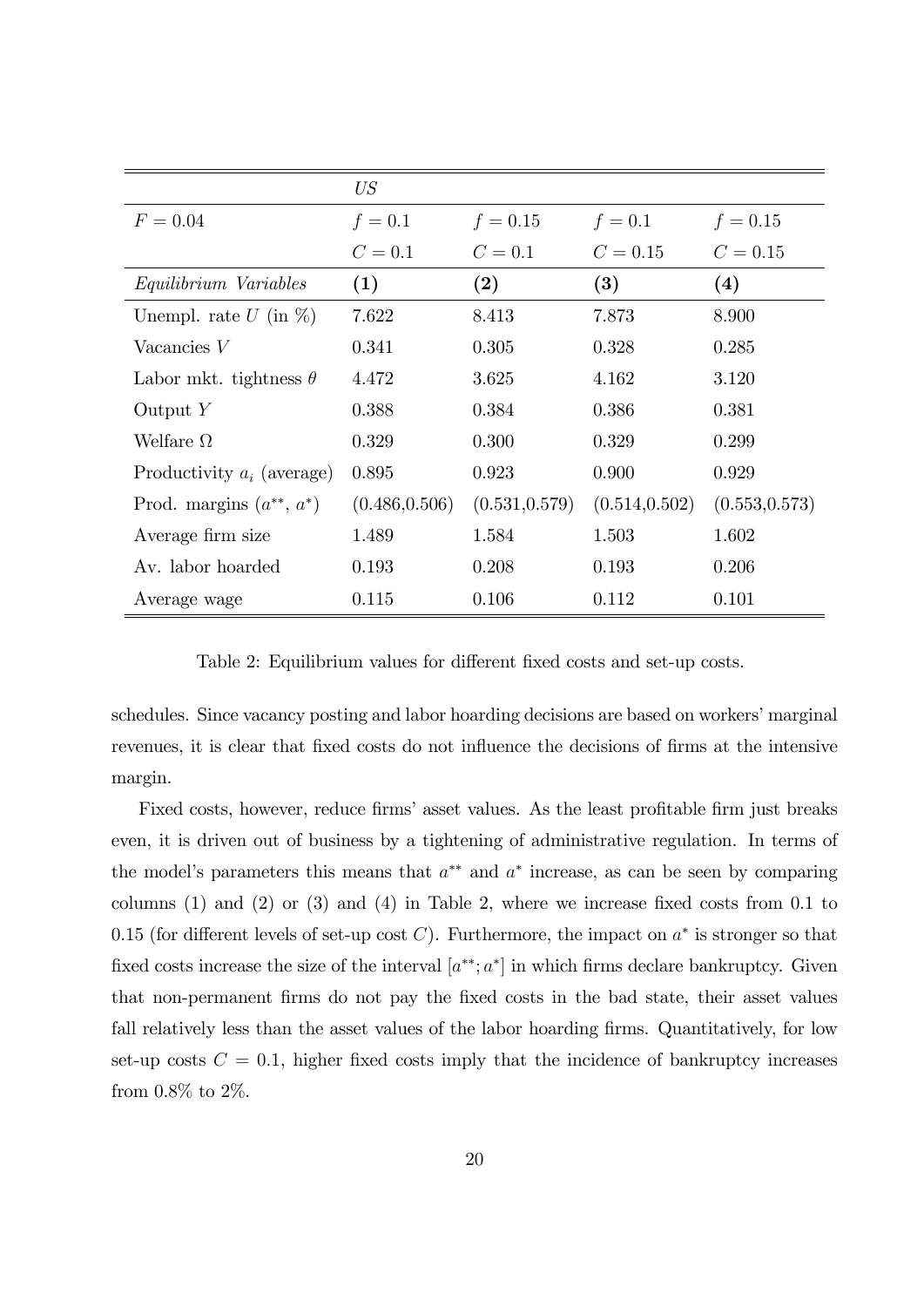This selection effect on  $a^{**}$  and  $a^*$  decreases labor market tightness and thus reduces wages by lowering the outside option of workers. The operating firms take advantage of their stronger bargaining position through an increase in both hoarded labor and targeted employment in the good state  $l_i(\tau \to \infty)$ . The new equilibrium is characterized by a smaller number of larger firms. Notice that labor hoarding remains nearly constant so that most of the adjustment is achieved through an increase of the Örmsí sizes in the good state. This implies that firms destroy on average more jobs when they are hit by a bad shock. This positive turnover effect on labor hoarding firms is reinforced by the fact that a larger share of firms declares bankruptcy and sheds all workers. Although the effect on firm size compensates the selection effect to a certain extent, the latter prevails so that labor market tightness decreases and unemployment increases substantially.

The selection effect of barriers to entry. Table 2 also displays the equilibrium outcomes for higher set-up costs  $C = 0.15$ , again for different levels of fixed costs. Not surprisingly, higher barriers to entry decrease the number of operating firms and slightly increase average productivity and average firms' size. The increase in unemployment and unemployment duration leads to a decline in wages. Set-up costs also decrease welfare and output. These negative effects are quantitatively smaller than for fixed costs because the set-up costs do not directly affect the asset value of the firm once it has entered the market.<sup>21</sup>

More interestingly, barriers to entry have opposite effects on the exit and entry margins: they lower  $a^*$  and raise  $a^{**}$ , so that less firms declare bankruptcy in the bad state. On the one hand, more production opportunities are exploited in the bad state because the barriers to entry isolate operating Örms from the competition of potential entrants. As set-up costs do not affect their revenues, the labor hoarding firms actually benefit from an increase in  $C$ . On the other hand, less firms are created due to the higher cost of entry. This effect on  $a^{**}$ is more sizeable and positive as can be seen analytically from the entry rule (4). Column (3) shows that set-up costs can deter entry to such an extent that  $a^{**} > a^*$ . In other terms, for sufficiently high set-up costs, the equilibrium may exhibit no bankruptcy and no firm turnover.

<sup>&</sup>lt;sup>21</sup>The negative welfare effect remains if fixed and/or set-up costs are rebated at the aggregate level.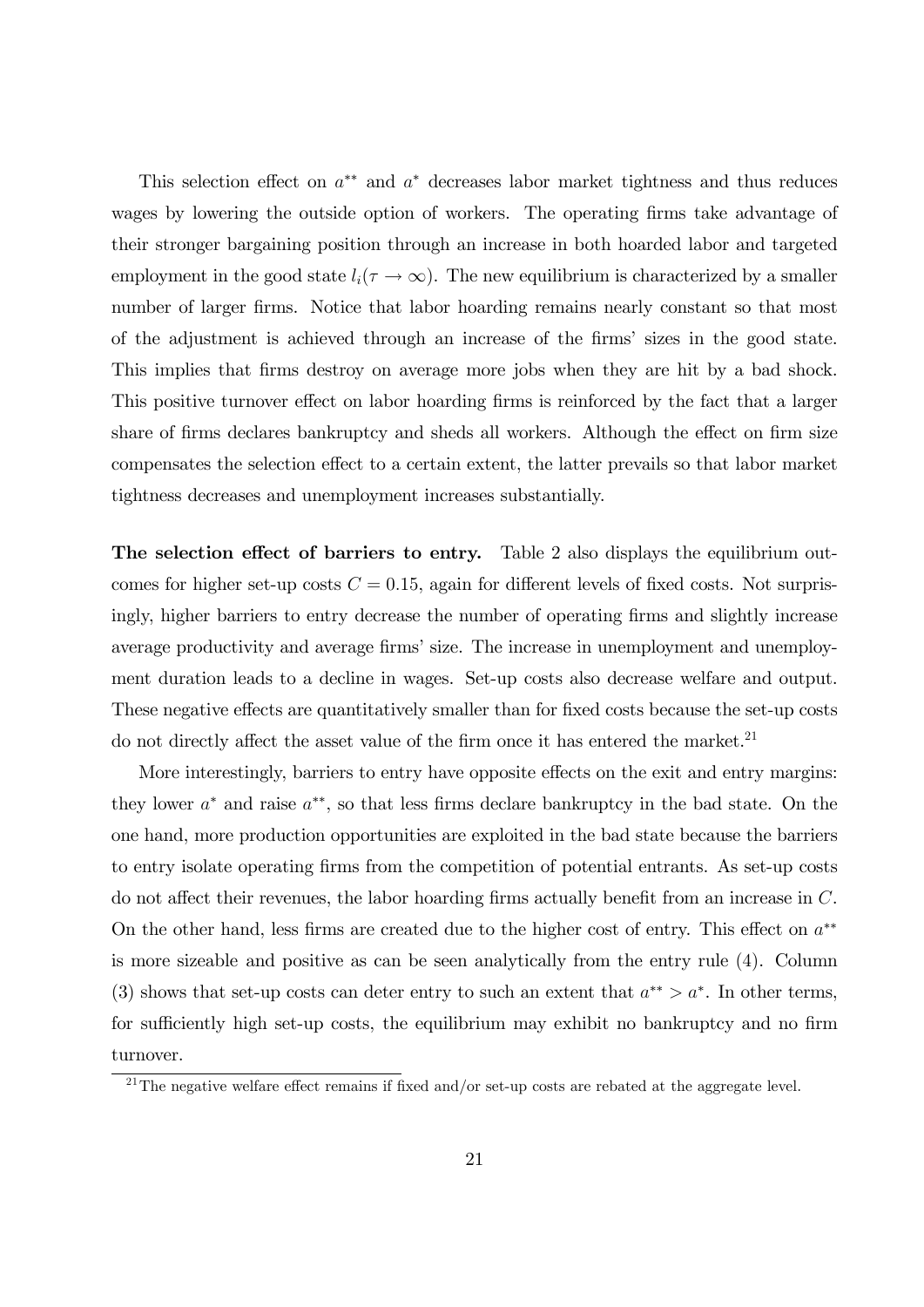|                                 | US             | Partial                        | Equilibrium           | Full effect    |
|---------------------------------|----------------|--------------------------------|-----------------------|----------------|
| fixed cost $f = 0.1$            |                | (given $\theta, a^*, a^{**}$ ) | (given $a^* a^{**}$ ) |                |
| set-up cost $C = 0.1$           | $F = 0.04$     | $F = 0.09$                     | $F = 0.09$            | $F = 0.09$     |
| Equilibrium Variables           | (1)            | (2)                            | $\bf (3)$             | (4)            |
| Average labor hoarded           | 0.193          | 0.325                          | 0.313                 | 0.317          |
| Average firm size               | 1.489          | 1.509                          | 1.499                 | 1.507          |
| Unempl. rate $U$ (in $\%$ )     | 7.622          | 6.400                          | 6.995                 | 6.953          |
| Labor market tightness $\theta$ | 4.472          | 4.875                          | 4.462                 | 4.552          |
| Prod. margins $(a^{**}, a^*)$   | (0.486, 0.506) | (0.486, 0.506)                 | (0.486, 0.506)        | (0.482, 0.525) |

Table 3: Decomposition of the effect of firing costs.

The interactions between fixed costs and entry costs. Comparing the unemployment rates reported in Table 2 shows that the two regulations interact negatively since their joint increase (see column (4)) leads to bigger job losses than the sum of their independent increases (see columns  $(2)$  and  $(3)$ ). Intuitively, the selection effect is reinforced as the two regulations increase the costs and reduce the profits of exploiting vacant production opportunities.

**The effect of EPL.** The mechanism through which EPL affects the equilibrium is more intricate because firing costs also directly modify the labor demand schedules of firms. As explained in Bentolila and Bertola  $(1990)$ , the *partial equilibrium effect* of firing costs yields less labor mobility and more labor hoarding. Firms respond to the change in labor market tightness by adjusting the number of posted vacancies. This *equilibrium effect* dampens the imbalance between the partial equilibrium effects on the hiring and firing margins. To the extent that the labor hoarding adjustments prevail, firing costs and employment are positively related in equilibrium.

Both partial equilibrium and equilibrium effects were already at work in BC. Since our model has an extensive adjustment margin, Öring costs also have an additional selection effect. Table 3 decomposes the effect of firing costs into: (i) the partial equilibrium effect (for given  $a^{**}$ ,  $a^*$  and  $\theta$ ), (ii) the equilibrium effect through changes in  $\theta$  for given  $a^{**}$  and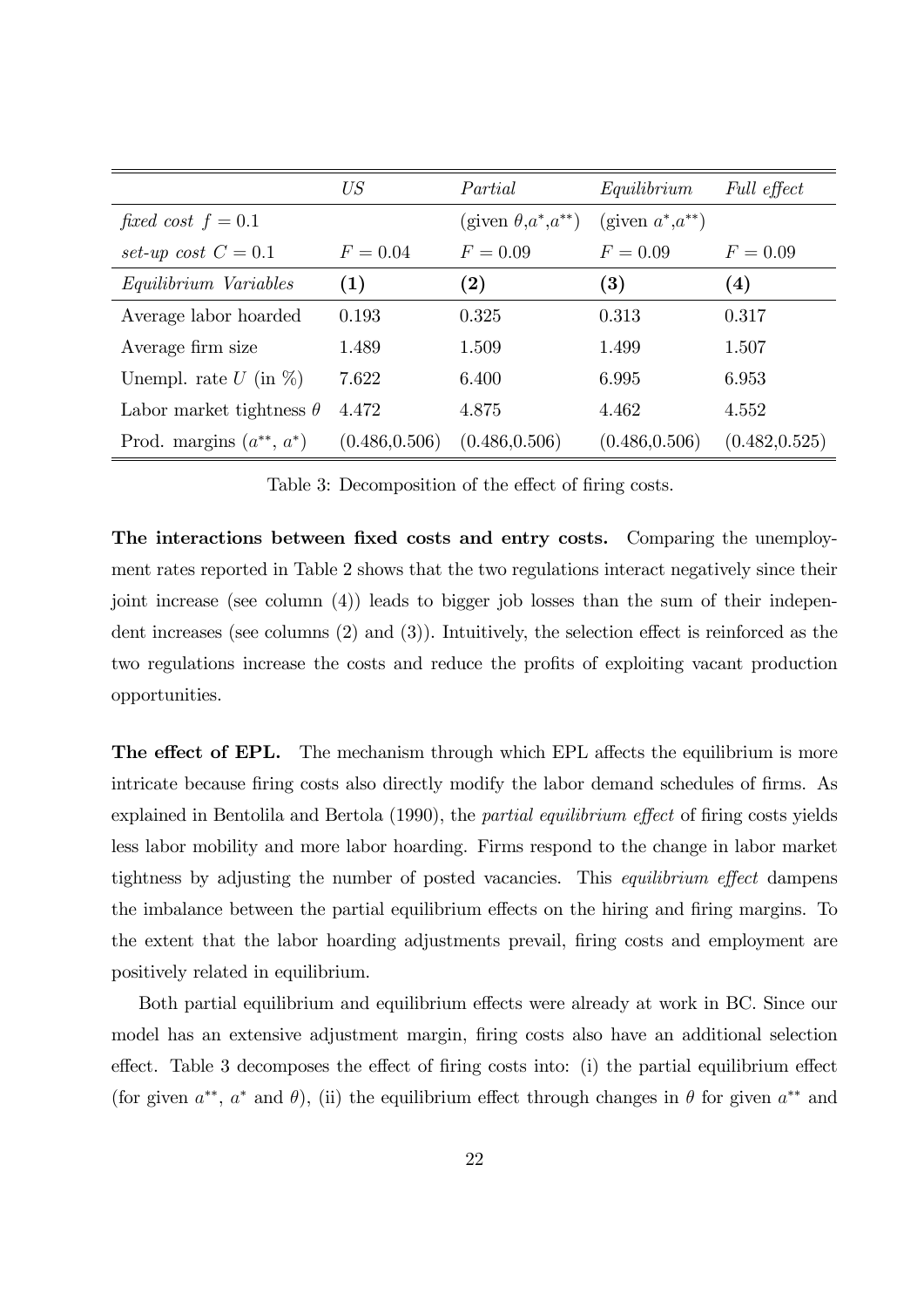$a^*$ , (iii) the selection effect on  $a^{**}$  and  $a^*$ . The table analyzes the effect of increasing firing cost F from 0.04 to 0.09 for fixed and set-up cost  $f = C = 0.1$ .

Column  $(2)$  displays the partial equilibrium effect of higher firing cost. As expected, employment protection stimulates labor hoarding and the average firm's size increases. Hence, positive labor adjustments at the Öring margin prevail over negative adjustments at the hiring margin. This is why the partial equilibrium effect on employment is positive. The fourth row displays the new labor market tightness. As the number of unemployed and posted vacancies decrease, the labor market becomes tighter. Obviously, the value of  $\theta$  reported in column  $(2)$  is not an equilibrium outcome since we assume that firms make their choice based on the value of  $\theta$  in column (1). The equilibrium adjustments resulting from the discrepancy between the two values of  $\theta$  are reported in column (3). As explained before, a higher labor market tightness induces firms to lower their labor demand, so that both labor hoarding and vacancy posting decrease. The equilibrium effect of firing costs on unemployment is positive and the equilibrium labor market tightness is substantially lower.

Of most interest to our analysis are the differences between columns  $(3)$  and  $(4)$  since they capture the selection effect that is new in our model. Although the selection effect of fixed and firing costs on  $a^*$  are qualitatively alike, their magnitude substantially differs.<sup>22</sup> Given that the decision to remain in the market is based on the asset value of the firm in the bad state, firing costs are heavily discounted since they will have to be paid in the remote future. Instead, fixed costs burden the profit of the firm at each instant so that they have a more noticeable influence on the extensive margin.

Conversely, the selection effect of fixed and firing costs on  $a^{**}$  are different in both quantitative and qualitative terms. Whereas fixed costs substantially increase  $a^{**}$ , the impact of firing costs is negative and quantitatively small. The reason is that "non-permanent" firms are exempted from EPL. Hence, firing costs do not affect directly their asset values  $A_i^{g,0}$  $i^{(0)}(0).$ Instead, "labor hoarding" firms  $(a_i > a^*)$  are hurt by firing restrictions and thus post less vacancies in the good state. Ceteris paribus, the "non-permanent" firms  $(a_i \in [a^{**}; a^*])$  benefit from the increase in the rate of vacancy filling. This externality augments the incentives to enter the labor market in the good state so that  $a^{**}$  falls.<sup>23</sup>

<sup>&</sup>lt;sup>22</sup> Compare the values of  $a^*$  in columns (4) of Table 3 with its counterpart in column (2) of Table 2.

<sup>&</sup>lt;sup>23</sup>Note that the analytical solution for  $A^{g,0}(a^{**},0)$  does not depend on firing costs so that firing costs only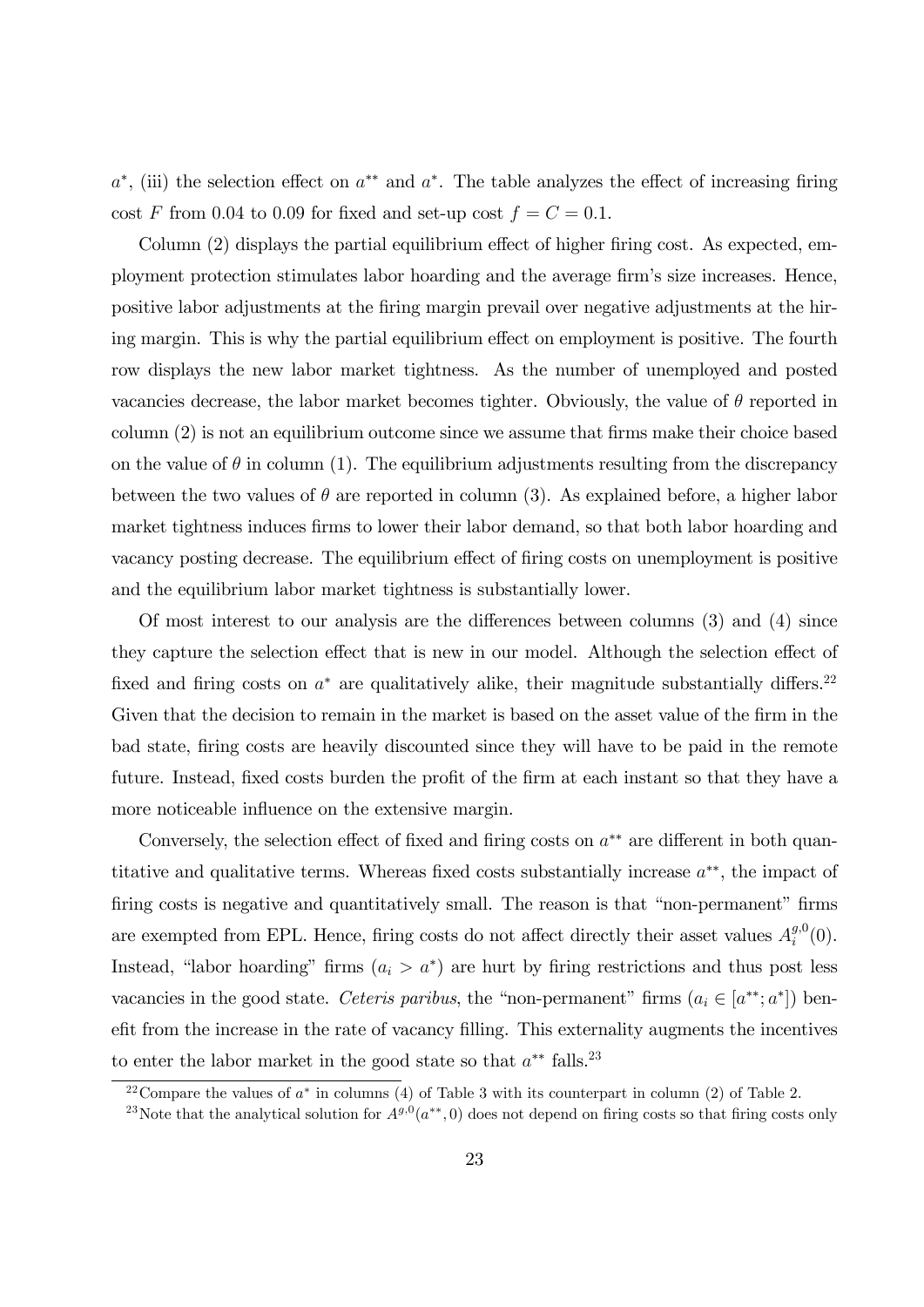Turning our attention to employment, we notice that the selection effect is positive. The sign of the relationship is due to the decrease in  $a^{**}$  and so crucially hinges on the assumption that firms can declare bankruptcy. On the contrary, when the model does not allow firms to declare bankruptcy, the selection effect unambiguously raises unemployment. Thus, the sign and size of the selection effect on unemployment depends importantly on whether small firms (with low permanent productivity  $a_i$ ) can "avoid" firing costs using the bankruptcy option. This motivates why, in countries with strict EPL like Italy or Germany, this legislation does not apply to small firms with employment below a certain threshold.<sup>24</sup>

Finally, it is worth emphasizing that the sign of the relationship between EPL and unemployment is ambiguous. Depending on the parameter values, it can be either positive or negative. Nevertheless, doing comparative statics around the proposed equilibrium we have found that the effects are locally robust.

# 5 Interaction of labor and product market regulation

We now investigate the interactions between labor and product market regulation. We first compare the welfare in steady states with different labor and product market regulation. Although steady-state comparisons neglect transition dynamics, this exercise offers first insights on how the regulations interact. Then we illustrate how the interactions analyzed by our model are important for applied researchers who try to isolate the effect of labor market regulation on job flows. We show how firing and fixed costs have opposite effects on job turnover which calls for a joint analysis of regulation in empirical work.

### 5.1 Complements or substitutes?

An important question is whether labor and product market regulation are complements or substitutes in terms of welfare. In this section we investigate whether the effect of fixed costs or set-up costs changes for different levels of firing costs.

matter through their effect on the vacancy posting policy  $v^0(a^{**},0)$ .

 $^{24}$ The threshold is currently at 15 employees in Italy and 10 employees in Germany. Furthermore, in some countries, entering firms are exempt from EPL for a limited time period.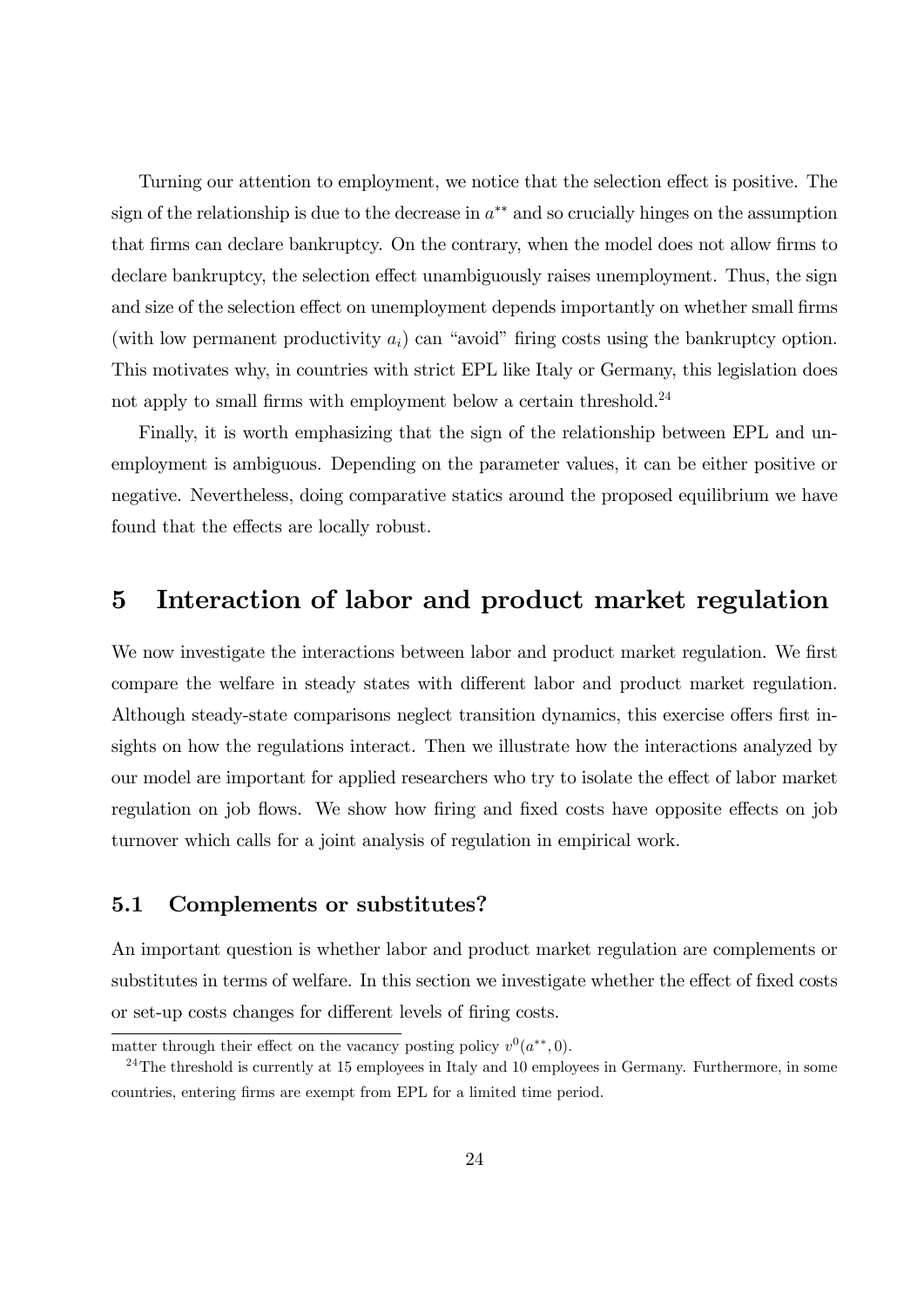| $F = 0.09$                    | $f = 0.1$      | $f = 0.15$     | $f = 0.1$      |
|-------------------------------|----------------|----------------|----------------|
|                               | $C=0.1$        | $C=0.1$        | $C = 0.15$     |
| Equilibrium Variables         | (1)            | (2)            | (3)            |
| Unempl. rate $U$ (in $\%$ )   | 6.953          | 7.803          | 7.345          |
| Vacancies $V$                 | 0.317          | 0.283          | 0.295          |
| Labor mkt. tightness $\theta$ | 4.552          | 3.631          | 4.021          |
| Output $Y$                    | 0.366          | 0.364          | 0.363          |
| Welfare $\Omega$              | 0.307          | 0.279          | 0.306          |
| Productivity $a_i$ (average)  | 0.897          | 0.925          | 0.905          |
| Prod. margins $(a^{**}, a^*)$ | (0.482, 0.525) | (0.528, 0.598) | (0.508, 0.519) |
| Average firm size             | 1.563          | 1.709          | 1.543          |
| Av. labor hoarded             | 0.317          | 0.331          | 0.317          |
| Average wage                  | 0.111          | 0.102          | 0.105          |

Table 4: Changes in fixed or set-up costs for higher firing costs.

Fixed costs and firing costs. Before analyzing the interaction between fixed and firing costs, it is useful to notice that their effects would be independent in BC's framework. The interaction between both regulations arises because of the adjustments at the extensive margin. According to the previous sections, the selection effects of fixed costs and employment protection are qualitatively similar: they both reduce the number of operating firms in the bad state, increase firm turnover and average firm size. Quantitatively, firing costs are more important for labor hoarding whereas fixed costs have a larger effect on entry and exit.

We will show in section 5.2 that fixed costs increase the job turnover rate and thus the steady-state mobility cost per firm. But this does not necessarily induce additional welfare losses because the impact of both policies on firm selection implies that less firms need to pay the fixed costs or firing costs. This pure accounting effect reduces, and can even outweigh, the direct negative impact on welfare. Adding the change in welfare between Table 2, columns (1) and (2), and the change between Table 2, column (1), and Table 4, column (1), it appears that the welfare losses due to independent increases in firing and fixed costs add up to 16.2%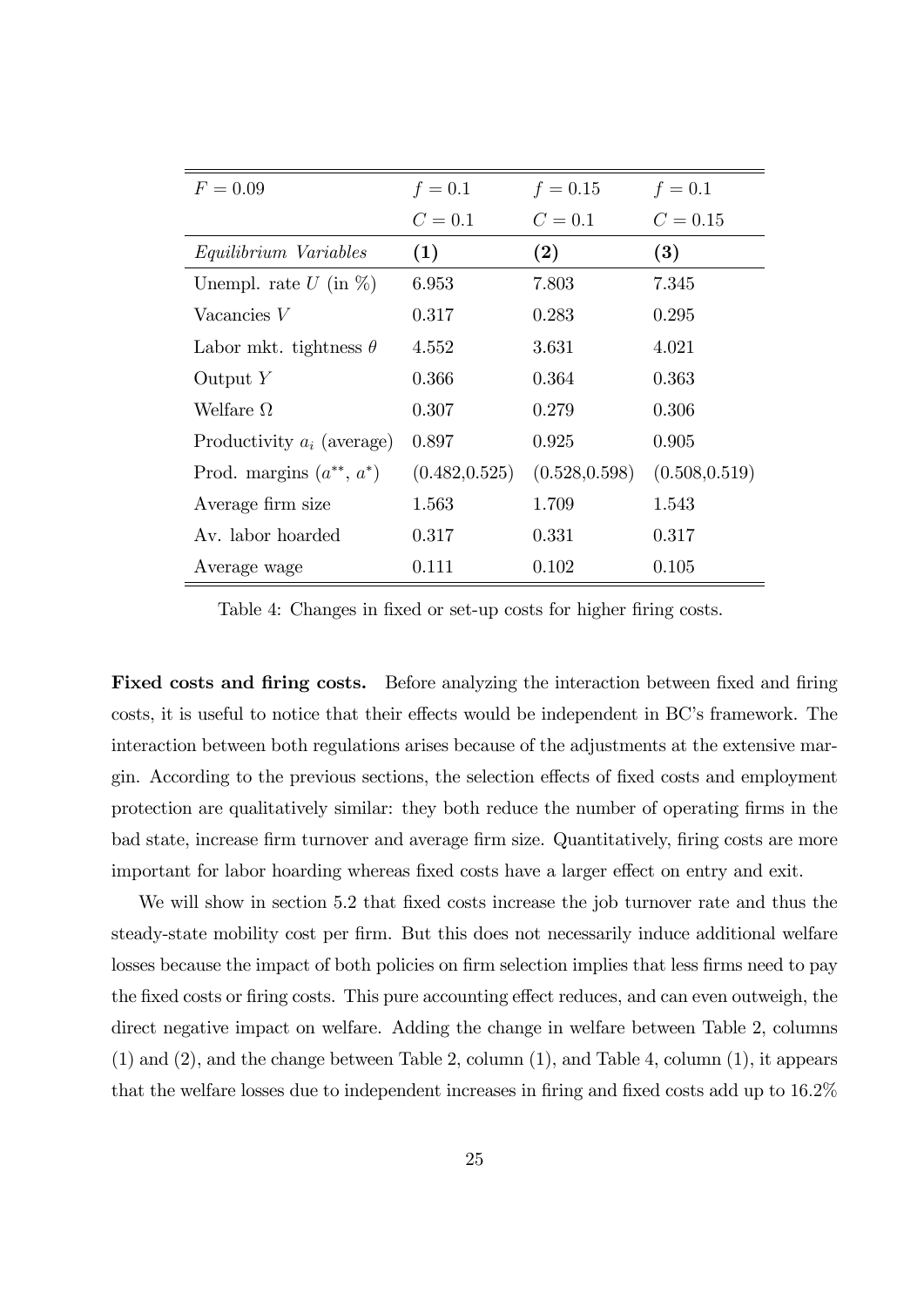of the initial welfare. When regulations in both product and labor markets are combined, the welfare losses decrease to 15:8% (compare Table 2, column (1), and Table 4, column (2)). Hence, the coexistence of the two regulations slightly alleviates their individual costs.

In order to understand the reason for this complementarity better, we further decompose the total losses into changes in the aggregate cost of vacancy posting, steady-state mobility costs and fixed costs. We find that both firing and fixed costs reduce the cost of vacancy posting although this effect is minor since the absolute level of this cost is low for the chosen small parameter value of  $c$ . Most importantly, we find that steady-state mobility costs decrease by 3.2% if fixed costs increase from 0.1 to 0.15 (as in Table 2, columns  $(1)$  and  $(2)$ ). Although the mobility costs per firm increase because of higher job turnover, the mass of firms who bears these costs is smaller and the latter effect dominates. Finally, the selection effect implies that higher firing costs increase the direct welfare losses resulting from fixed and set-up cost payments by 0:5% (for changes from Table 2, column (1), to Table 4, column  $(1)$ ).<sup>25</sup>

Set-up costs and firing costs. From the point of view of the firm, defaulting is an alternative to paying the Öring costs. Therefore EPL makes bankruptcy a more attractive option. For example, comparing column (1) in Table 4 to column (1) in Table 2 shows that the incidence of bankruptcy goes up from  $0.8\%$  to  $1.8\%$  in the economy with stringent EPL. But for this option to be relevant in equilibrium, set-up costs have to be low enough to allow firms to enter the market. Hence low barriers to entry complement stringent EPL.

The results in Tables 2 and 4 illustrate this complementarity. Reducing entry costs from  $0.15$  to  $0.1$  implies a  $3.1\%$  decrease of the unemployment rate when firing costs are low (see Table 2, columns (1) and (3)), compared with  $5.3\%$  when firing costs are high (see Table

<sup>&</sup>lt;sup>25</sup>For  $f = C = 0.1$ , the saved fixed costs of bankrupt firms exactly cancel the additional set-up costs of newly entering firms for given  $a^{**}$ . Since  $a^{**}$  falls slightly, more firms pay the set-up cost so that the welfare loss increases.

Note also that if we rebate firing cost at the aggregate level, output still decreases with higher firing costs since bankrupt firms do not produce in the bad state (the selection effect on  $a^{**}$  and  $a^*$ ) and labor hoarding implies lower efficiency for all operating firms. The welfare gain because of lower steady-state vacancy costs is too small to offset these effects.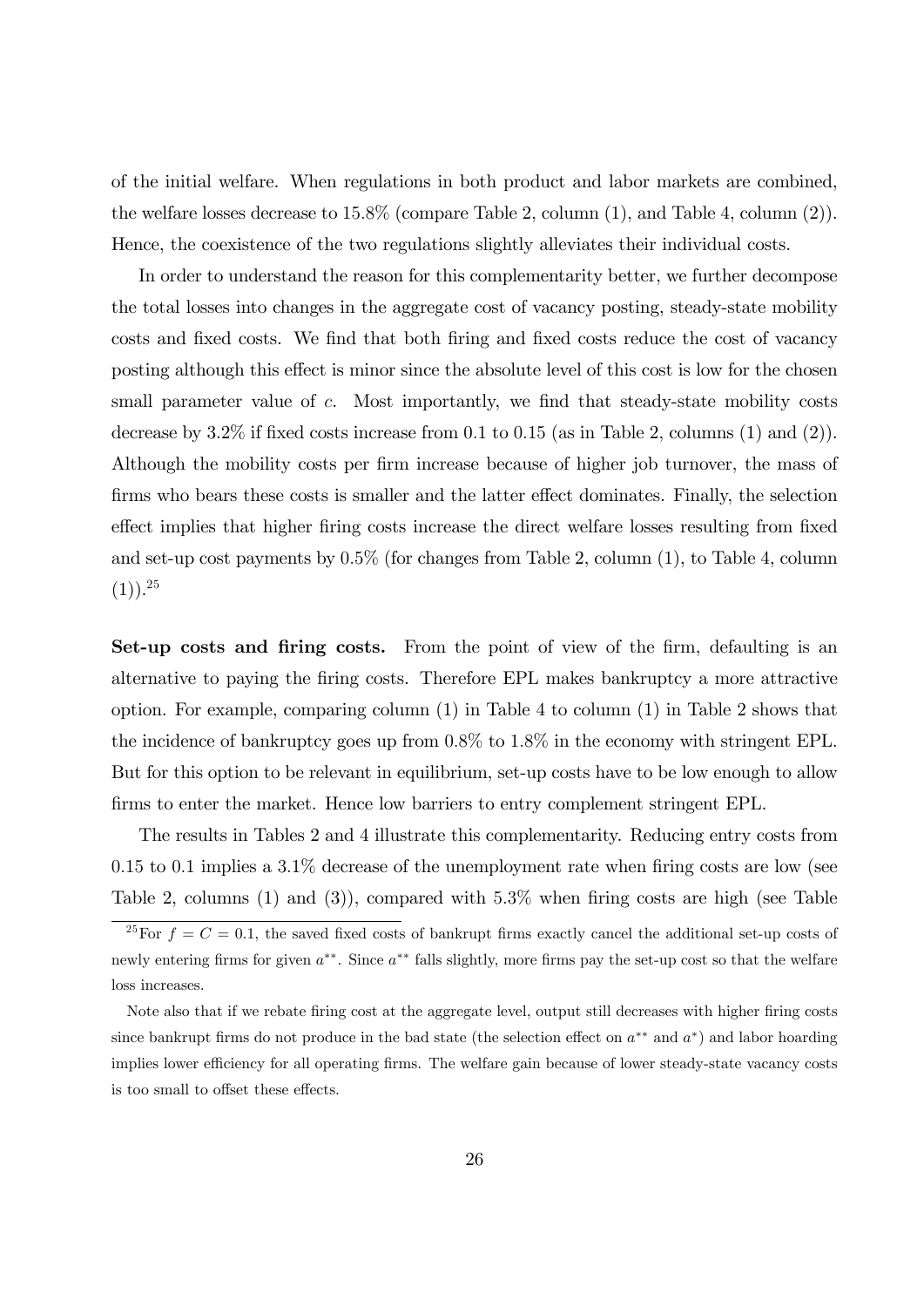4, columns  $(1)$  and  $(3)$ ). The higher rate of firm creation induced by low barriers to entry mitigates the higher incidence of firm destruction due to firing restrictions.

Note however, that incumbent firms like set-up cost. The fact that they make more profits is illustrated by the observation that higher set-up costs lower  $a^*$ . As mentioned above barriers to entry isolate operating Örms from the competition of potential entrants. Thus, these firms can bear the firing costs "more easily". This is interesting since it points to one reason for the coexistence of both types of regulation which is beyond our model in which agents are risk-neutral and financial markets are perfect. If firms are supposed to insure workers by hoarding them in bad times, they can only do so if they remain profitable. Product market regulation generates these profits and thus makes it easier for firms to agree to policies that protect jobs in bad times.

### 5.2 Job turnover and interactions between firing and fixed costs

We have already mentioned that higher fixed and/or set-up costs increase job turnover per firm. As the competition for workers is alleviated by the selection effect, the costs of adjusting the labor force decrease. Thus firms have less incentive to smooth out their labor demand schedule. Conversely, it is well known that firing costs imply less labor mobility at both the aggregate and firm level. These insights are illustrated in Table 5. The table reports the rate of job finding, the aggregate job flows<sup>26</sup> along with the rates of job turnover and job turnover per Örm. Table 5 shows that Öxed costs decrease whereas Öring costs increase the job Önding rate. Firing costs do reduce job flows because of the lower unemployment rate. Fixed costs have almost no effect on aggregate job flows as the smaller transition rate is compensated by the increase in the size of the unemployment pool. Since the áows out of the employment pool are nearly constant whereas the number of employees is smaller, it follows that the job turnover rate is an increasing function of fixed costs. The job turnover rate per firm is also

 $^{26}$ Notice that job flows and worker flows are indistinguishable in the current formulation of the model since we have excluded job-to-job transitions. Moreover, the job turnover rates are slightly higher than the empirical counterparts reported for the US (see Davis and Haltiwanger, 1999, Table 2). This is because we assume larger values for v in our calibration than in the data to ensure that firms with  $a_i > a^*$  are always at the Öring margin in the bad state (see the discussion of the calibration in Section 3).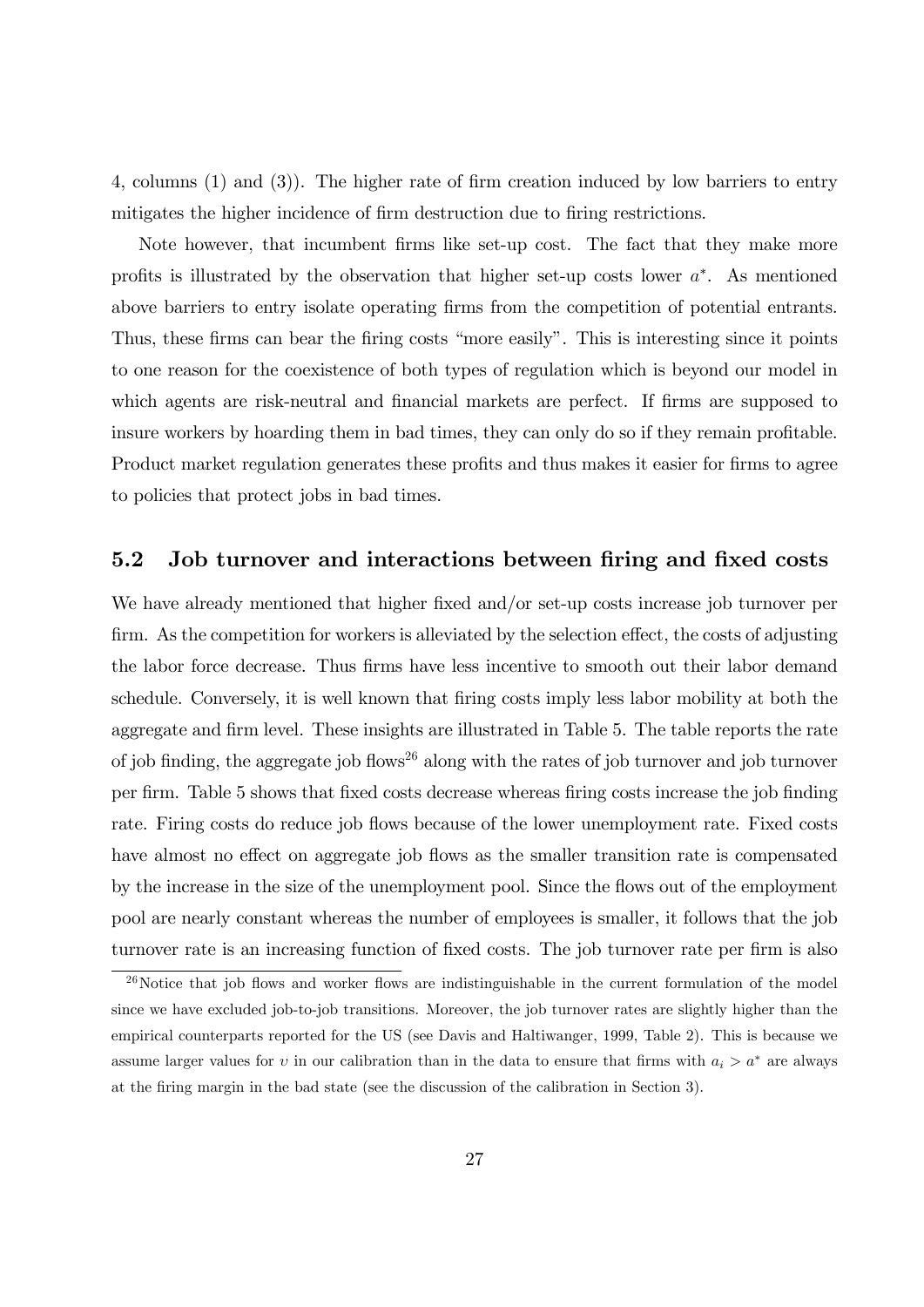|                            | US        |                                            |                       |       |
|----------------------------|-----------|--------------------------------------------|-----------------------|-------|
| $C = 0.1$                  |           | $F = 0.04$ $F = 0.09$ $F = 0.04$ $F = .09$ |                       |       |
|                            | $f = 0.1$ | $f=0.1$                                    | $f = 0.15$ $f = 0.15$ |       |
| Equilibrium Variables      | (1)       | (2)                                        | (3)                   | (4)   |
| Job finding rate           | 5.287     | 5.334                                      | 4.760                 | 4.764 |
| Job flows                  | 0.403     | 0.371                                      | 0.400                 | 0.372 |
| Job turnover rate          | 0.436     | 0.399                                      | 0.437                 | 0.403 |
| Job turnover rate $/$ firm | 0.645     | 0.601                                      | 0.692                 | 0.646 |

Table 5: The effect of firing and fixed costs on turnover.

increasing for the same reasons, but in this case the effect of fixed costs is strong enough so as to completely offset the "sclerosis" generated by EPL. The impact of set-up costs on the job turnover rate per firm is similar but smaller. Yet, their effect on job turnover is ambiguous in general because set-up costs also reduce the number of "non-permanent" firms.

The implication of the model that product and labor market regulation have opposite effects on job turnover is a priori consistent with empirical evidence that turnover rates across countries are very loosely related to the stringency of EPL. This empirical fact has led Bertola and Rogerson (1997) to argue that the greater compression of wages in Europe than in the US can compensate the differences in EPL and so explain the similarity of the turnover rates. The model proposed in this paper suggests that more product market regulation in Europe is an alternative explanation. In the light of Table 5, the lack of conclusive evidence might be partly explained by the countervailing effects of EPL and  $PMR<sup>27</sup>$ 

 $27$ Preliminary empirical results provide weak support for this prediction of the model. We regress job turnover statistics taken from the OECD Employment Outlook 1996 on cross-country indexes for both types of regulations (Nicoletti et al., 1999). Considered separately, the EPL and PMR indexes are not significant at all and have a negative coefficient. When both EPL and PMR indicators are included as regressors, the explanatory power of the regression increases. Moreover, the coefficients have the desired negative sign for EPL and positive sign for PMR. Nevertheless, both variables remain non-significant at conventional levels. The small sample size, the stylized nature of the indexes and, most importantly, the fact that the indexes are nearly collinear probably explain the lack of conclusive evidence. Thus, although a preliminary look at the data does not contradict the model's prediction, further empirical research is needed in order to ascertain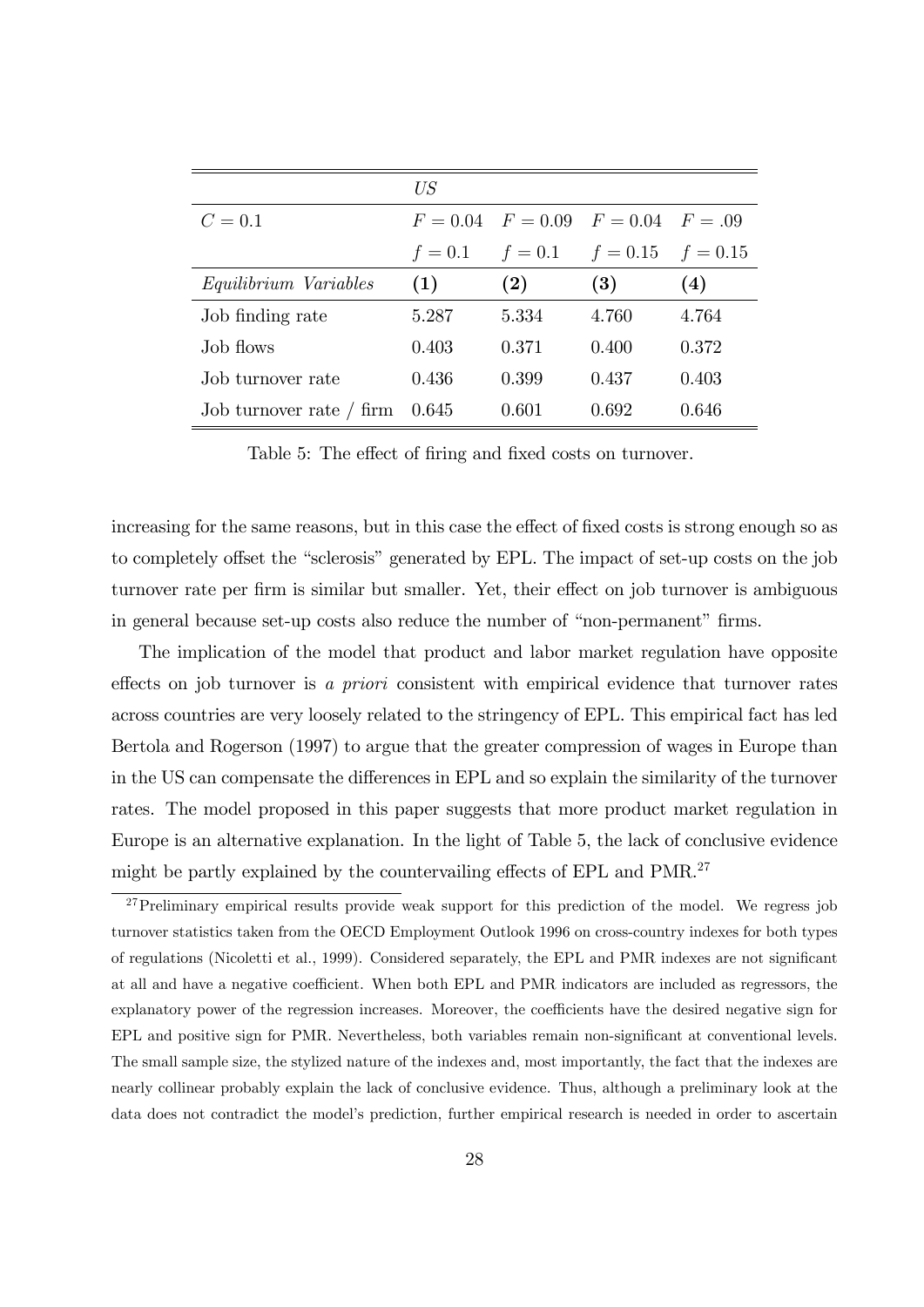# 6 Conclusions

The model analyzed in this paper extends the framework proposed in Bertola and Caballero (1994) by considering that, besides idiosyncratic fluctuations in business conditions, firms also differ with respect to their permanent technological productivity. These transitory and permanent differences explain why some firms decide to enter the market while others prefer to remain inactive. Accordingly the equilibrium exhibits both firm and job turnover.

The distinction between the extensive and intensive margin has allowed us to generate some novel results compared with the literature, especially models based on the "onefirm-one-worker" assumption. Most importantly, the model illustrates how the interactions between labor and product market regulation crucially depend on the link between both margins of adjustment. We find that firing costs are quantitatively most important for the hiring and firing margin whereas fixed and set-up cost matter more for the entry and exit margin. Nevertheless, both policies also matter for the respective other margin. Strikingly enough, the effects of firing restrictions on the intensive and extensive margin are of opposite signs: they reduce job turnover and amplify firm turnover. Conversely, job turnover is stimulated by administrative regulations and to a lesser extent by barriers to entry.

These countervailing effects call for a joint analysis of regulation in empirical work, as their interactions may explain why empirical studies using cross-country flow data have failed to document the strong negative relationship between EPL and job flows predicted by the theory. Given that both regulations are strongly positively correlated, if PMR stimulates job reallocation, the negative impact of EPL needs not be evident in cross-country data.

The model also has some clear predictions about the design of regulation policies. Fixed and set-up costs interact negatively by reducing both the incentives to enter the market and the capacity of potential entrants to do so. High firing costs and low set-up costs complement each other because the bankruptcy option is a profitable alternative to paying the firing costs for firms with low permanent productivity. This motivates why EPL is not applied to small firms in countries with strict employment protection legislation. Productive incumbent firms, however, benefit from higher set-up costs since fewer firms produce in equilibrium

whether or not the positive relationship between job turnover and PMR can be documented in the data.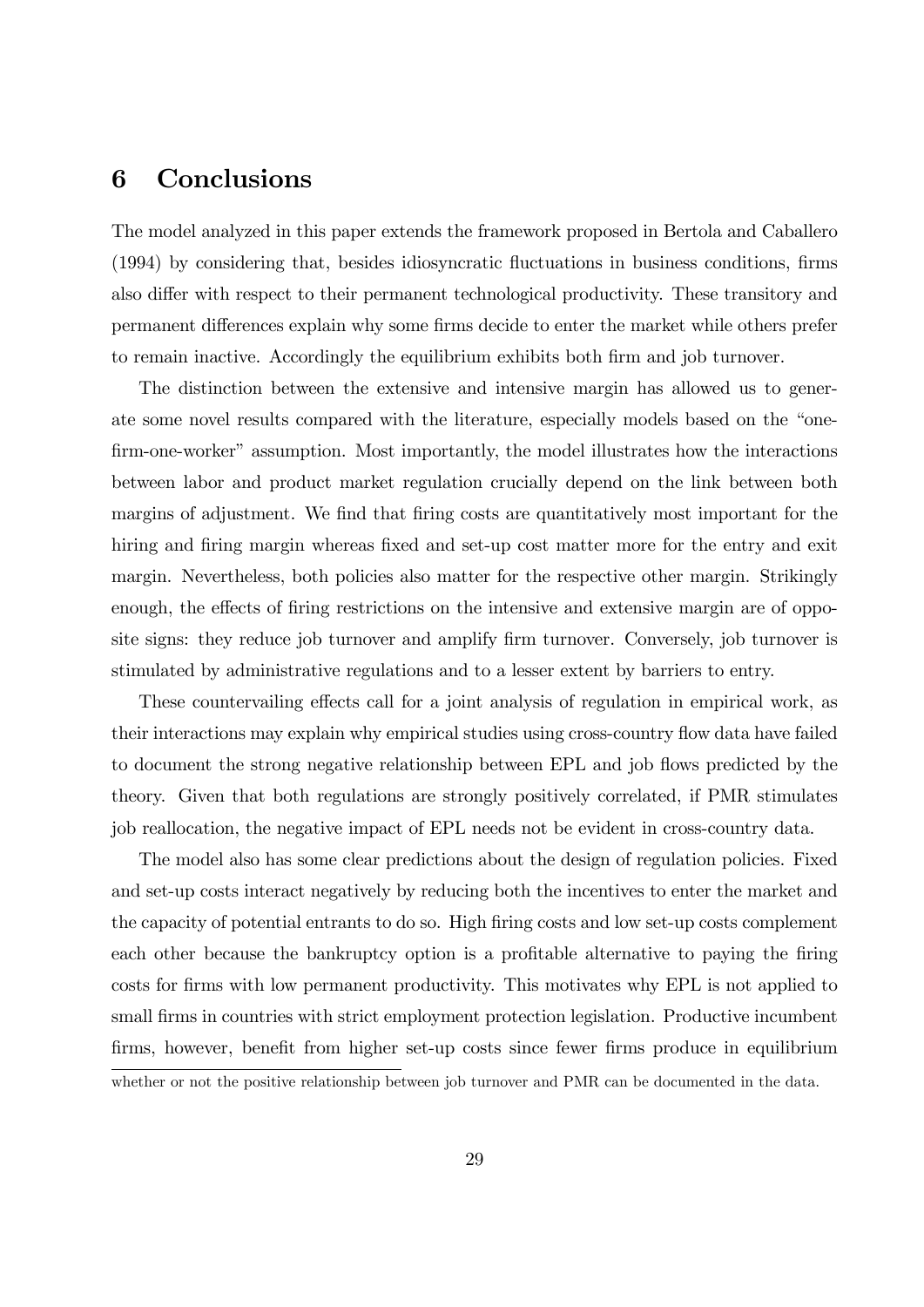which reduces the congestion externality. Thus, if a government wants to introduce firing costs, it could "buy" the support of these firms by compensating them with entry barriers. Overall, our results suggest that considering interactions between product and labor market regulation is important for policy design as well as for understanding the different labor market outcomes across countries.

The proposed framework lends itself naturally to many extensions. In ongoing research we investigate the implications of our model on the employment and wage distributions across firms with different size. Also the predictions for the effect of firing costs on the extensive margin deserve further empirical investigation with firm-level data as in Autor, Kerr and Kugler (2005). Before taking the model to the data, however, it would be useful to allow for a more realistic shock structure. The shocks in our model are rather big, much larger than most of the shocks which hit firms in reality. Accordingly our measure of firing costs relates more closely to restrictions on collective dismissal. Introducing techniques developed in Bertola and Garibaldi (2001) would allow for a finer shock structure and so more realistic predictions.

From a theoretical perspective it is worth analyzing optimal regulation if the social planner can condition this regulation on firm size. Finally, we have taken the market power of firms as given in our analysis. In other terms, we have interpreted the decreasing marginal revenue schedule of firms as technological and not as reflecting market power. Further research could extend the model to endogenize market power by making it an explicit function of the number of operating Örms. This would certainly introduce additional channels of interaction between both policies.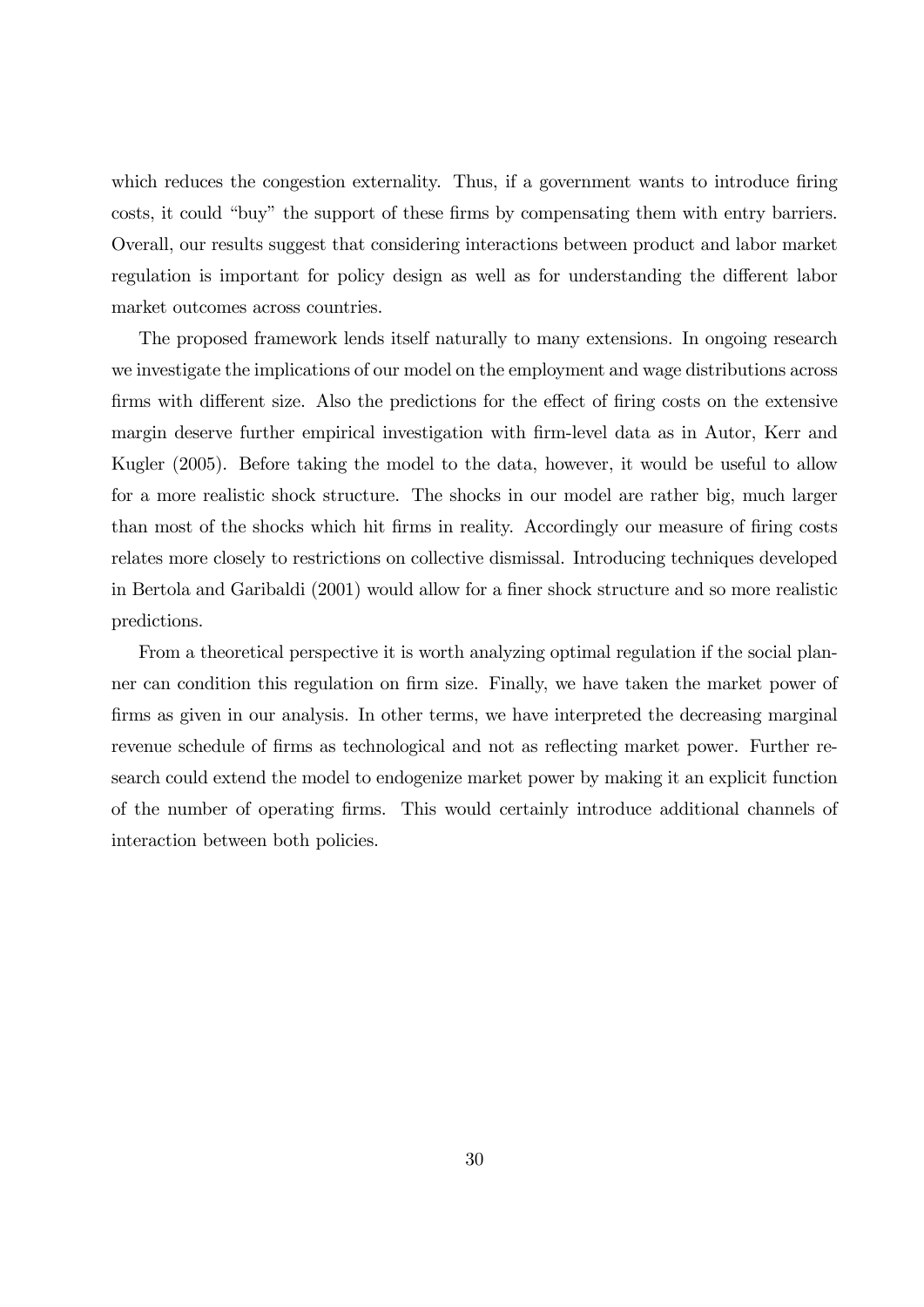### Appendix

### Workers.

Given that workers are homogenous, the asset value of employment solely depends on the firm characteristics. Workers receive a utility flow  $b$  if unemployed and an endogenous wage  $w_i^{g,n}$  $i^{g,n}(\tau)$  in the good state or  $w_i^{b,1}$  $i_i^{b,1}$  if employed in the bad state by a labor hoarding firm.

The asset value of the representative unemployed worker in steady state is

$$
rW^u = b + \theta q(\theta)(\overline{W}^e - W^u) , \qquad (A1)
$$

where the Poisson hazard of finding a job is  $\theta q(\theta)$ ; and  $\overline{W}^e$  is the expected asset value of being matched to one of the posted vacancies. This expected value depends on the realized distribution of posted vacancies. Note that  $W^u$  by definition is independent of the type of firm  $i$ . The value of being in a bad job is

$$
rW^{b,1} = w_i^b + v(W_i^{g,1}(0) - W^b) , \qquad (A2)
$$

where  $n$  has been set to one since only "labor-hoarding" firms employ workers in the bad state. The asset value of employment in a good firm which has been  $\tau$  periods in the good state is

$$
rW_i^{g,n}(\tau) = w_i^{g,n}(\tau) + \delta(W^u - W_i^{g,n}(\tau)) + \dot{W}_i^{g,n}(\tau) , \qquad (A3)
$$

where  $\delta$  is the exogenous Poisson hazard of a bad shock. As shown in BC, p. 441-442, nonenforceability of long-term contracts implies that the asset value of a worker in a firm with low productivity  $\varepsilon_b$  is equal to the outside option  $W^u$  (firms can credibly threaten workers to fire them otherwise). Thus,  $W^b$  is also independent of firm-specific productivity  $a_i$  since unemployed workers and workers in firms with temporarily low productivity have the same expected discounted utility. Equation (A2) implies that the wage in the bad state  $w_i^b$  will absorb differences in  $W_i^{g,1}$  $i^{g,1}(0).$ 

### Wage determination.

Wages are determined by Nash bargaining between the worker and the firm. Nonenforceability of contracts implies that all workers in a given firm earn the same wage.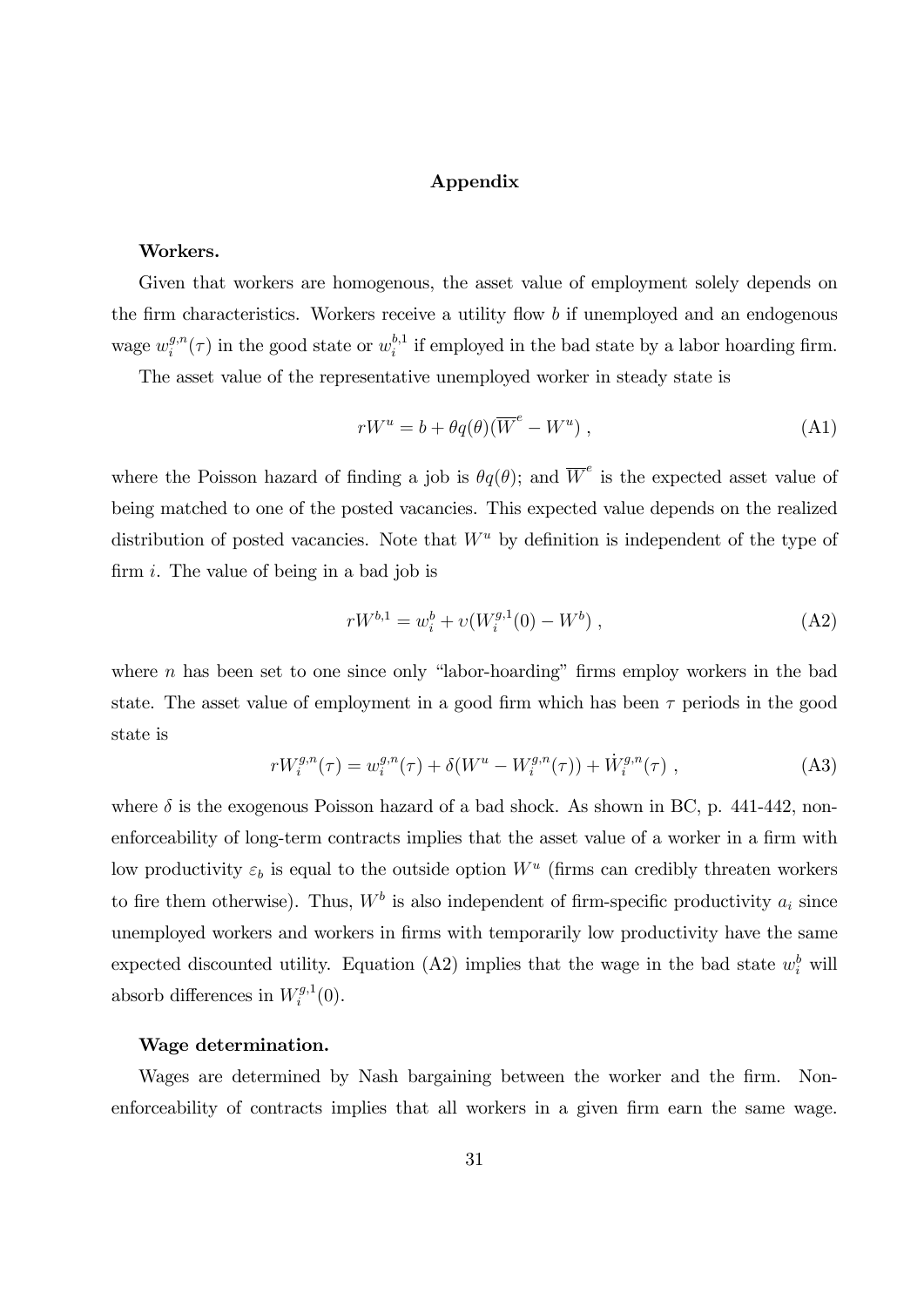However, wages between firms differ as long as workers have some bargaining power,  $\beta > 0$ . Wages differ for firms in the good state depending on the time they have spend in the good state and the number of workers they have hired in this time. As is standard the Nash bargain implies that

$$
\beta(S_i^{g,n}(\tau) - S^o) = (1 - \beta)(W_i^{g,n}(\tau) - W^u) , \qquad (A4)
$$

where the shadow value of posting a vacancy  $S<sup>o</sup>$  is zero (the shadow value of hiring a worker equals the flow cost of posting the vacancy discounted by the probability that the vacancy is matched to a worker).

Plugging the shadow value of hiring a worker (6) into the optimality condition of the Nash bargain (A4), we get

$$
W_i^{g,n}(\tau) = W^u + \frac{\beta}{1-\beta} \frac{cv_i^n(\tau)}{q(\theta)}, \qquad (A5)
$$

and thus

$$
\dot{W}_i^{g,n}(\tau) = \frac{\beta}{1-\beta} \frac{c \dot{v}_i^n(\tau)}{q(\theta)}
$$

where dots denote time derivatives. The outside option of workers does not change as firms experience good times, but the number of posted vacancies does. Inserting these two expressions into (A3), we get

$$
w_i^{g,n}(\tau) = rW^u + \frac{\beta c}{1-\beta} \frac{(r+\delta)v_i^n(\tau) - \dot{v}_i^n(\tau)}{q(\theta)}.
$$
 (A6)

,

Wages of "non-permanent" firms. Reinserting the explicit expression for the shadow value of a hired worker (7) into (A6) yields

$$
w_i^{g,0}(\tau) = rW^u + \frac{\beta}{1-\beta} \left( \eta_i^g - \sigma l_i^0(\tau) - \omega_i^{g,0}(\tau) \right) .
$$

Making explicit the dependence of wages on employment  $w_i^{g,0} = g^0(l_i^0(\tau))$ . Since  $\omega_i^{g,n}$  $\int\limits_i^{g,n} (\tau)$   $=$  $g^n(l_i^n(\tau)) + g_i^n(l_i^n(\tau))l_i^n(\tau)$ , we find that the following condition must hold

$$
g^{0}(l_{i}^{0}(\tau)) = rW^{u} + \frac{\beta}{1-\beta} \left( \eta_{i}^{g} - \sigma l_{i}^{0}(\tau) - g^{0}(l_{i}^{0}(\tau)) - g_{l}^{0}(l_{i}^{0}(\tau))l_{i}^{0}(\tau) \right) .
$$

This first-order differential equation has the linear solution

$$
w_i^{g,0}(\tau) = (1 - \beta) r W^u + \beta \eta_i^g - \frac{\beta \sigma}{1 + \beta} l_i^0(\tau) . \tag{A7}
$$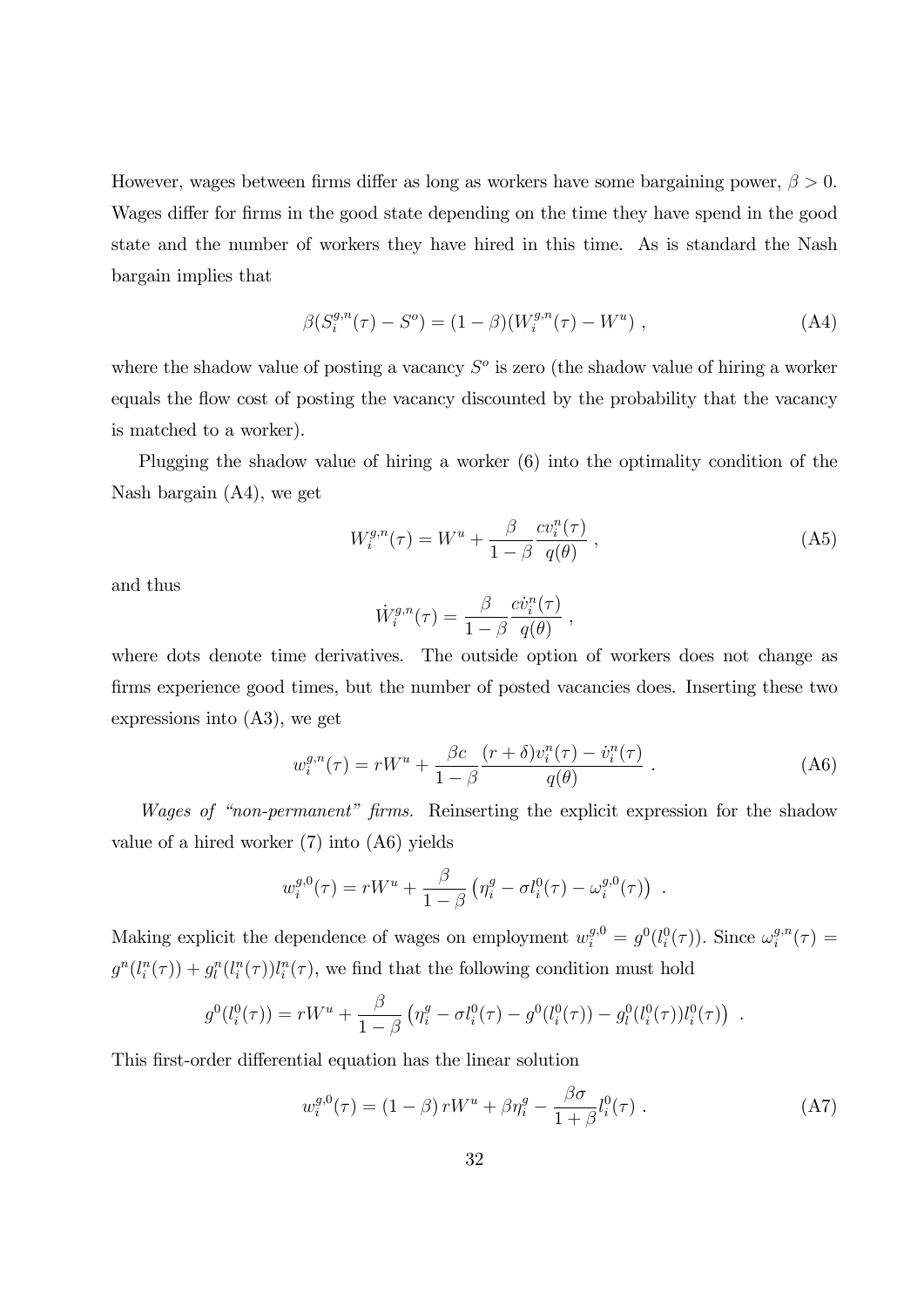Wages of "labor-hoarding" firms. Solving the explicit expression for the shadow value of a hired worker (9) and plugging this into (A6) results in

$$
w_i^{g,1}(\tau) = rW^u + \frac{\beta}{1-\beta} \left( \eta_i^g - \sigma l_i^1(\tau) - \omega_i^{g,1}(\tau) - \delta F \right) .
$$

Solving for  $w_i^{g,1}$  $i_i^{g,1}$  in terms of  $l_i^1(\tau)$  as before finally yields

$$
w_i^{g,1}(\tau) = (1 - \beta) r W^u + \beta \left( \eta_i^g - \delta F \right) - \frac{\beta \sigma}{1 + \beta} l_i^1(\tau) . \tag{A8}
$$

Wages in good firms are a weighted average of the workers outside option and the firm's surplus net of expected firing costs.

### Optimal labor demand schedules.

By definition

$$
\omega_i^{g,n}(\tau) = w_i^{g,n}(\tau) - \frac{\beta \sigma}{1 + \beta} l_i^n(\tau) .
$$

Note the incentive of firms to reduce the surplus appropriated by workers by increasing employment. This incentive is stronger the larger is  $\beta$  and  $\sigma$ .

Reinserting this expression into (7) and (9), differentiating with respect to  $\tau$ , we get (notice that  $\theta$  does not change in the steady state)

$$
- \dot{w}_i^{g,n}(\tau) - \frac{\sigma}{1+\beta} l_i^n(\tau) + \frac{c \ddot{v}_i^n(\tau)}{q(\theta)} = (r+\delta) \frac{c \dot{v}_i^n(\tau)}{q(\theta)}.
$$

Differentiating equation (A6) with respect to  $\tau$  we have

$$
\dot{w}_i^{g,n}(\tau) = rW^u + \frac{\beta c}{1-\beta} \frac{(r+\delta)\dot{v}_i^n(\tau) - \ddot{v}_i^n(\tau)}{q(\theta)}
$$

:

Using the two equations to substitute out  $\dot{w}_i^{g,n}$  $i^{g,n}(\tau),$ 

$$
-\frac{\beta c}{1-\beta}\frac{(r+\delta)\dot{v}_i^n(\tau)-\ddot{v}_i^n(\tau)}{q(\theta)}+\frac{c\ddot{v}_i^n(\tau)}{q(\theta)}-(r+\delta)\frac{c\dot{v}_i^n(\tau)}{q(\theta)}-\frac{\sigma}{1+\beta}l^n(\tau)=0.
$$

Using (5), replacing  $q(\theta)$  by  $\xi \theta^{\gamma}$  and rearranging yields

$$
\ddot{v}_i^n(\tau) - (r+\delta)\dot{v}_i^n(\tau) - \sigma \frac{1-\beta}{1+\beta} \frac{\xi^2 \theta^{2\gamma}}{c} v_i = 0.
$$

The solution of this second-order differential equation that satisfies  $\lim_{\tau \to \infty} v_i^n(\tau) = 0$  is

$$
v_i^n(\tau) = v_i^n(0)e^{-\lambda \tau} \text{ with } \lambda = 1/2 \left( -(r+\delta) + \sqrt{(r+\delta)^2 + 4\sigma \frac{1-\beta}{1+\beta} \frac{\xi^2 \theta^{2\gamma}}{c}} \right) . \tag{A9}
$$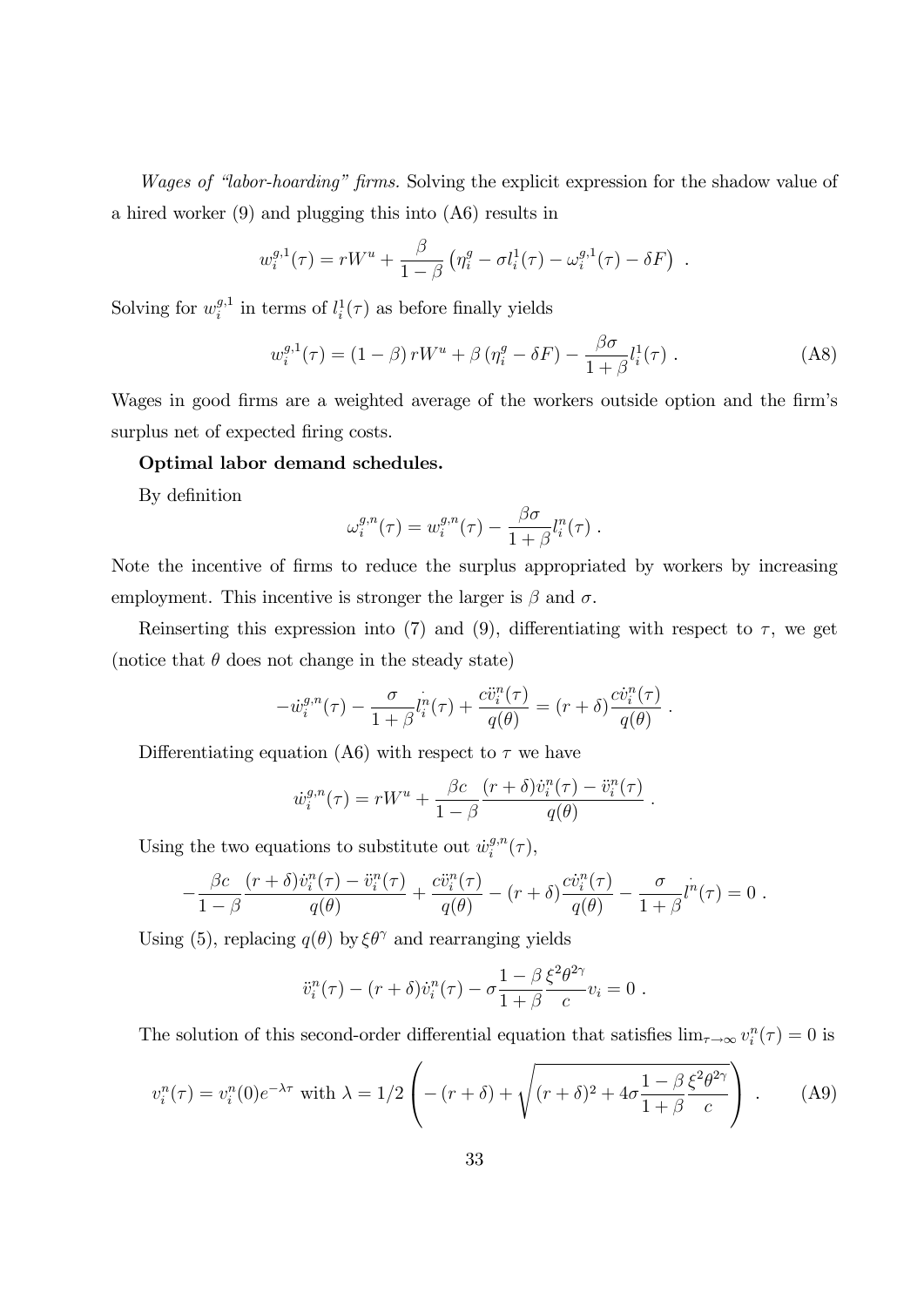Permanent differences between firms,  $a_i$ , matter only for the absolute number of posted vacancies but not for the behavior of the vacancy policy over time  $(\lambda)$  would depend on i if we allowed  $\sigma$  to differ across firms). The rate of convergence is also independent of firm entry and exit  $(n = 0, 1)$ .

Given the exogenous destruction rate  $\delta$ , open vacancies are distributed exponentially over  $\tau$  with parameter  $\delta + \lambda$  independently of the value of  $a_i$ . Equation (A5) then implies that the expected gain from finding a job in a good firm is

$$
\overline{W}^{e} - W^{u} = \frac{\beta}{1 - \beta} \frac{c}{q(\theta)} (\delta + \lambda) \left( \frac{1}{1 - U(a^{**} \wedge a^{*}))} \right) \left[ \begin{array}{l} \int_{a^{**} \wedge a^{*}}^{a^{*}} \left( \int_{0}^{\infty} v_{i}^{0} (\tau) e^{-(\delta + \lambda) \tau} d\tau \right) u(a) da \\ + \int_{a^{*}}^{\overline{a}} \left( \int_{0}^{\infty} v_{i}^{1} (\tau) e^{-(\delta + \lambda) \tau} d\tau \right) u(a) da \end{array} \right]
$$
\n
$$
= \frac{\beta}{1 - \beta} \frac{c}{q(\theta)} \frac{\delta + \lambda}{\delta + 2\lambda} \left( \frac{\int_{a^{**} \wedge a^{*}}^{a^{*}} v_{i}^{0}(0) u(a) da + \int_{a^{*}}^{\overline{a}} v_{i}^{1}(0) u(a) da}{1 - U(a^{**} \wedge a^{*}))} \right).
$$

3

 $\overline{\phantom{a}}$ 

:

where  $a^{**} \wedge a^* \equiv \min \{a^{**}, a^*\}, u(a)$  and  $U(a)$  respectively denote the PDF and CDF of a. The second equality follows from  $v_i^n(\tau) = v_i^n(0)e^{-\lambda \tau}$  and the fact that  $a_i$  and  $\tau$  are independently distributed. Notice that the distribution is normalized by the actual mass of operating firms  $1-U(a^{**}\wedge a^*)$  since the expected asset value is conditioned on the formation of a match.

Moreover, equation (A1) implies that

$$
rW^{u} = b + c\theta \frac{\beta}{1-\beta} \frac{\delta + \lambda}{\delta + 2\lambda} \left( \frac{\int_{a^{**}\wedge a^*}^{a^*} v_i^0(0)u(a)da + \int_{a^*}^{\overline{a}} v_i^1(0)u(a)da}{1-U(a^{**}\wedge a^*)} \right)
$$

and equation (A2) implies

$$
rW^{b,1} = w_i^b + v(W_i^{g,1}(0) - W^{b,1}) = w_i^b + v \frac{\beta}{1 - \beta} \frac{cv_i^1(0)}{q(\theta)}.
$$

where the second equality follows from equation (A5). In equilibrium  $W^u = W^{b,1}$  and thus

$$
w_i^b = b + \frac{\beta}{1 - \beta} c \left( \theta \frac{\delta + \lambda}{\delta + 2\lambda} \left( \frac{\int_{a^{**} \wedge a^*}^{a^*} v_i^0(0) u(a) da + \int_{a^*}^{\overline{a}} v_i^1(0) u(a) da}{1 - U \left( a^{**} \wedge a^* \right)} \right) - \frac{v}{q(\theta)} v_i^1(0) \right) .
$$
 (A10)

The wage in the bad state depends positively on the total number of posted vacancies which increase the outside option; but negatively on the expected number of vacancies posted in the own firm  $i$  if good times arrive. Workers are willing to take larger wage cuts in bad times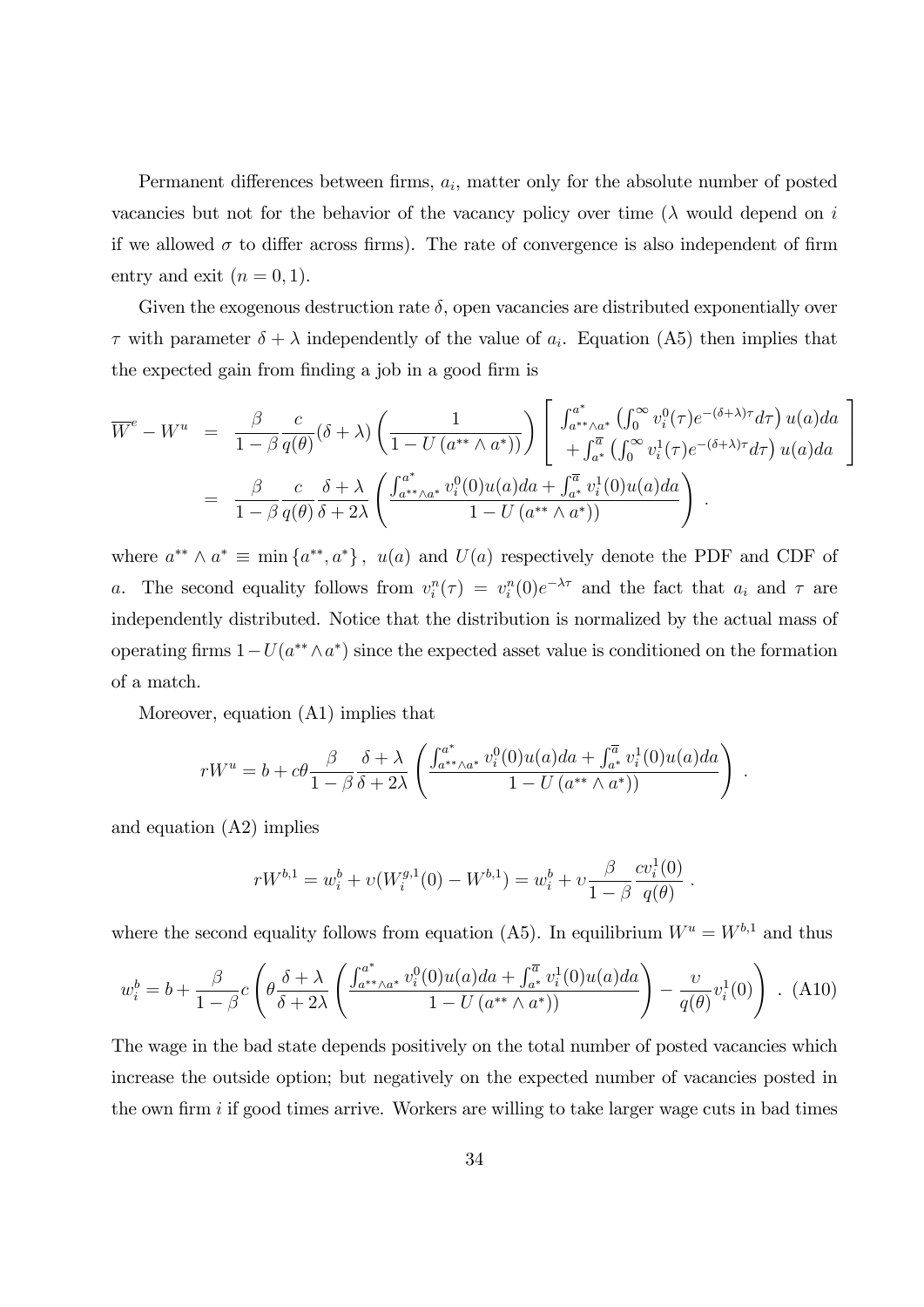if this is compensated in good times. Equations (A6) and (A9) imply

$$
w_i^{g,n}(\tau) = rW^u + \frac{\beta c}{1-\beta} \frac{(r+\delta+\lambda)v_i^n(0)e^{-\lambda \tau}}{q(\theta)}.
$$
 (A11)

.

Plugging in  $W^u$ , we get

$$
w_i^{g,n}(\tau) = b + \frac{\beta}{1-\beta} c \left( \theta \frac{\delta + \lambda}{\delta + 2\lambda} \left( \frac{\int_{a^{**} \wedge a^*}^{a^*} v_i^0(0) u(a) da + \int_{a^*}^{\overline{a}} v_i^1(0) u(a) da}{1 - U \left( a^{**} \wedge a^* \right)} \right) + \frac{(r + \delta + \lambda)e^{-\lambda \tau}}{q(\theta)} v_i^n(0) \right)
$$
\n(A12)

Note that the wage in good times depends positively on  $v_i^n(0)$ . As  $\tau \to \infty$  all workers earn the same wage as firms exploit their monopsony power and hire until

$$
w^{g,n}(\tau \to \infty) \equiv \lim_{\tau \to \infty} w_i^{g,n} = b + \frac{\beta}{1-\beta} c\theta \frac{\delta + \lambda}{\delta + 2\lambda} \left( \frac{\int_{a^{**} \wedge a^*}^{a^*} v_i^0(0) u(a) da + \int_{a^*}^{\overline{a}} v_i^1(0) u(a) da}{1 - U(a^{**} \wedge a^*))} \right).
$$

To sum up: workers in firms with high permanent productivity  $a_i > a^*$  earn lower wages in bad times, higher wages upon arrival of good times and the same wage as  $\tau \to \infty$ .

## Employment and boundary conditions for  $v_i^n(0)$  and  $l_i^n(0)$ .

The employment and vacancy schedules are fully characterized by the initial conditions  $v_i^n(0)$  and  $l_i^n(0)$  since  $v_i^n(\tau) = v_i^n(0)e^{-\lambda \tau}$  and

$$
l_i^n(\tau) = l_i^n(0) + \frac{q(\theta)}{\lambda} (1 - e^{-\lambda \tau}) v_i^n(0) .
$$

*Initial vacancy posting of "non-permanent" firms.* Since  $l_i^0(0) = 0$ , we only need one boundary condition to characterize the optimal labor demand schedule. Since all workers are shed, there is no need to ensure that workers are indifferent between employment and unemployment. The value of  $v_i^0(0)$  can be determined noticing that (A7) and (A11) must be equal, so that

$$
\frac{c}{1-\beta} \frac{(r+\delta+\lambda)}{q(\theta)} v_i^0(0) = \eta_i^{g,0} - b - rW^u .
$$
 (A13)

Initial vacancy posting of "labor hoarding" firms. For these firms,  $l_i(0)$  differs from zero so we need to determine two boundary conditions. Equation (8) together with the result that workers are indifferent between employment and unemployment in the bad state and  $\omega_i^{b,1}$  $i^{b,1}(0) = w_i^b$  implies

$$
vv_i^1(0) = \frac{q(\theta)}{c} \left( \sigma l_i(0) - \left( \eta_i^{b,1} + (v+r)F - w_i^b \right) \right) . \tag{A14}
$$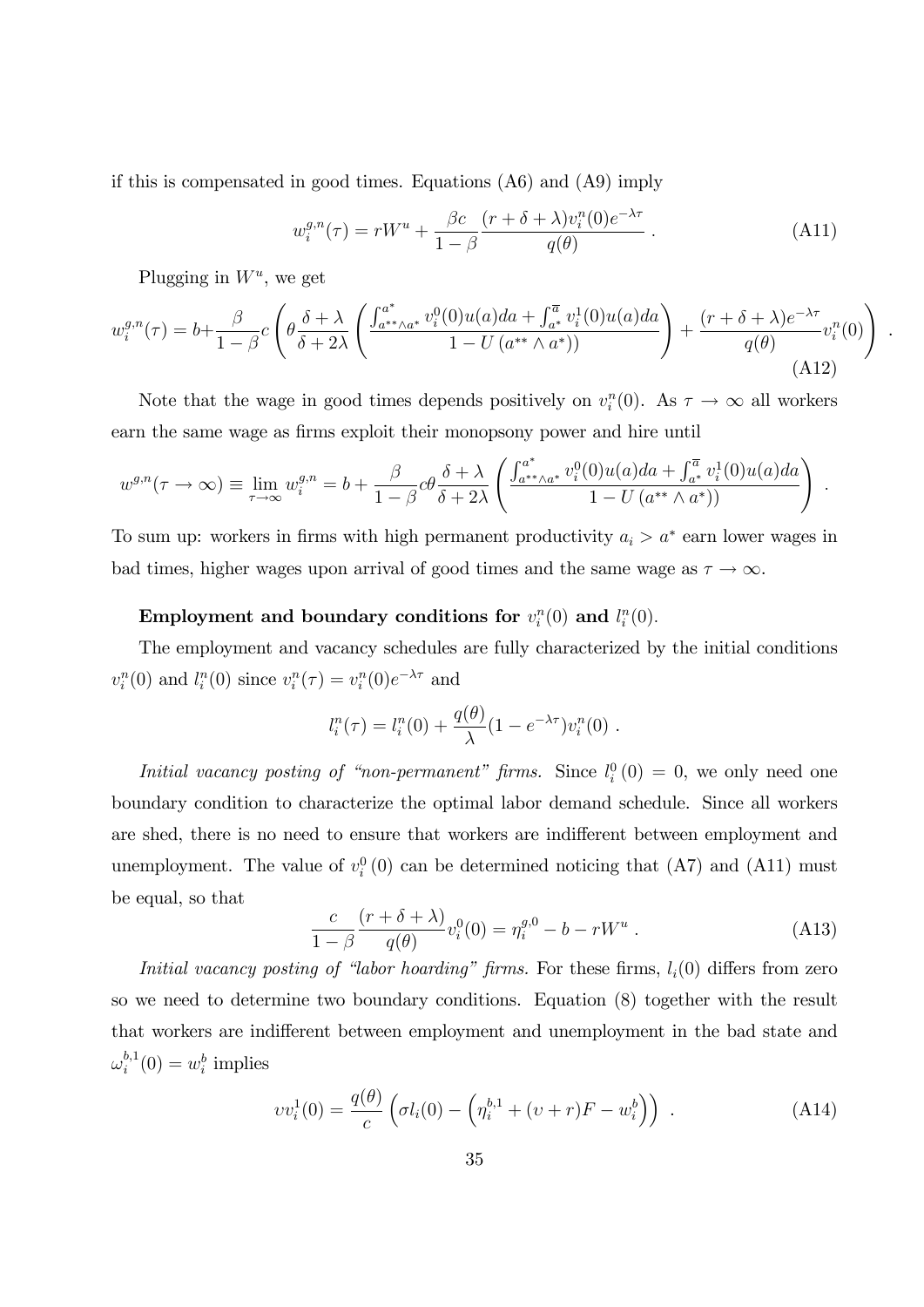As before, the second boundary condition follows from equating (A8) and (A12) using (A10):

$$
(1-\beta) rW^u + \beta \left(\eta_i^{g,1} - \delta F\right) - \frac{\beta \sigma}{1+\beta} l_i^1(0) = w_i^b + \frac{\beta c}{1-\beta} \frac{v + (r+\delta+\lambda)}{q(\theta)} v_i^1(0) .
$$

Since  $W^u = W^{b,1}$ ,

$$
\frac{c}{1-\beta} \frac{\beta v + r + \delta + \lambda}{q(\theta)} v_i^1(0) = -\frac{\sigma}{1+\beta} l_i^1(0) + \left(\eta_i^{g,1} - \delta F - w_i^b\right) . \tag{A15}
$$

Inserting,  $w_i^b$  from (A10), the two boundary conditions can be used to solve for  $v_i^1(0)$  and  $l_i^1(0)$  (for given  $a^*$ ), and average vacancies and employment (integrating over  $a \in [a^{**} \wedge a^*; \overline{a}]$ ). This completes the characterization of firm i's optimal policies. It remains to close the model by determining the aggregate stock of vacancies V and employment L and thus  $\theta$ .

### Equilibrium.

In steady state the number of firms turning good has to equal the number of firms turning bad (for each  $a_i$ ). Thus the proportion of firms in the good and bad state,  $\phi_g$  and  $\phi_b$ respectively, are given by

$$
v\phi_b = \delta\phi_g \ ,
$$

and

 $\phi_{b} + \phi_{q} = 1$ ,

so that

$$
\phi_b = \frac{\delta}{\delta + v}
$$
 and  $\phi_g = \frac{v}{\delta + v}$ .

Given that the density of  $\tau$  is exponentially distributed, we get

$$
V = \frac{\upsilon \delta}{\delta + \upsilon} \int_{a^{**} \wedge a^*}^{\overline{a}} \int_0^{\infty} \upsilon_i^n(\tau) e^{-\delta \tau} d\tau u(a) da = \frac{\upsilon}{\delta + \upsilon} \frac{\delta}{\delta + \lambda} \int_{a^{**} \wedge a^*}^{\overline{a}} \upsilon_i^n(0) u(a) da.
$$

and

$$
L = \frac{\upsilon \delta}{\delta + \upsilon} \int_{a^{**} \wedge a^*}^{\overline{a}} \int_0^{\infty} l_i^n(\tau) e^{-\delta \tau} d\tau dU(a) + \frac{\delta}{\delta + \upsilon} \int_{a^*}^{\overline{a}} l_i^1(0) u(a) da.
$$

Plugging in  $l_i^n(\tau)$  we get

$$
L = \frac{\nu q(\theta)}{(\delta + \nu)(\delta + \lambda)} \int_{a^{**}\wedge a^*}^{\overline{a}} v_i^n(0)u(a)da + \int_{a^*}^{\overline{a}} l_i^1(0)u(a)da,
$$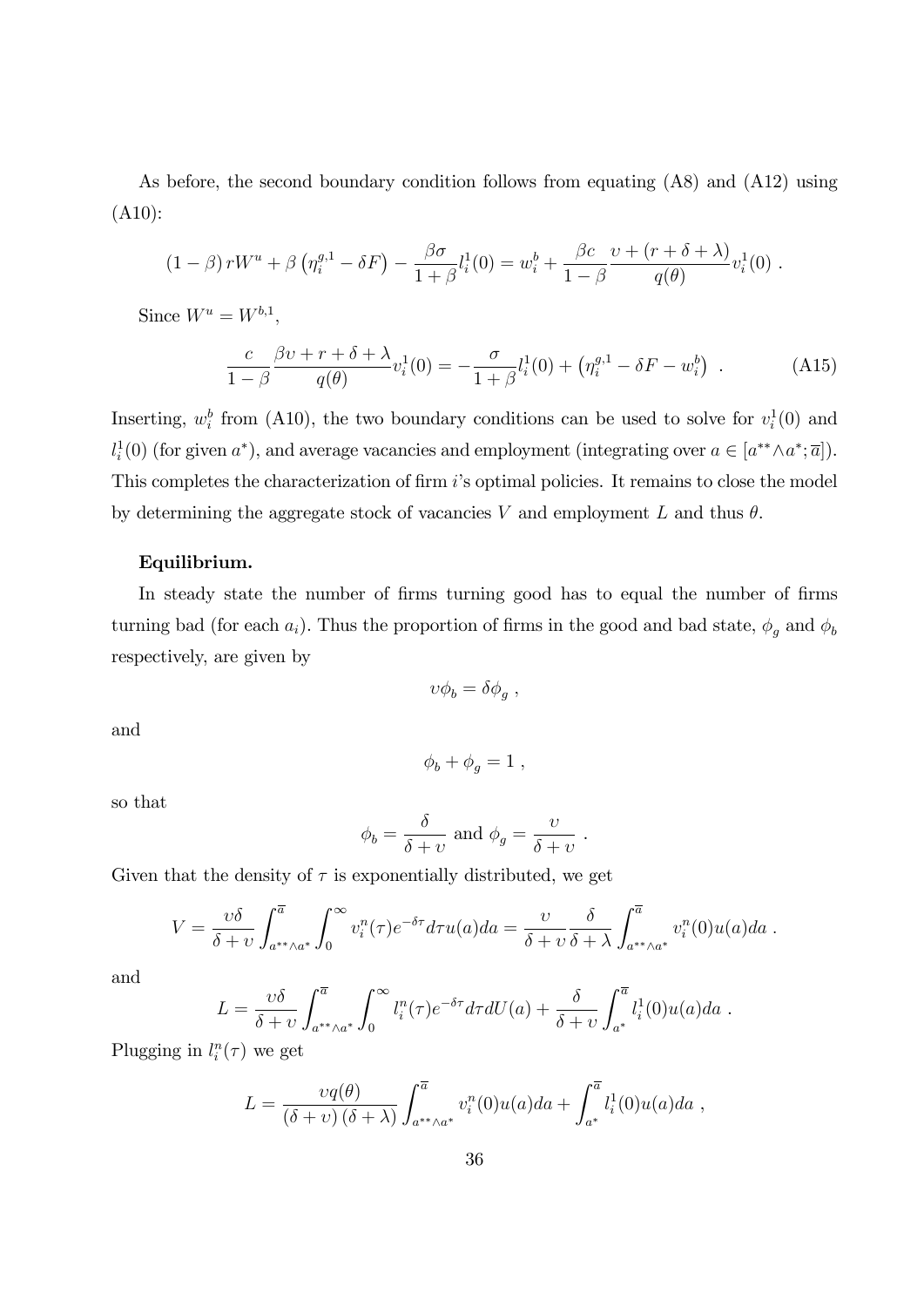where the aggregate employment level depends negatively on  $a^{**}$  and  $a^*$ .

### Steady-state employment distribution.

Let  $T(l, a)$  denote the time elapsed in the good state such that a firm with characteristic a has a workforce equal to l. Given that

$$
l(T, a) = ln(0, a) + q(\theta) \left(\frac{1 - e^{-\lambda T}}{\lambda}\right) vn(0, a) ,
$$

where  $n = 1$  when a is such that the firm hoards labor and 0 otherwise. Accordingly

$$
T(l, a) = -\left(\frac{1}{\lambda}\right) \ln\left(1 - \frac{(l - l^n(0, a))\lambda}{v^n(0, a)q(\theta)}\right)
$$

.

As business conditions switch to the bad state at the Poisson rate  $\delta$ , the employment density  $\mu(l|a_i)$  reads

$$
\mu(l|a_i) = \begin{cases}\n\frac{\delta}{\delta + v} & \text{if } l = l^n(0, a_i) \\
\left(\frac{v}{\delta + v}\right) \delta e^{-\delta(T(l, a_i))} & \text{if } l \in \left(l^n(0, a_i), l^n(0, a_i) + \frac{q(\theta)}{\lambda} v^n(0, a_i)\right) \\
0 & \text{if } l \notin \left[l^n(0, a_i), l^n(0, a_i) + \frac{q(\theta)}{\lambda} v^n(0, a_i)\right)\n\end{cases}
$$

According to Kolmogorov's forward equation

$$
\frac{\partial \mu(l|a_i)}{\partial t} = -\frac{\partial \mu(l|a_i)}{\partial l} l_i^n - \delta \mu(l|a_i) ,
$$

the steady-state condition  $\frac{\partial \mu(l|a_i)}{\partial t} = 0$  is satisfied when

$$
-\frac{\partial \mu(l|a_i)}{\partial l} l_i^{\dot{n}} = \delta \mu(l|a_i) .
$$

Differentiating the density above yields for all  $l \in \left(l^n(0, a_i), l^n(0, a_i) + \frac{q(\theta)}{\lambda}v^n(0, a_i)\right)$ 

$$
-\frac{\partial \mu(l|a_i)}{\partial l} = \delta \left[ v^n(0,a_i)q(\theta) - (l - l^n(0,a_i)) \lambda \right]^{-1} \mu(l|a_i) .
$$

Reinserting the expression for  $l_i^n$ 

$$
l_i^n = q(\theta)v_i^n(l) = q(\theta)v^n(0, a_i)e^{-\lambda T(l, a_i)} = v^n(0, a_i)q(\theta) - (l - l^n(0, a_i))\lambda,
$$

proves that the Kolmogorov forward condition is satisfied by the proposed steady-state distribution. In other words, when employment is distributed according to  $\mu(l|a_i)$ , inflows and outflows for any employment level balance out.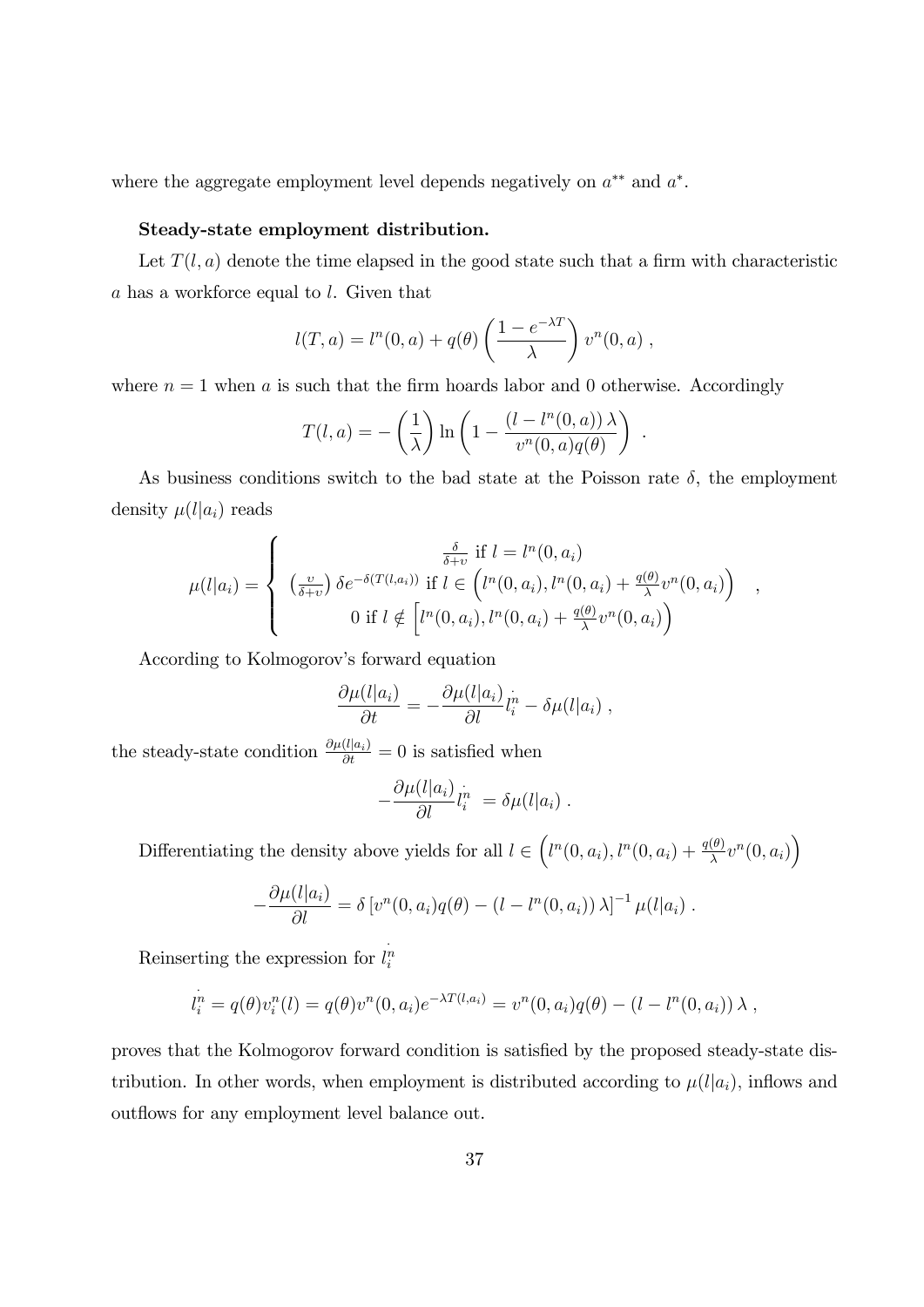### Output and Welfare.

Each firm in the good state has a "production-equivalent" flow

$$
y_i^{g,n} \equiv \eta_i^g l_i^n(\tau) - \frac{\sigma}{2} l_i^n(\tau)^2 - \frac{c}{2} v_i^n(\tau)^2 - \delta F(l_i^n(\tau) - l_i^n(0))n.
$$

Firms in the good state bear a steady-state mobility cost  $\delta F(l_i^1(\tau) - l_i^1(0))$  if  $n = 1$ , and costs of vacancy posting  $cv^n(\tau)^2/2$  (below we add the fixed cost f which all firms have to pay). Instead each firm in the bad state has a "production-equivalent" flow

$$
y_i^{b,n} \equiv n \left( \eta_i^b l_i^n(0) - \frac{\sigma}{2} l_i^n(0)^2 \right) .
$$

Thus, gross output is defined as

$$
Y = \frac{\upsilon}{\upsilon + \delta} \left[ \frac{\int_{a^{*}}^{a^{*}} \int_{0}^{\infty} \delta e^{-\delta \tau} \left( \eta_{i}^{g} l_{i}^{0}(\tau) - \frac{\sigma}{2} l_{i}^{0}(\tau)^{2} - \frac{c}{2} \upsilon_{i}^{0}(\tau)^{2} \right) d\tau \right) u(a) d(a) + \frac{\int_{a^{*}}^{\overline{a}} \int_{0}^{\infty} \delta e^{-\delta \tau} \left( \left( \eta_{i}^{g} - \delta F \right) l_{i}^{1}(\tau) - \frac{\sigma}{2} l_{i}^{1}(\tau)^{2} - \frac{c}{2} \upsilon_{i}^{1}(\tau)^{2} \right) d\tau \right) u(a) d(a) + \frac{\delta}{\upsilon + \delta} \int_{a^{*}}^{\overline{a}} \left( \left( \eta_{i}^{b} + \upsilon F \right) l_{i}^{1}(0) - \frac{\sigma}{2} l_{i}^{1}(0)^{2} \right) u(a) d(a) ,
$$

up to a constant of integration that can be neglected if profits are zero for firms that do not use labor. We compute welfare  $\Omega$  adding the production-equivalent flow b for all unemployed workers and subtracting  $f$  for all firms in the market, as well as the set-up costs incurred by the Örms which enter the market, so that

$$
\Omega = Y + bU - \left(\frac{v}{v+\delta}\right) \int_{a^{**}\wedge a^*}^{a^*} (f+\delta C) u(a)d(a) - \int_{a^*}^{\overline{a}} fu(a)d(a) .
$$

Plugging in the expression for  $l_i^n(\tau)$  and  $v_i^n(\tau)$ , the first integral in Y reads

$$
\int_0^\infty \delta e^{-\delta \tau} \left( \eta_i^q l_i^0(\tau) - \frac{\sigma}{2} l_i^0(\tau)^2 - \frac{c}{2} v_i^0(\tau)^2 \right) d\tau
$$
  
= 
$$
\frac{q(\theta)}{\delta + \lambda} \eta_i^q v_i^0(0) - \frac{\sigma q(\theta)^2}{(\lambda + \delta) (2\lambda + \delta)} v_i^0(0)^2 - \frac{\delta}{\delta + 2\lambda} \frac{c}{2} v_i^0(0)^2.
$$

Integrating this expression over  $a \in [a^{**} \wedge a^*; a^*]$  allows us to compute the first term of  $Y$ , whereas

$$
\int_0^{\infty} \delta e^{-\delta \tau} \left( (\eta_i^g - \delta F) l_i^1(\tau) - \frac{\sigma}{2} l_i^1(\tau)^2 - \frac{c}{2} v_i^1(\tau)^2 \right) d\tau
$$
  
=  $(\eta_i^g - \delta F) l_i^1(0) + \frac{q(\theta)}{\delta + \lambda} (\eta_i^g - \delta F) v_i^1(0) - \frac{\sigma}{2} l_i^1(0)^2$   
 $-\frac{\sigma q(\theta)^2}{(\lambda + \delta) (2\lambda + \delta)} v_i^1(0)^2 - \frac{\sigma}{\delta + \lambda} q(\theta) l_i^1(0) v_i^1(0) - \frac{\delta}{\delta + 2\lambda} \frac{c}{2} v_i^1(0)^2.$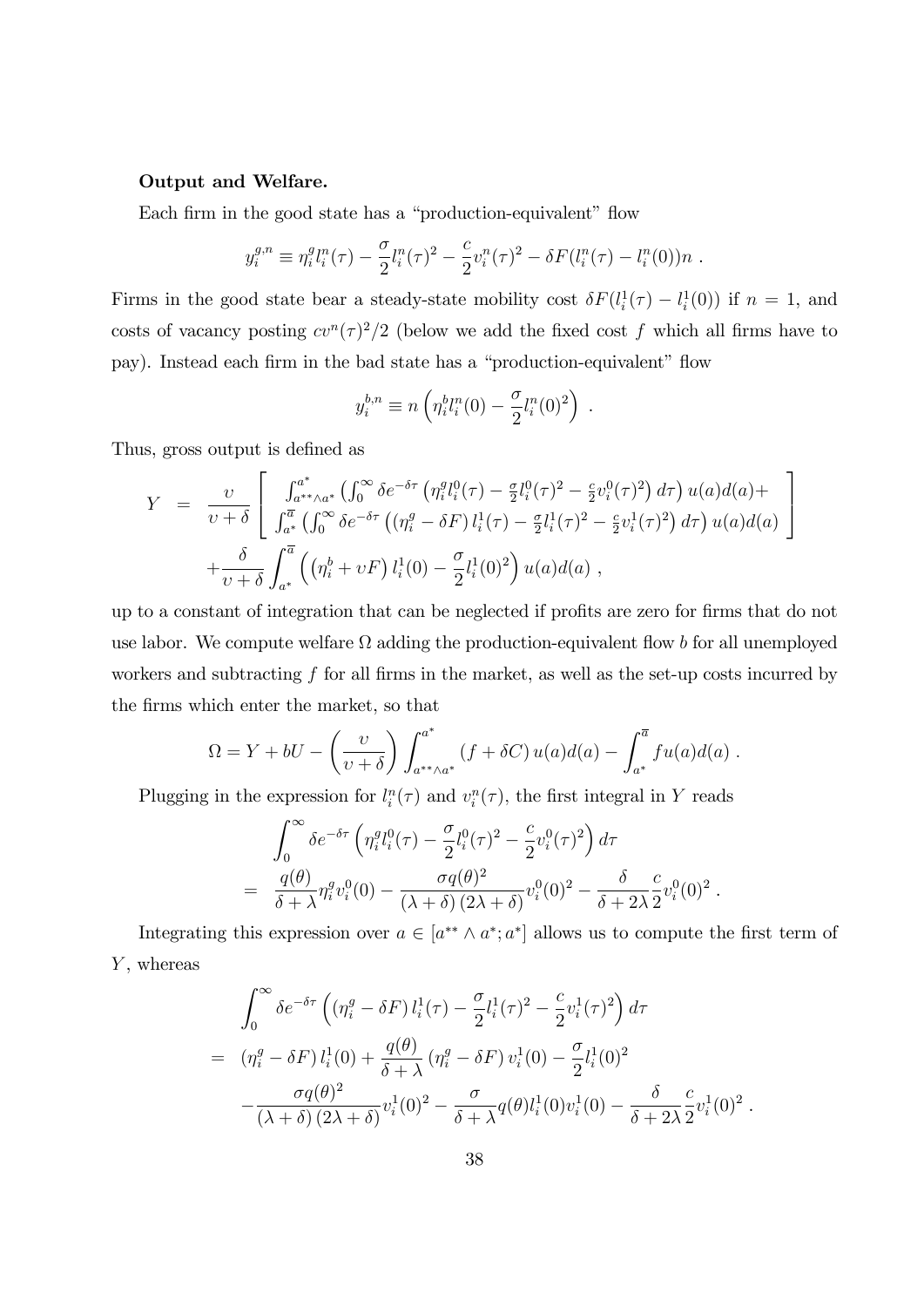which can be integrated over  $a \in [a^*; \overline{a}]$  to compute the second term of Y.

# References

- [1] Abrahams, Katherine G. and Robert Shimer (2002): "Changes in Unemployment Duration and Labor Force Attachment", in: Krueger, Alan and Robert Solow (eds.), The Roaring Nineties: Can Full Employment Be Sustained?, Russell Sage and Century Foundations, 367-420.
- [2] Alesina, Alberto, Silvia Ardagna, Giuseppe Nicoletti and Fabio Schiantarelli (2005): ìRegulation and Investmentî, Journal of the European Economic Association, vol. 3, 791-825.
- [3] Autor, David H., John J. Donohue III and Stewart J. Schwab (2006): "The Costs of Wrongful-Discharge Lawsî, Review of Economics and Statistics, vol. 88, May 2006, forthcoming.
- [4] Autor, David H., William R. Kerr and Adriana D. Kugler (2005): "Do Employment Protections Reduce Productivity? Evidence from U.S. States", Harvard University, mimeo.
- [5] Belviso, Francesco (2005): "Firing Costs and Unemployment: considering bankruptcy in a matching model", Princeton University, mimeo.
- [6] Bentolila, Samuel and Giuseppe Bertola (1990): "Firing Costs and Labour Demand: How Bad is Eurosclerosis?", Review of Economic Studies, vol. 57, 381-402.
- [7] Bertola, Giuseppe and Ricardo J. Caballero (1994): "Cross-Sectional Efficiency and Labour Hoarding in a Matching Model of Unemployment", Review of Economic Studies, vol. 61, 435-56.
- [8] Bertola, Giuseppe and Pietro Garibaldi  $(2001)$ : "Wages and the Size of Firms in Dynamic Matching Models", Review of Economic Dynamics, vol. 4, 335-68.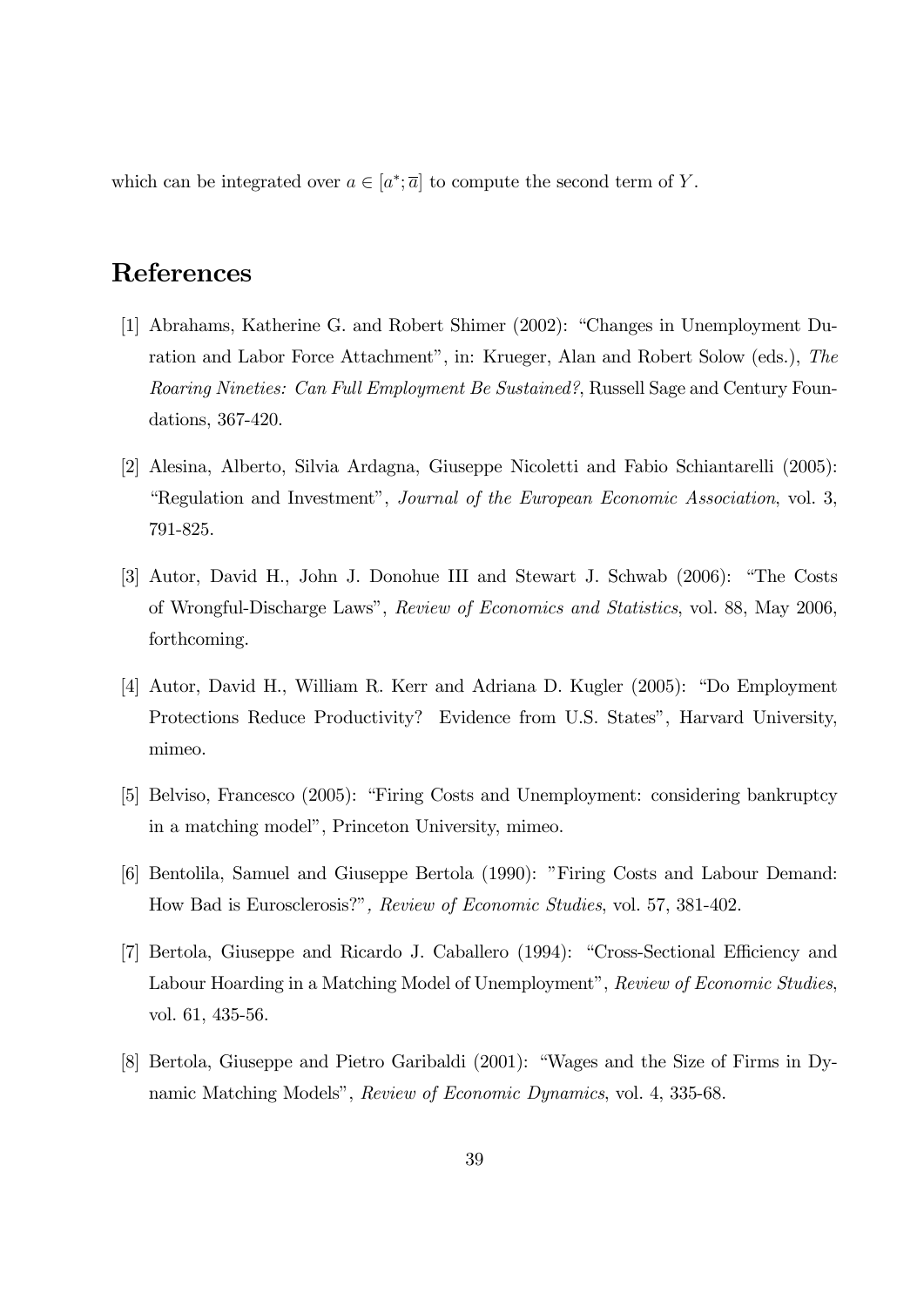- [9] Bertola, Giuseppe and Richard Rogerson (1997): "Institutions and Labor Reallocation", European Economic Review, vol. 41, 1147-71.
- [10] Blanchard, Olivier J. and Francesco Giavazzi (2003): "Macroeconomic Effects of Regulation and Deregulation in Goods and Labor Markets", Quarterly Journal of Economics, vol. 118, 879-908.
- [11] Cahuc, Pierre, Francois Marque and Etienne Wasmer (2004): "A Theory of Wages and Labor Demand with Intrafirm Bargaining and Matching Frictions<sup>"</sup>, mimeo, CREST, Paris.
- [12] Davis, Steven J., John C. Haltiwanger and Scott Schuh (1996): Job Creation and Job Destruction, MIT Press, Cambridge (Massachusetts).
- [13] Davis, Steven J., and John C. Haltiwanger (1999): "Gross Job Flows", in: Handbook of Labor Economics, vol. 3B, Ashenfelter, Orley and David Card (eds.), Elsevier, Amsterdam.
- [14] Ebell, Monique and Christian Haefke (2004): "The Missing Link: Product Market Regulation, Collective Bargaining and the European Unemployment Puzzle", Unversitat Pompeu Fabra, mimeo.
- [15] Flinn, Christopher (2005): "Minimum Wage Effects on Labor Market Outcomes under Search, Matching, and Endogenous Contact Rates", New York University, mimeo.
- [16] Garibaldi, Pietro and Giovanni L. Violante (2005): "The Employment Effects of Severance Payments With Wage Rigiditiesî, Economic Journal, vol. 115, 799-832.
- [17] Hamermesh, Daniel S. (1993): Labor Demand, Princeton University Press, Princeton.
- [18] Hopenhayn, Hugo and Richard Rogerson (1993): "Job Turnover and Policy Evaluation: a general equilibrium analysis", Journal of Political Economy, vol. 101, 915-38.
- [19] Ljungqvist, Lars and Thomas Sargent (1998): "The European Unemployment Dilemma", *Journal of Political Economy*, vol. 106, 514-50.